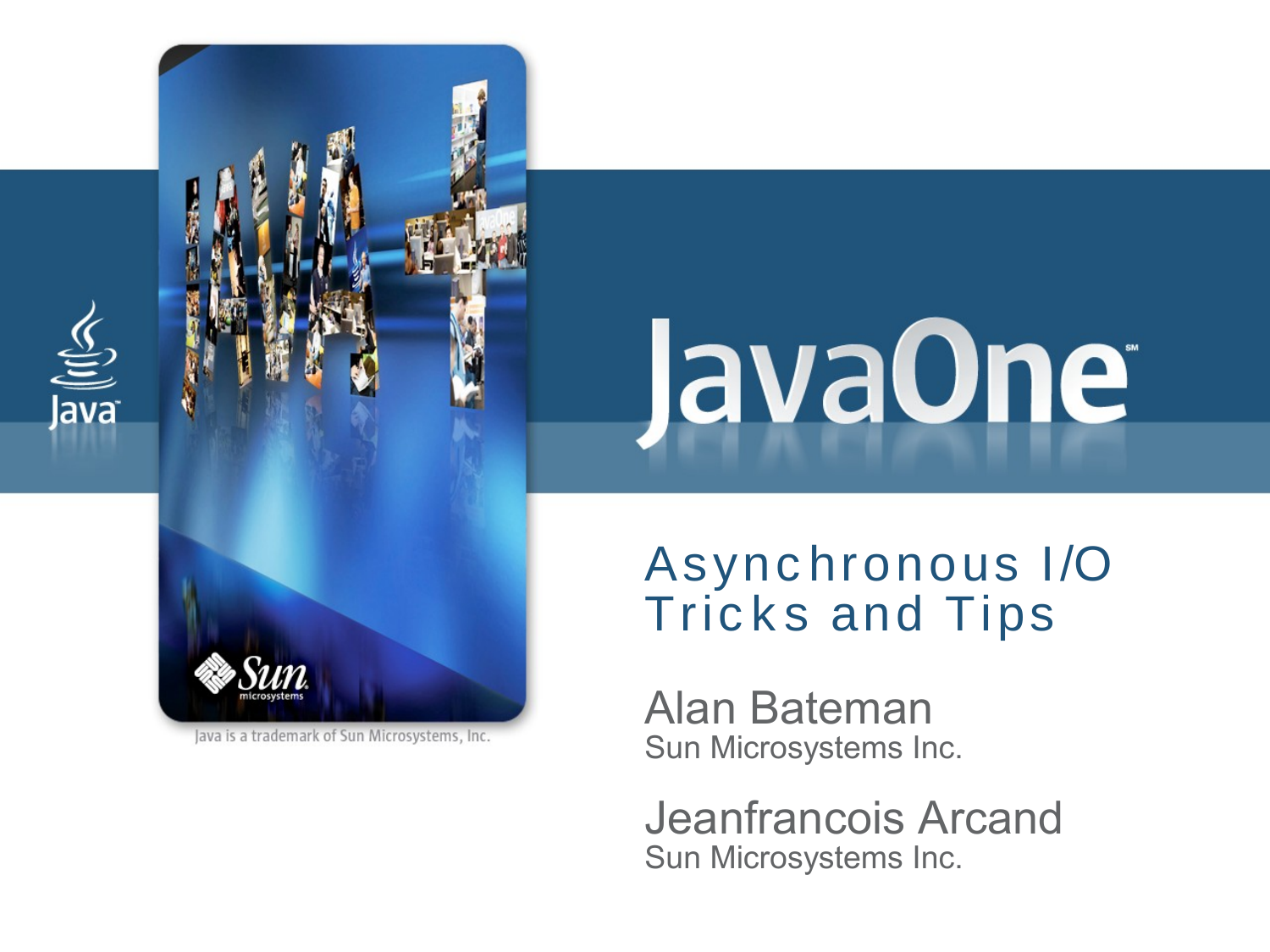#### lava**One**



# Agenda

- <sup>&</sup>gt; Part 1
	- Overview of Asynchronous I/O API
	- Demultiplexing I/O events and thread pools
	- Usage notes and other topics
- <sup>&</sup>gt; Part 2
	- Grizzly Architecture
	- Thread Pool Strategies
	- Tricks
- <sup>&</sup>gt; Conclusion

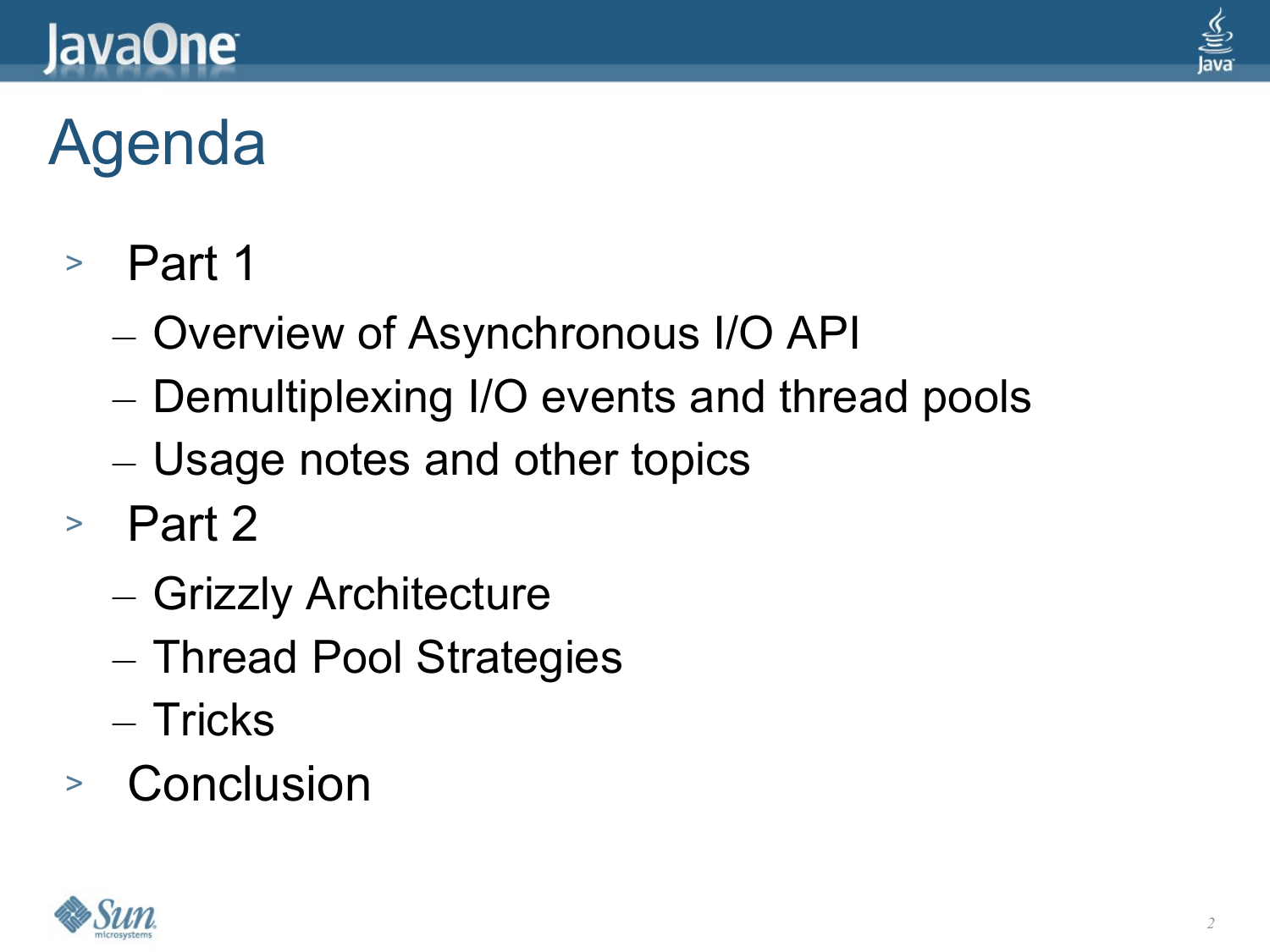

#### **Concept**

- <sup>&</sup>gt; Initiate non-blocking I/O operation
- <sup>&</sup>gt; Notification when I/O completes

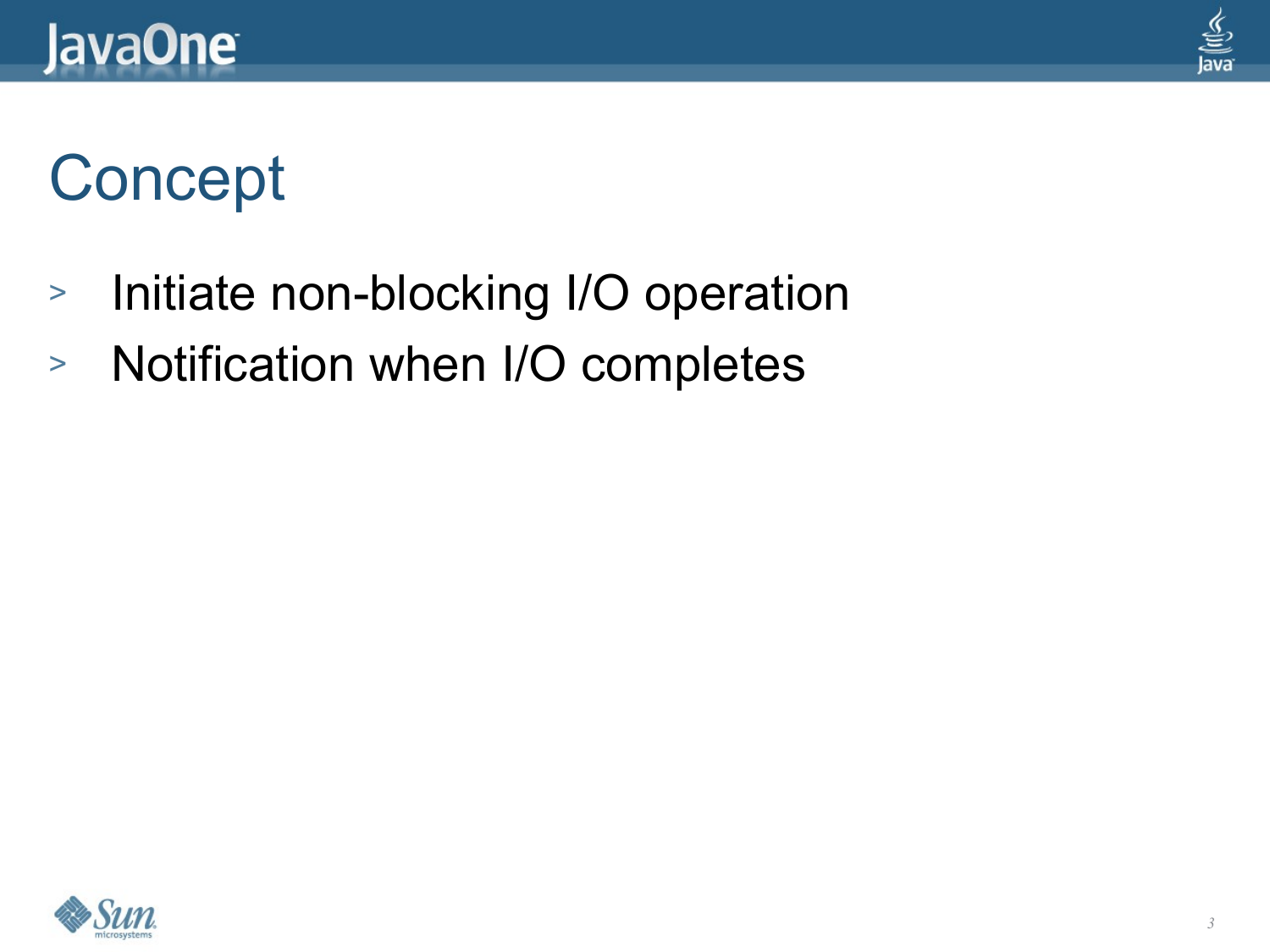

#### **Concept**

- Initiate non-blocking I/O operation
- <sup>&</sup>gt; Notification when I/O completes
- <sup>&</sup>gt; Compare with non-blocking synchronous I/O
	- notification when channel ready for I/O (Selector)
	- perform non-blocking I/O operation
	- Reactor vs. Proactor pattern

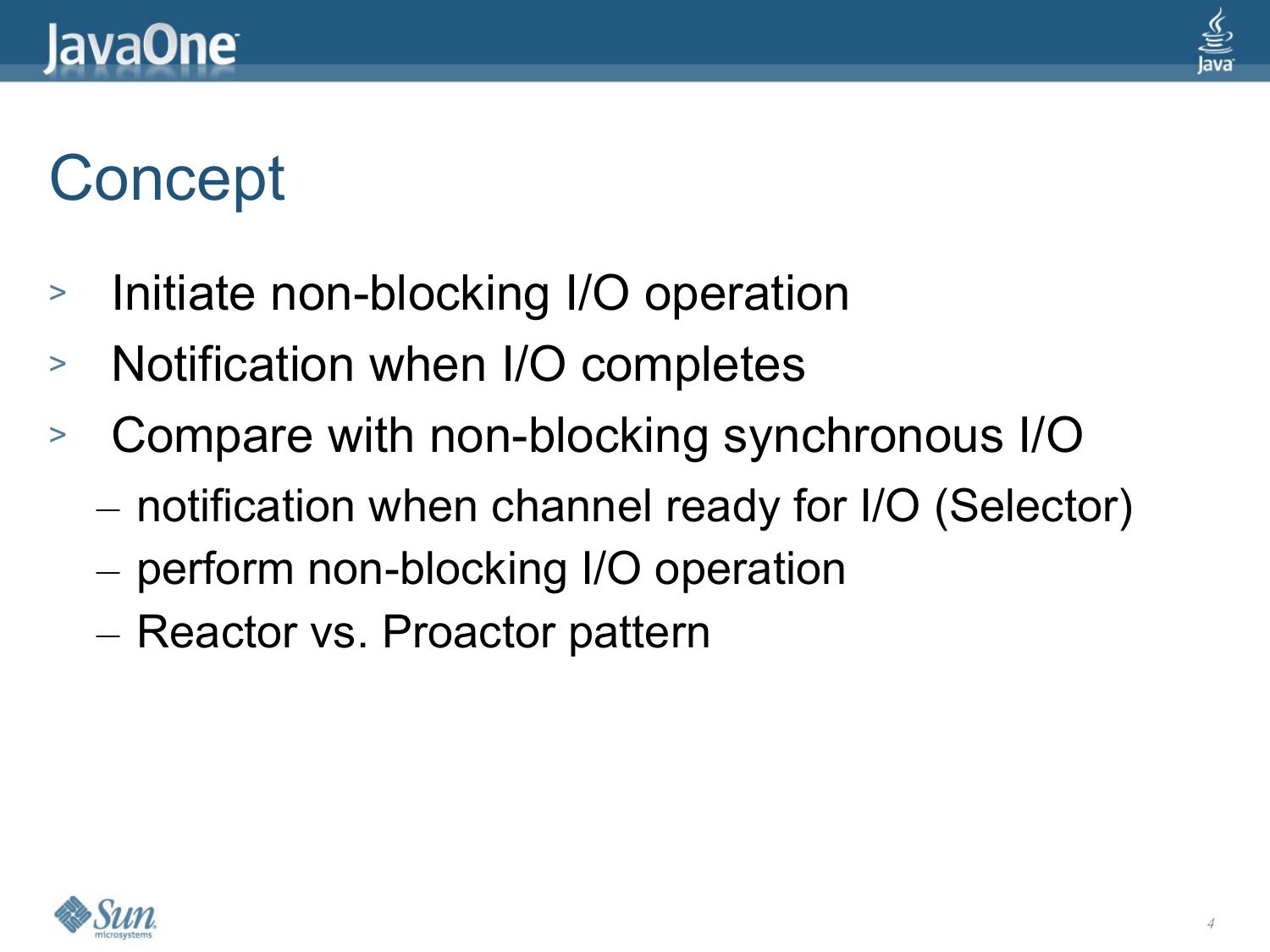

#### Two forms

- <sup>&</sup>gt; Initiate non-blocking I/O operation
	- Return j.u.c.Future representing pending result

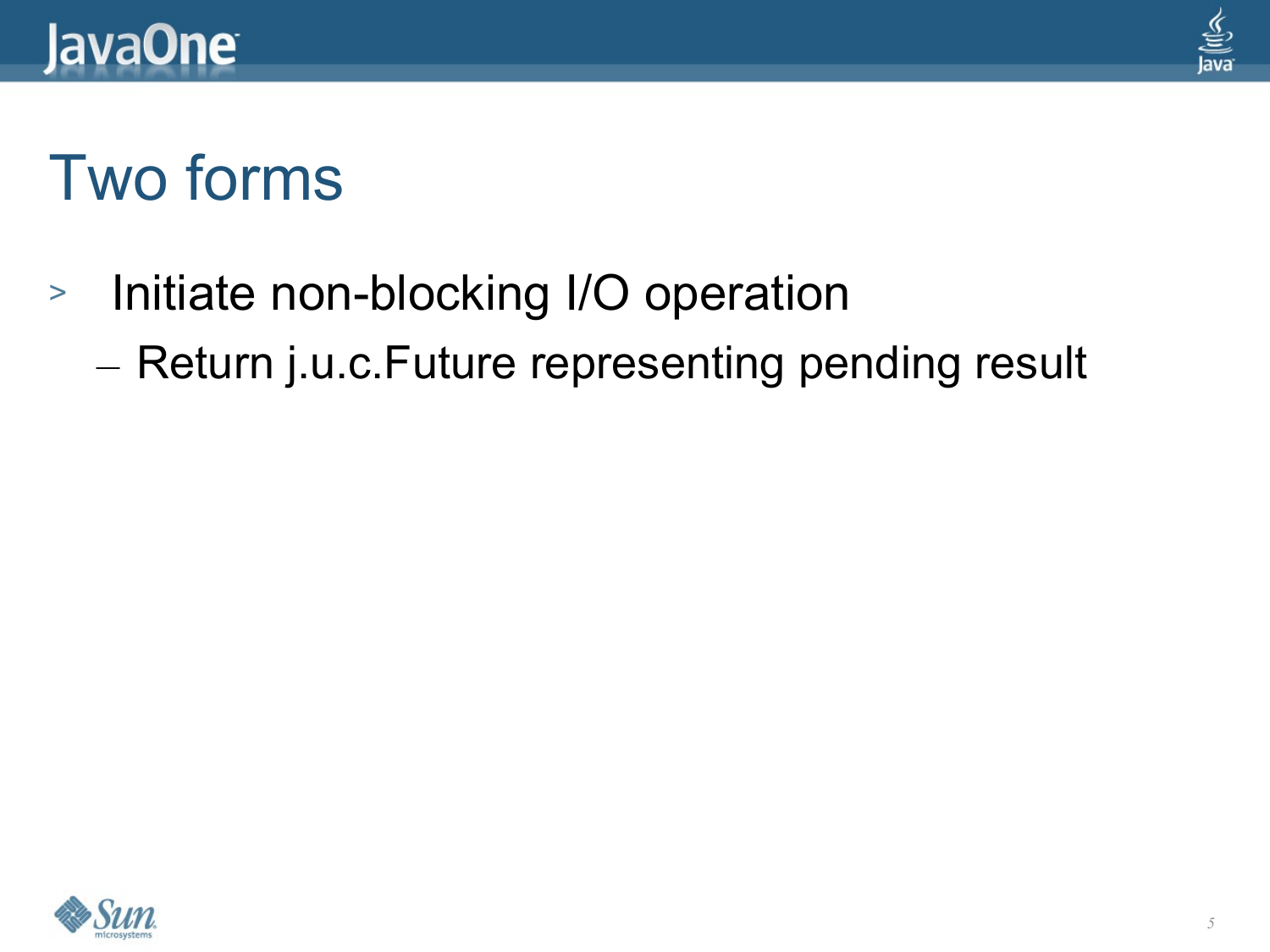

#### Two forms

- <sup>&</sup>gt; Initiate non-blocking I/O operation
	- Return j.u.c.Future representing pending result
- <sup>&</sup>gt; Initiate non-blocking I/O operation specifying **CompletionHandler** 
	- CompletionHandler invoked when I/O completes

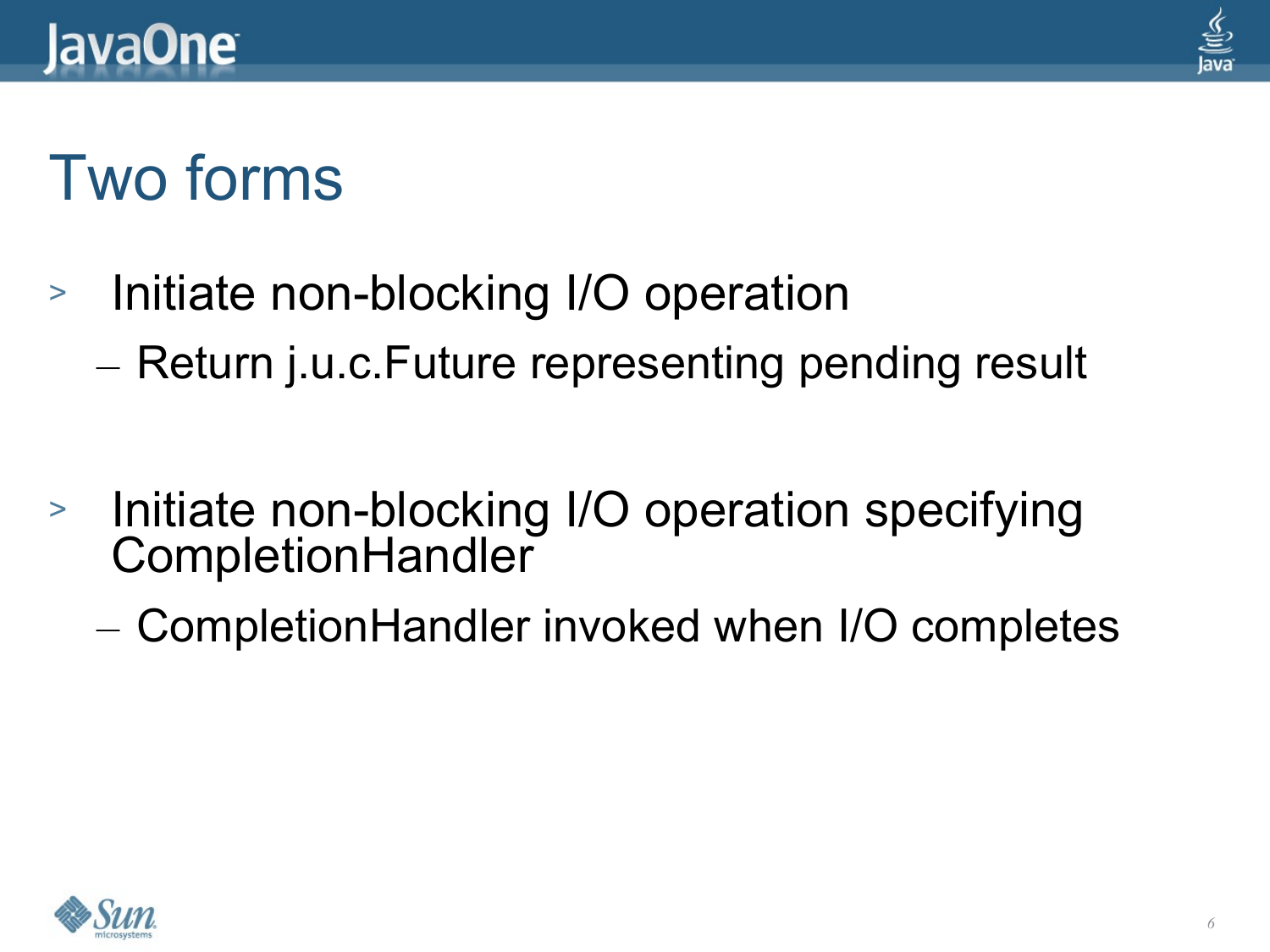



```
AsynchronousSocketChannel ch = ...
ByteBuffer buf = ...
```
Future<Integer> result = ch.read(buf);

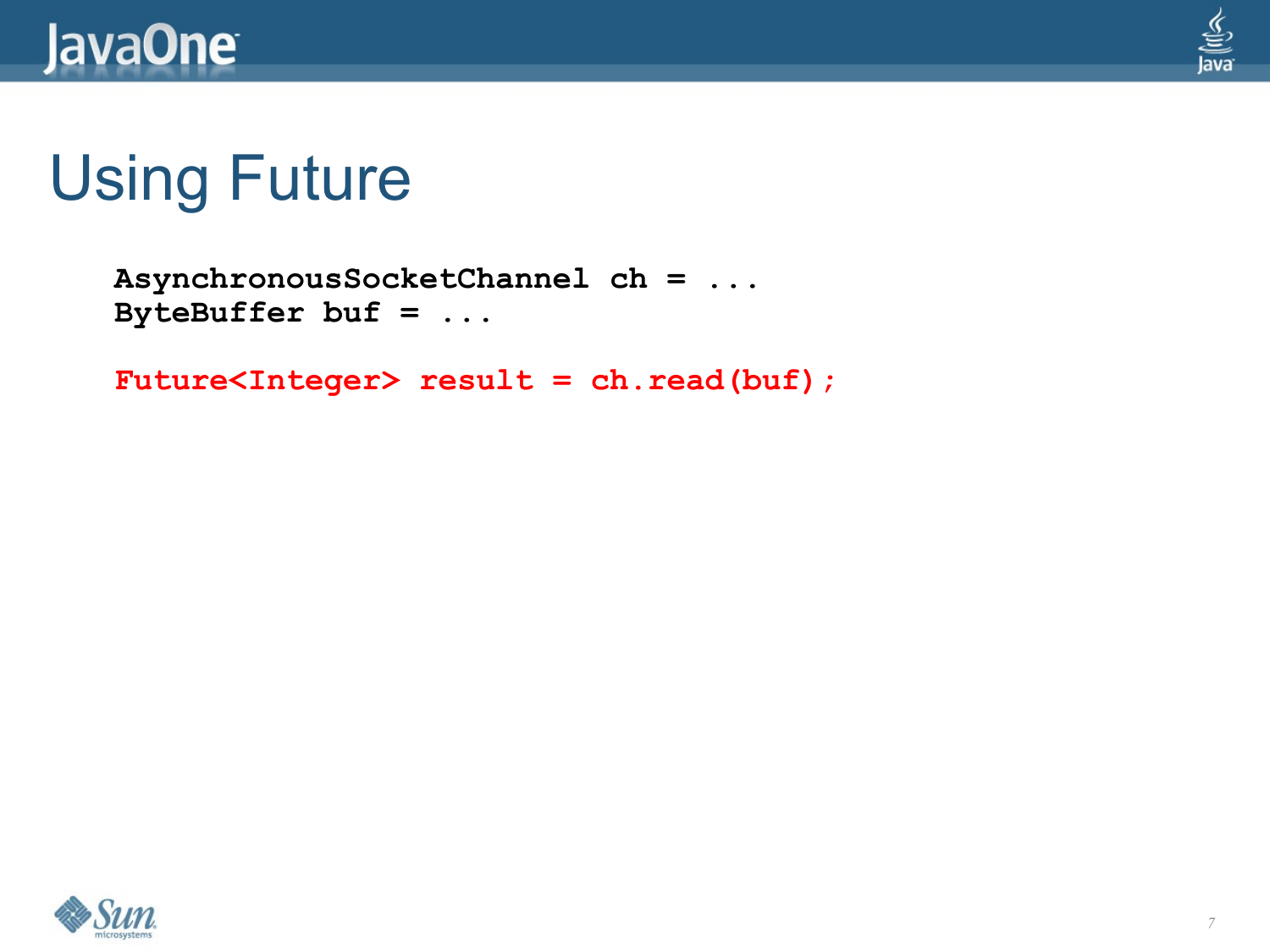

```
AsynchronousSocketChannel ch = ...
ByteBuffer buf = ...
```
**Future<Integer> result = ch.read(buf);**

**// check if I/O operation has completed boolean isDone = result.isDone();**

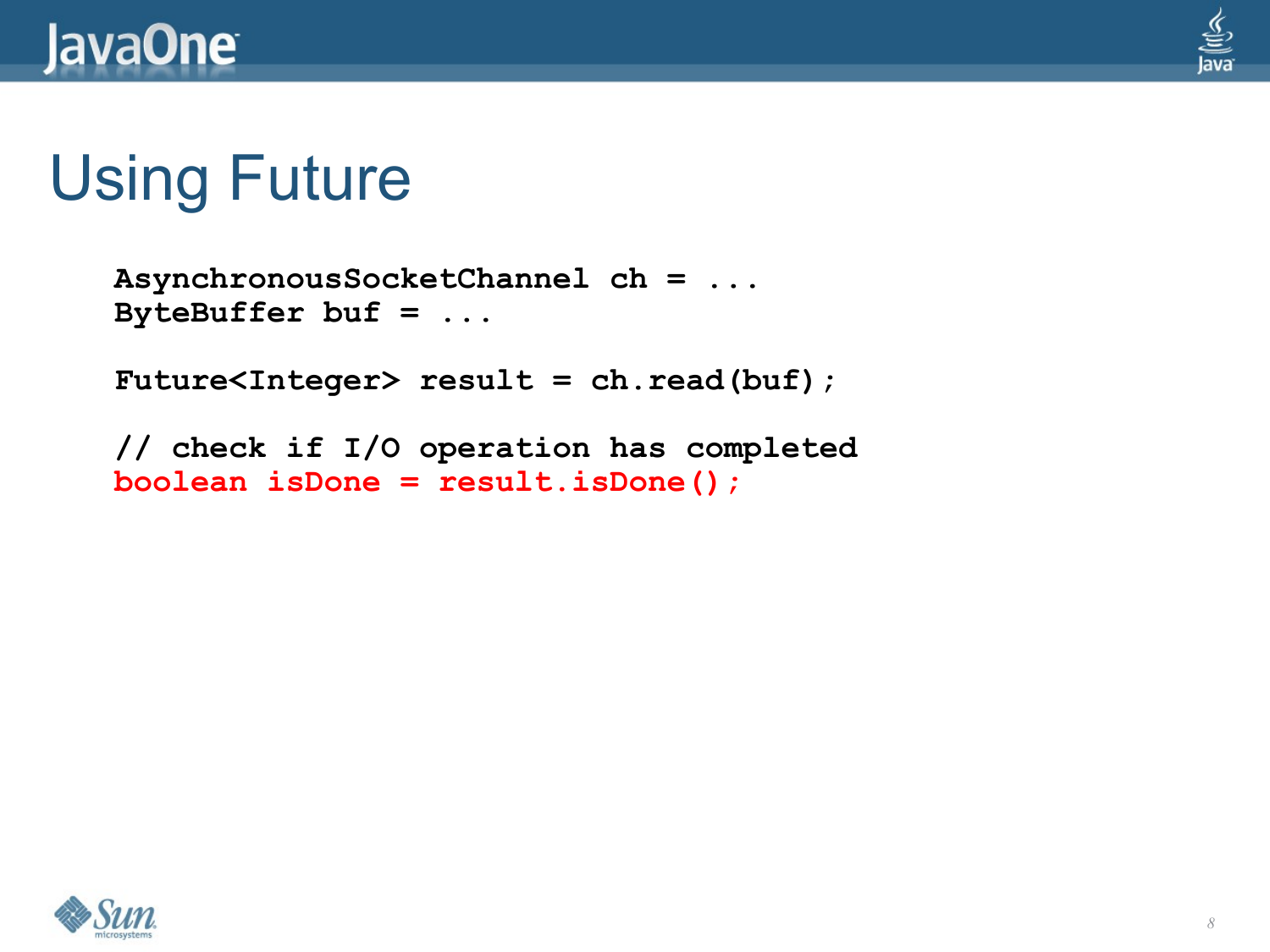

```
AsynchronousSocketChannel ch = ...
ByteBuffer buf = ...
```
**Future<Integer> result = ch.read(buf);**

```
// wait for I/O operation to complete
int nread = result.get();
```
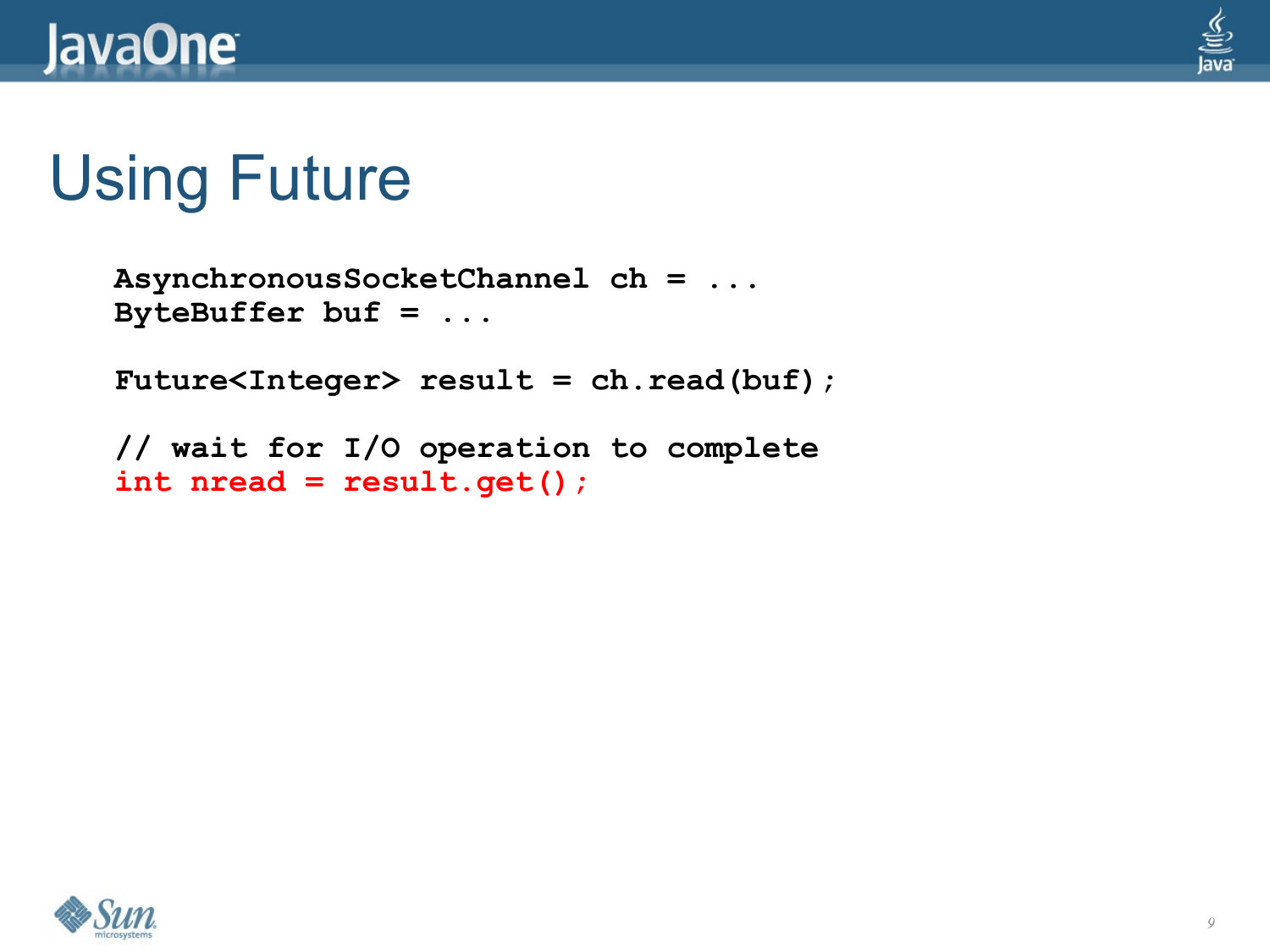

```
AsynchronousSocketChannel ch = ...
ByteBuffer buf = ...
```
**Future<Integer> result = ch.read(buf);**

**// wait for I/O operation to complete with timeout int nread = result.get(5, TimeUnit.SECONDS);**

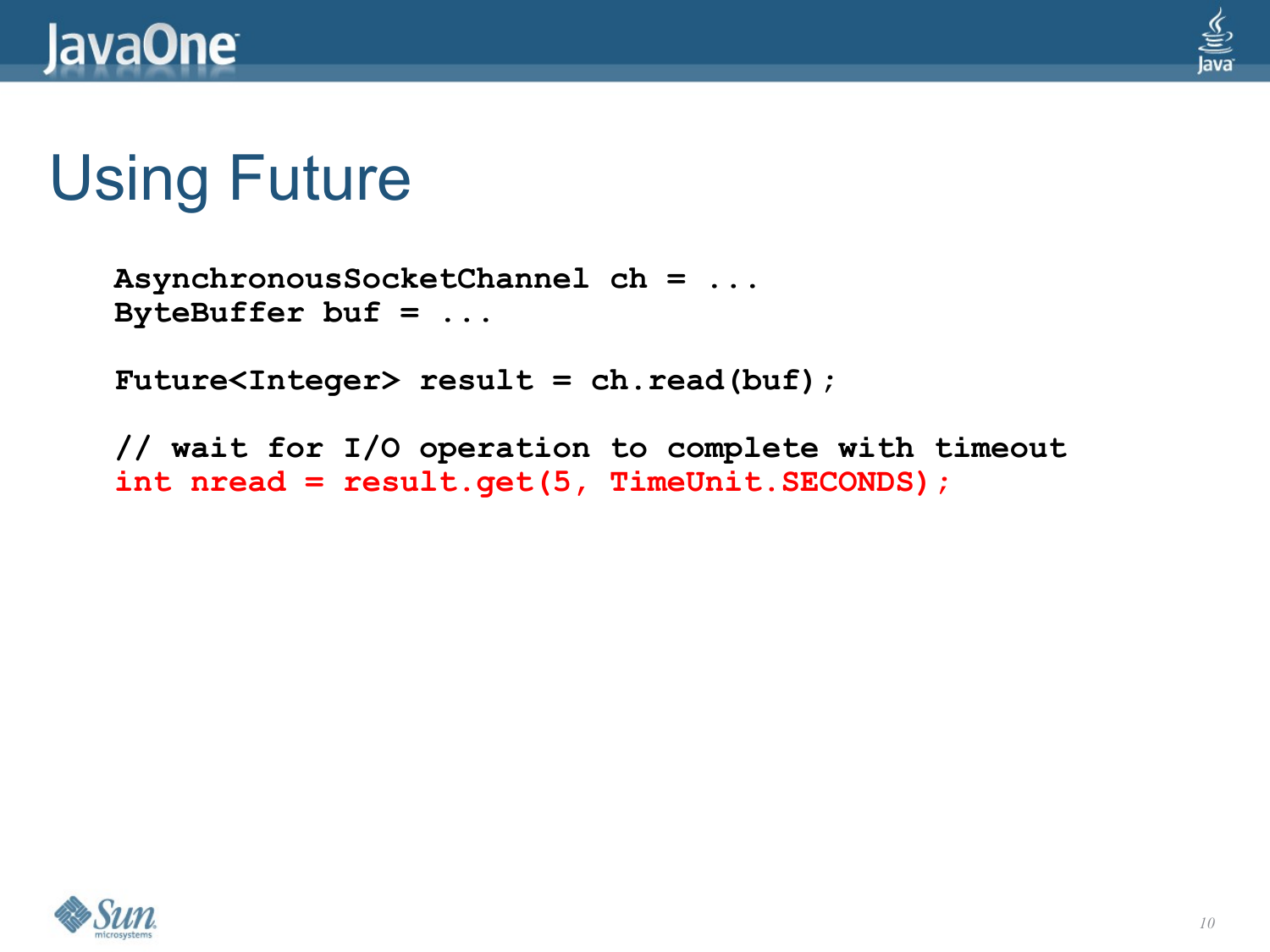

#### **CompletionHandler**

```
interface CompletionHandler<V,A> {
     void completed(V result, A attachment);
     void failed(Throwable exc, A attachment);
}
```
- $>$  V = type of result value
- $\geq$  A = type of object attached to I/O operation
	- Used to pass context
	- Typically encapsulates connection context
- <sup>&</sup>gt; completed method invoked if success
- <sup>&</sup>gt; failed method invoked if I/O operations fails

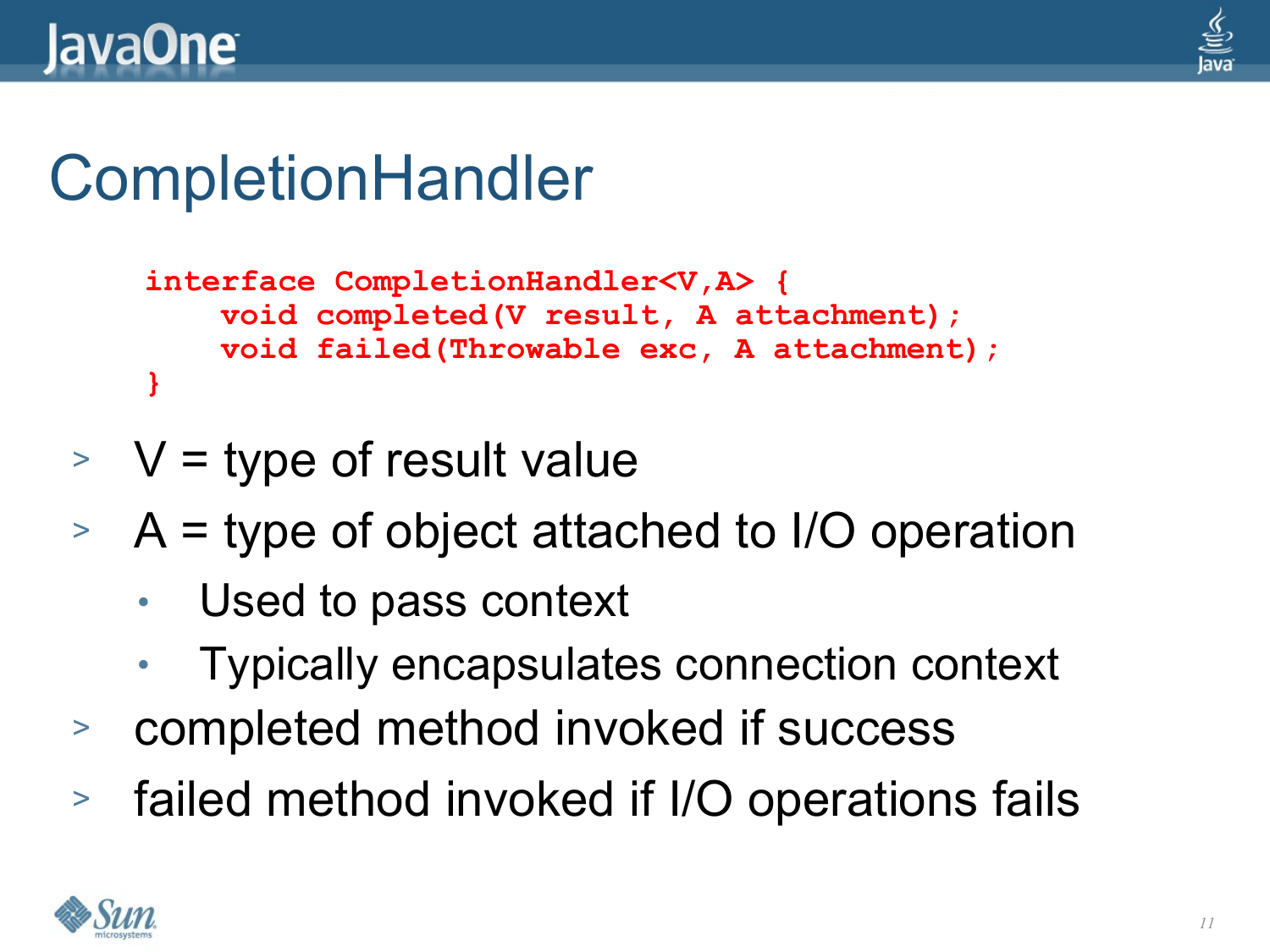

#### Using CompletionHandler

```
class Connection { … }
class Handler implements CompletionHandler<Integer,Connection> {
     public void completed(Integer result, Connection conn) {
         int nread = result;
         // handle result
     }
     public void failed(Throwable exc, Connection conn) {
         // error handling
     }
}
```
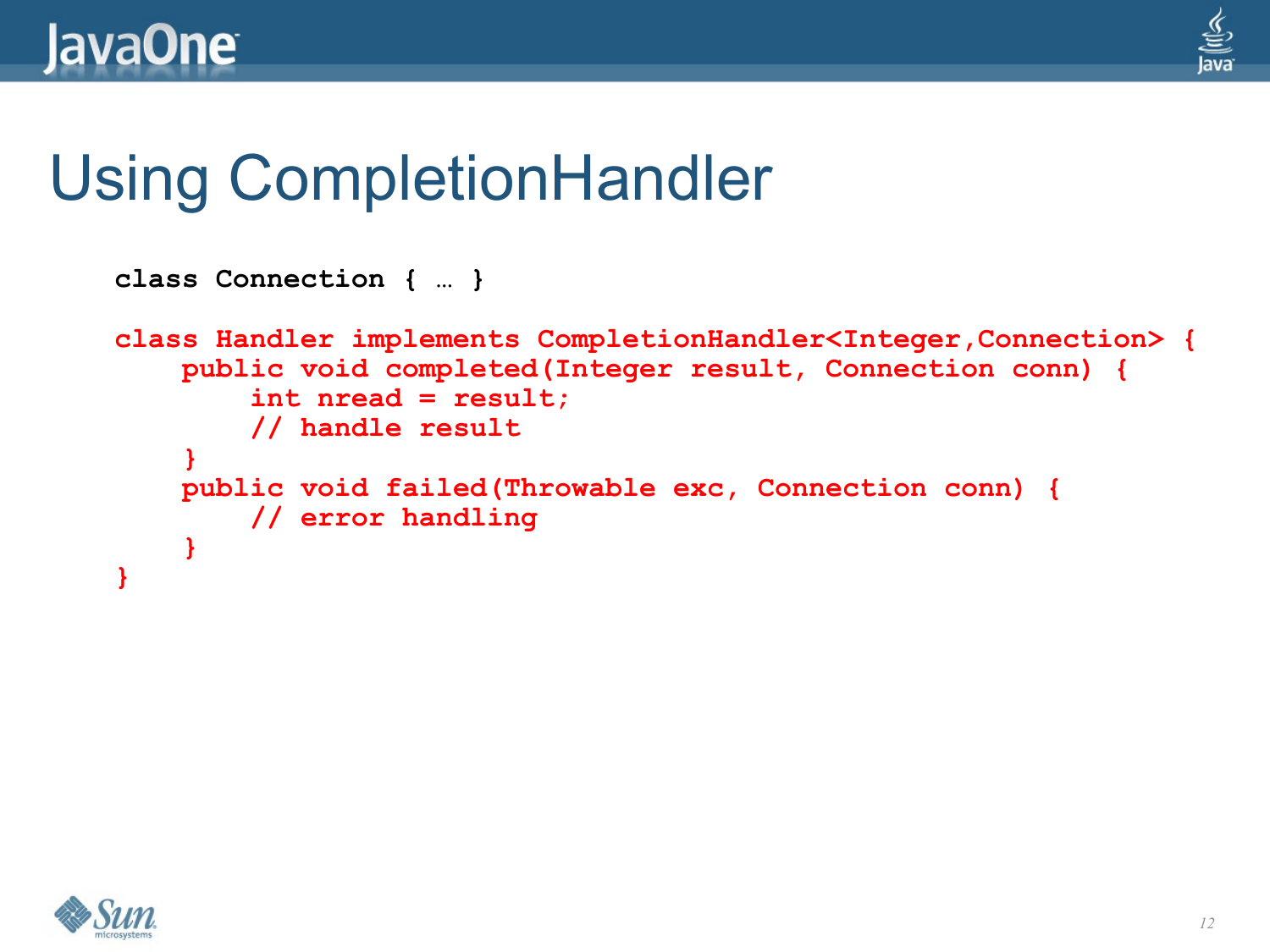

#### Using CompletionHandler

```
class Connection { … }
class Handler implements CompletionHandler<Integer,Connection> {
     public void completed(Integer result, Connection conn) {
         // handle result
 }
    public void failed(Throwable exc, Connection conn) {
         // error handling
     }
}
AsynchronousSocketChannel ch = ...
ByteBuffer buf = ...
Connection conn = ...
Handler handler = ...
ch.read(buf, conn, handler);
```
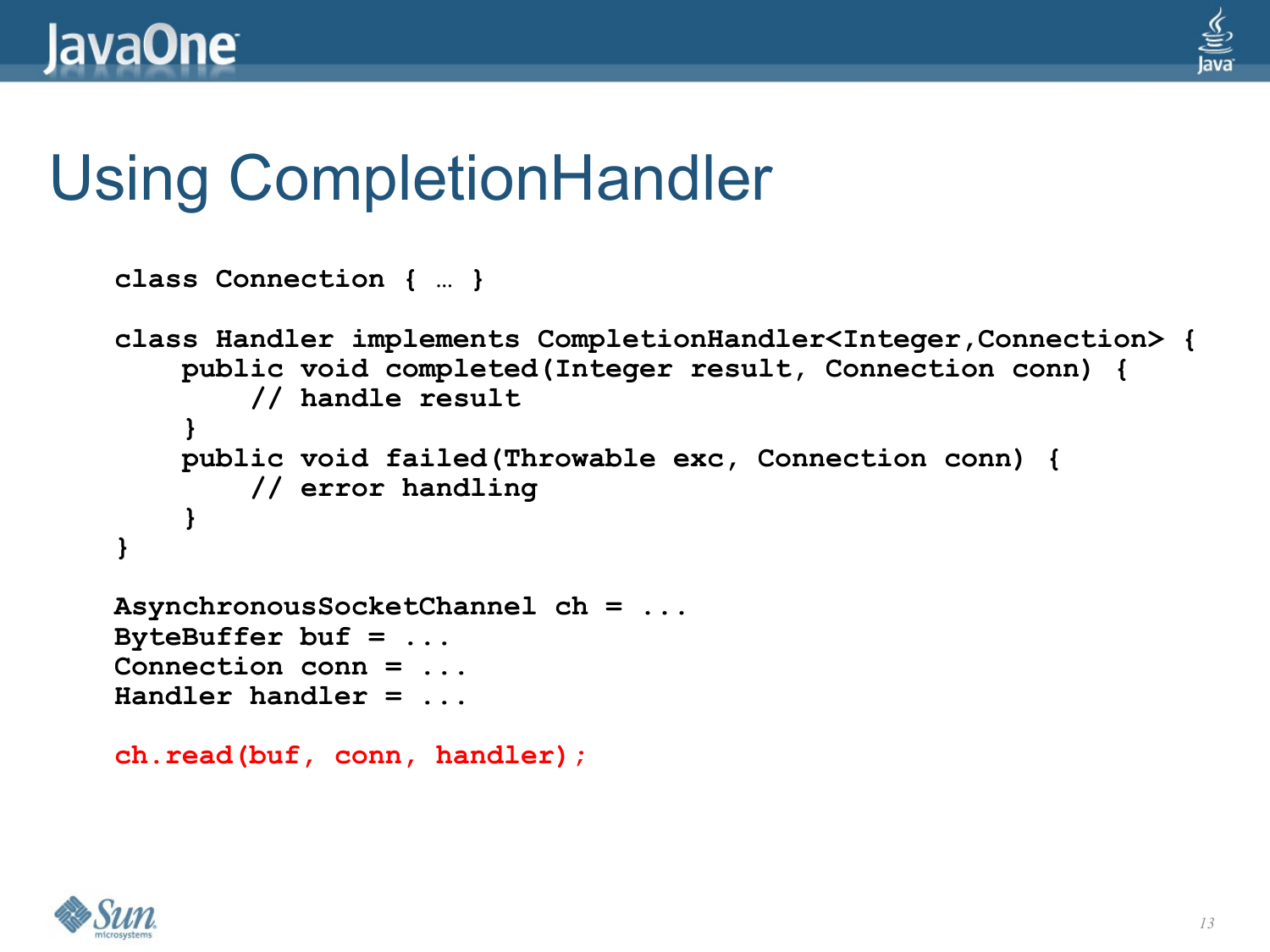

#### AsynchronousSocketChannel

- Asynchronous connect
- Asynchronous read/write
- Asynchronous scatter/gather (multiple buffers)
- <sup>&</sup>gt; Read/write operations support timeout
	- failed method invoked with timeout exception
- <sup>&</sup>gt; Implements NetworkChannel
	- for binding, setting socket options, etc.

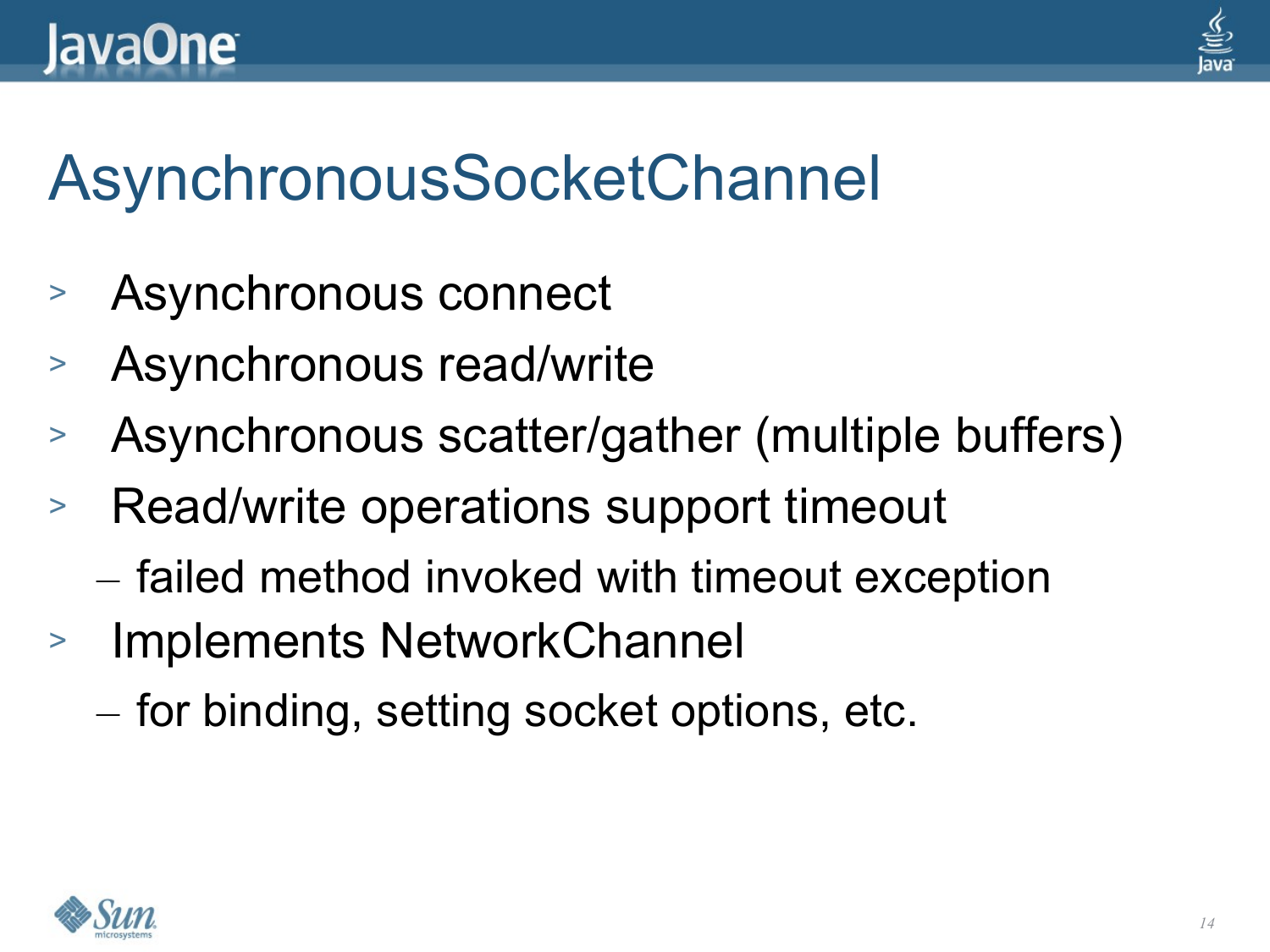

#### AsynchronousServerSocketChannel

- <sup>&</sup>gt; Asynchronous accept
	- handler invoked when connection accepted
	- Result is AsynchronousSocketConnection
- <sup>&</sup>gt; Implements NetworkChannel
	- for binding, setting socket options, etc.

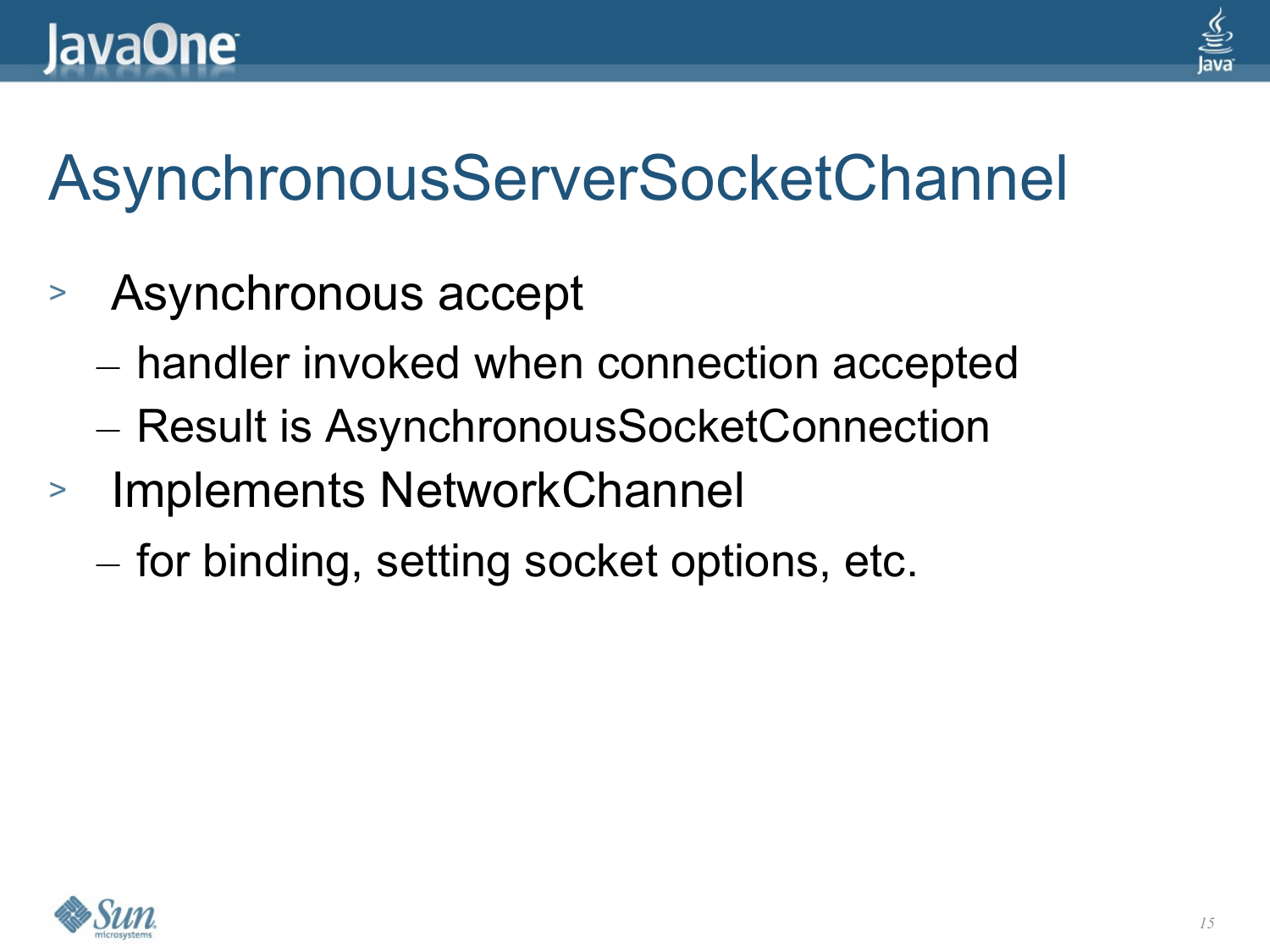

#### AsynchronousDatagramChannel

- Asynchronous read/write (connected)
- Asynchronous receive/send (unconnected)
	- Result of receive is sender address
- <sup>&</sup>gt; Implements NetworkChannel
	- for binding, setting socket options, etc.
- <sup>&</sup>gt; Implements MulticastChannel
	- to join multicast groups

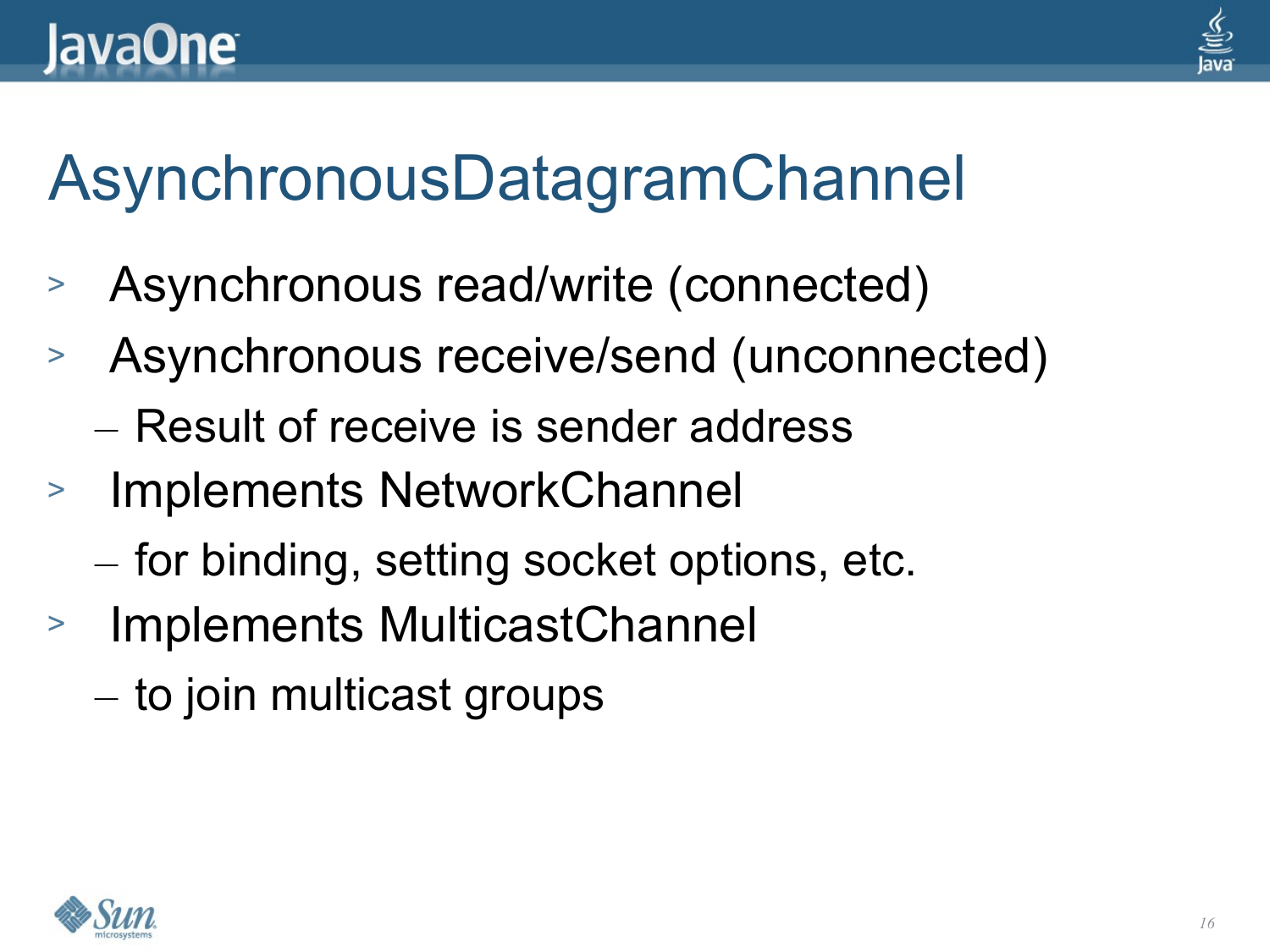

#### AsynchronousFileChannel

- <sup>&</sup>gt; Asynchronous read/write
- <sup>&</sup>gt; No global file position/offset
	- Each read/write specifies position in file
	- Access different parts of file concurrently

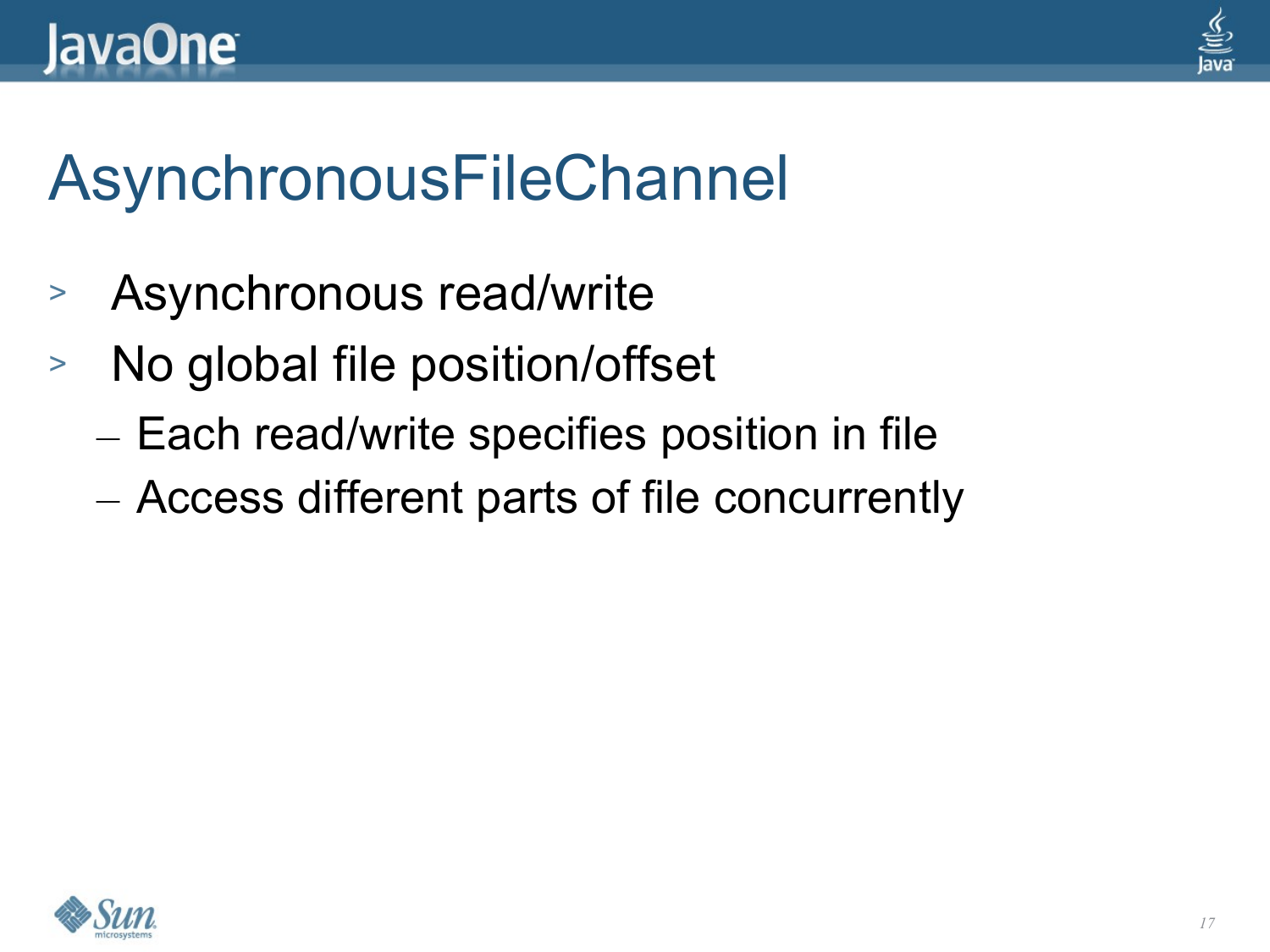

#### AsynchronousFileChannel

- Asynchronous read/write
- No global file position/offset
	- Each read/write specifies position in file
	- Access different parts of file concurrently

```
Future<Integer> result = channel.write(buf, position);
doSomethingElse();
int nwrote = result.get();
```
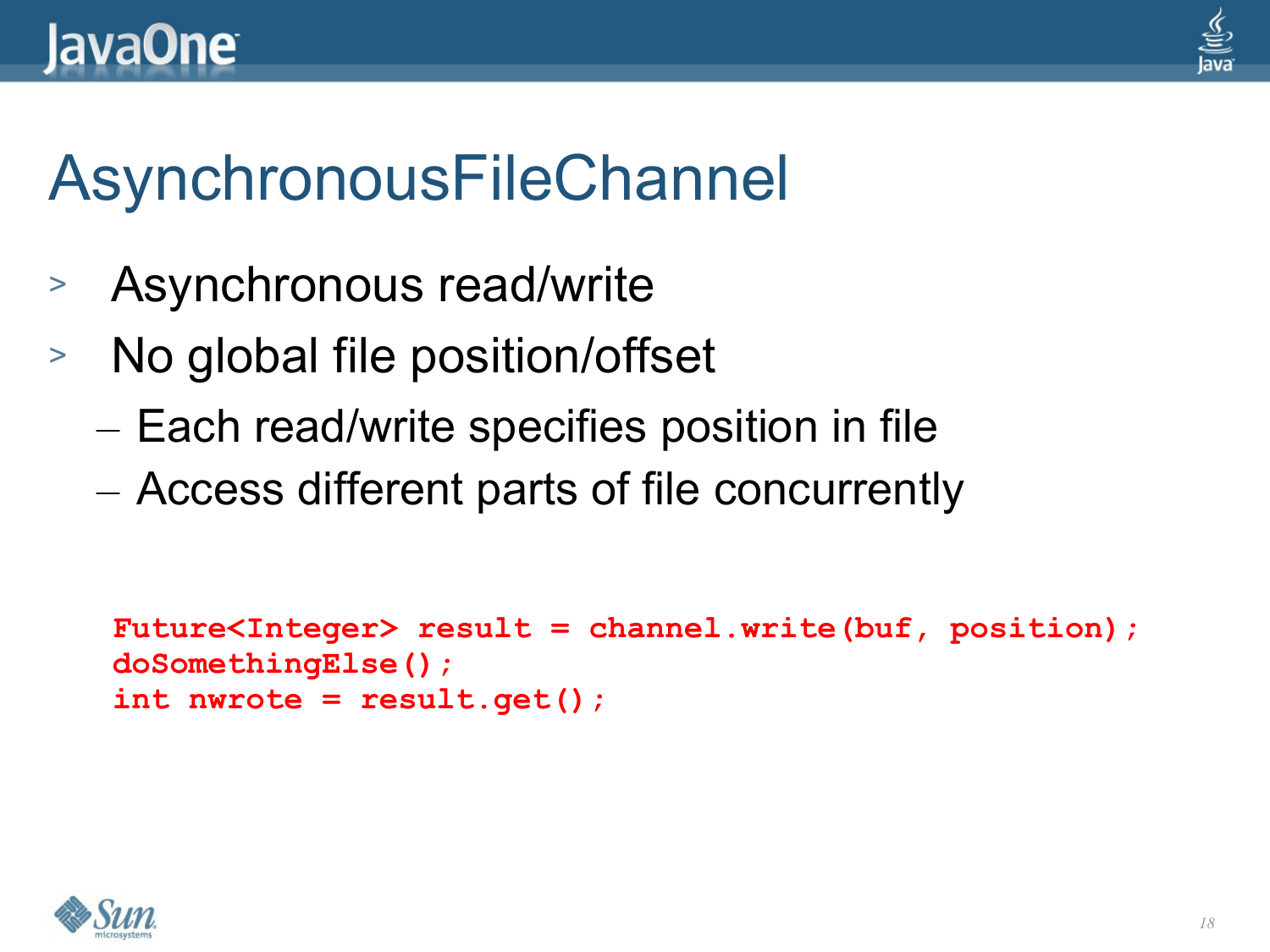

#### AsynchronousFileChannel

- <sup>&</sup>gt; Open method specifies options
	- READ, WRITE, TRUNCATE\_EXISTING, ...
	- No APPEND
	- Can specify initial attributes when creating file
- <sup>&</sup>gt; Also supports file locking, size, truncate, ...

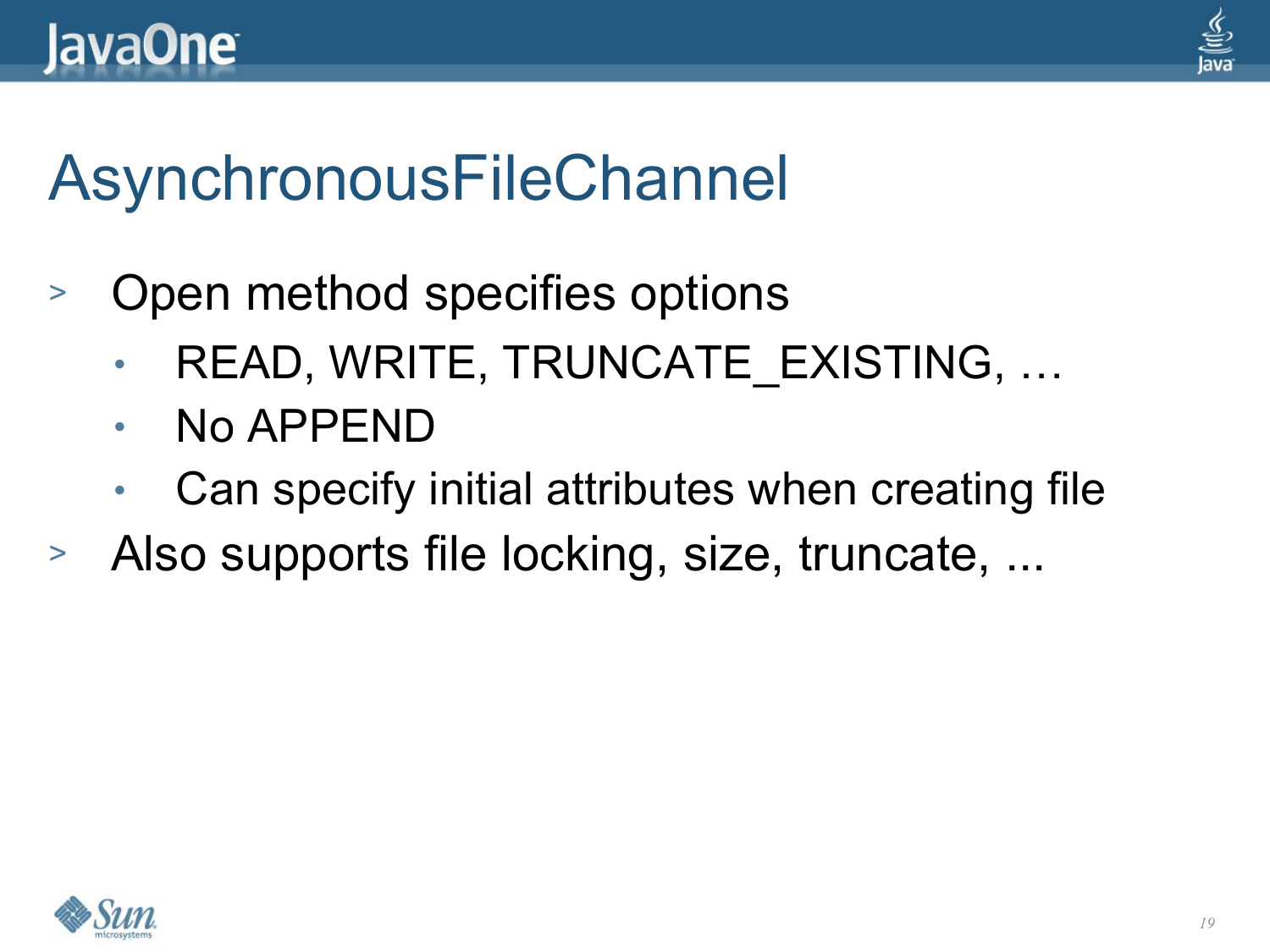

#### **Groups**

- What threads invoke the completion handlers?
- Network oriented channels bound to a group
	- AsynchronousChannelGroup
- <sup>&</sup>gt; Group encapsulates thread pool and other shared resources
- <sup>&</sup>gt; Create group with thread pool
- Default group for simpler applications
- Completion handlers invoked by pooled threads
- <sup>&</sup>gt; AsynchronousFileChannel can be created with its own thread pool (group of one)

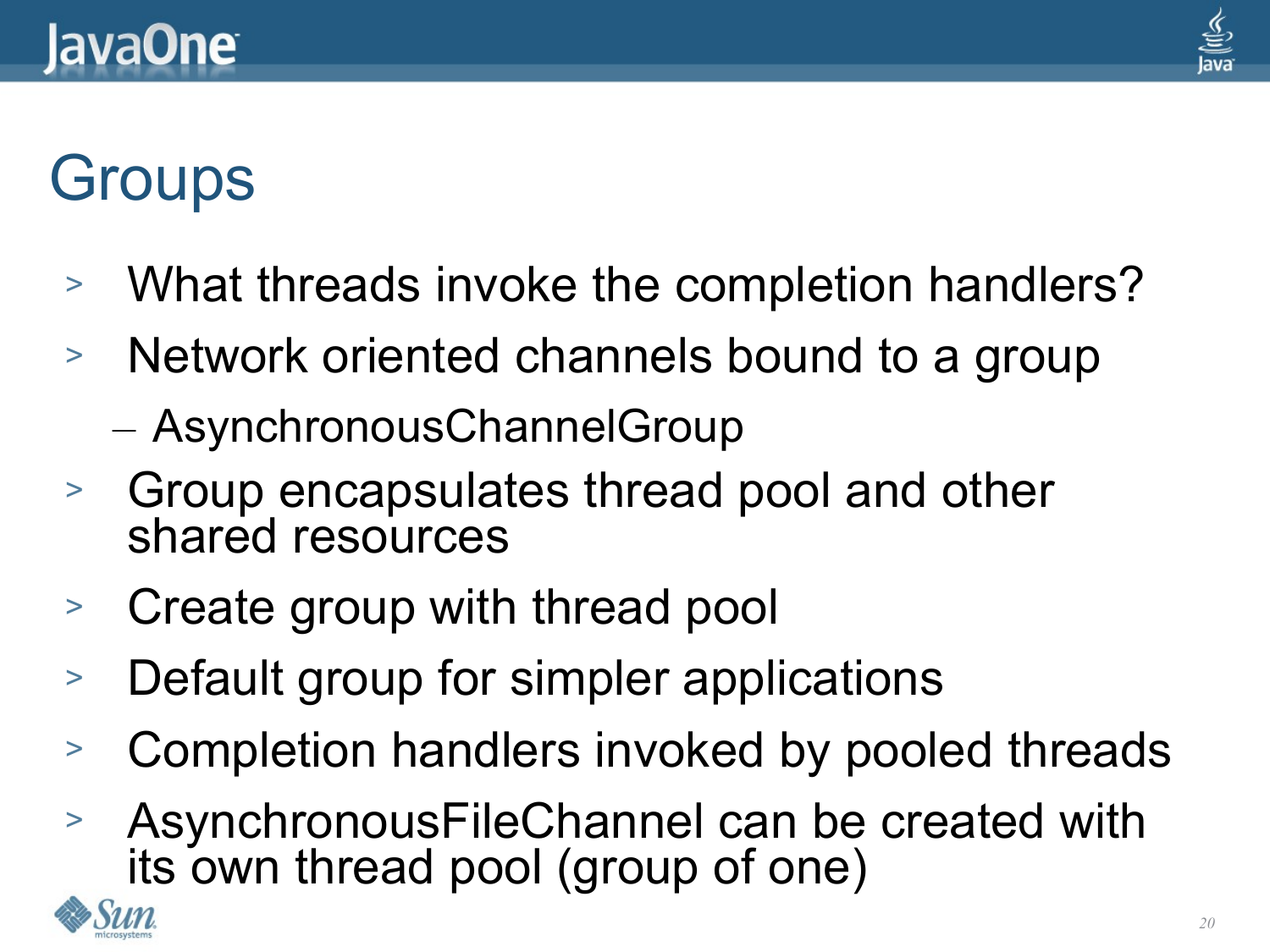#### **JavaOne**



#### Creating a group

**// fixed thread pool ThreadFactory myThreadFactory = … int nthreads = …**

**AsynchronousChannelGroup group = AsynchronousChannelGroup .withFixedThreadPool(nThreads, threadFactory);**

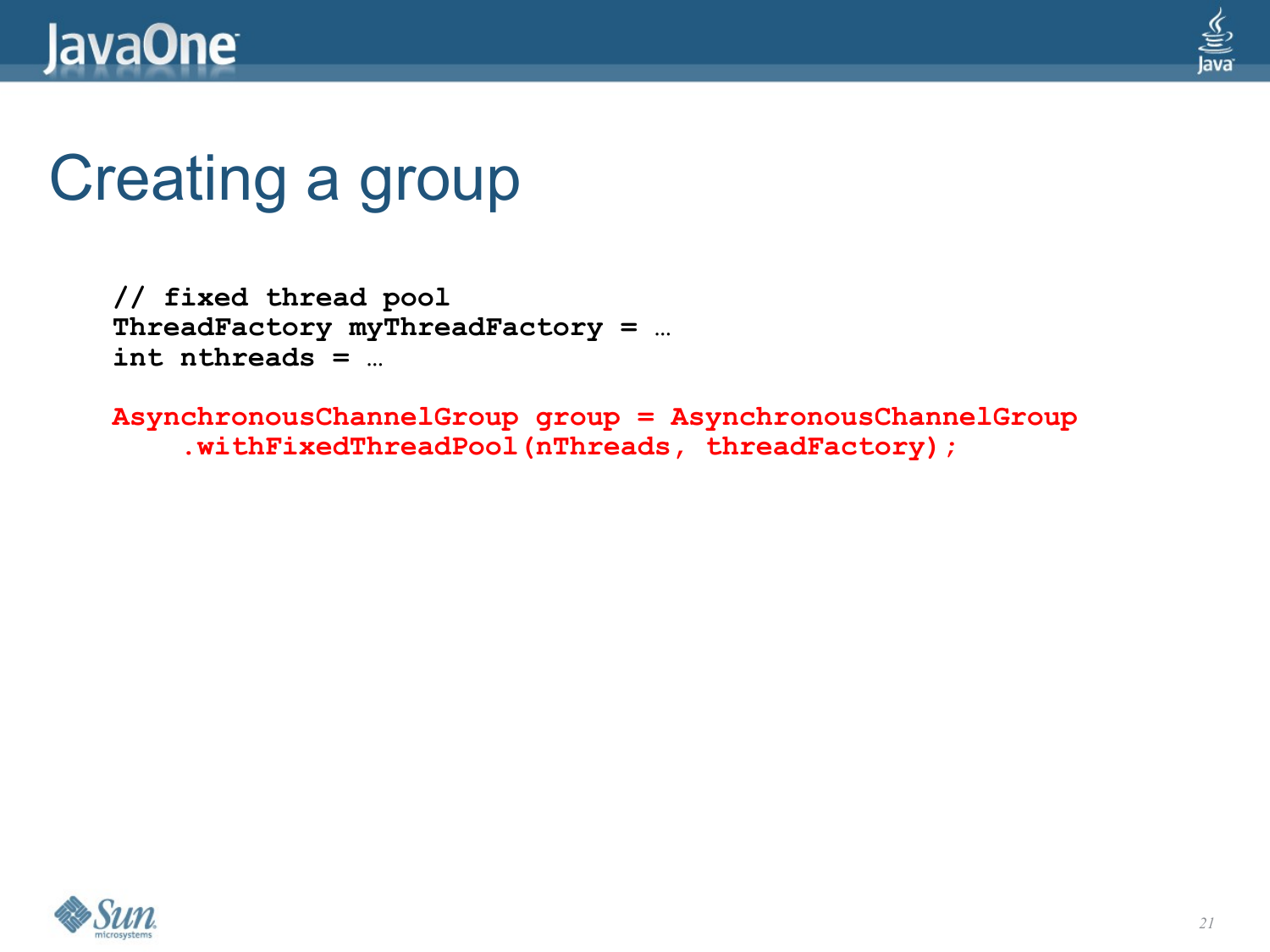



#### Creating a group

```
// custom thread pool
ExecutorService pool = ...
```

```
AsynchronousChannelGroup group = AsynchronousChannelGroup
     .withThreadPool(pool);
```
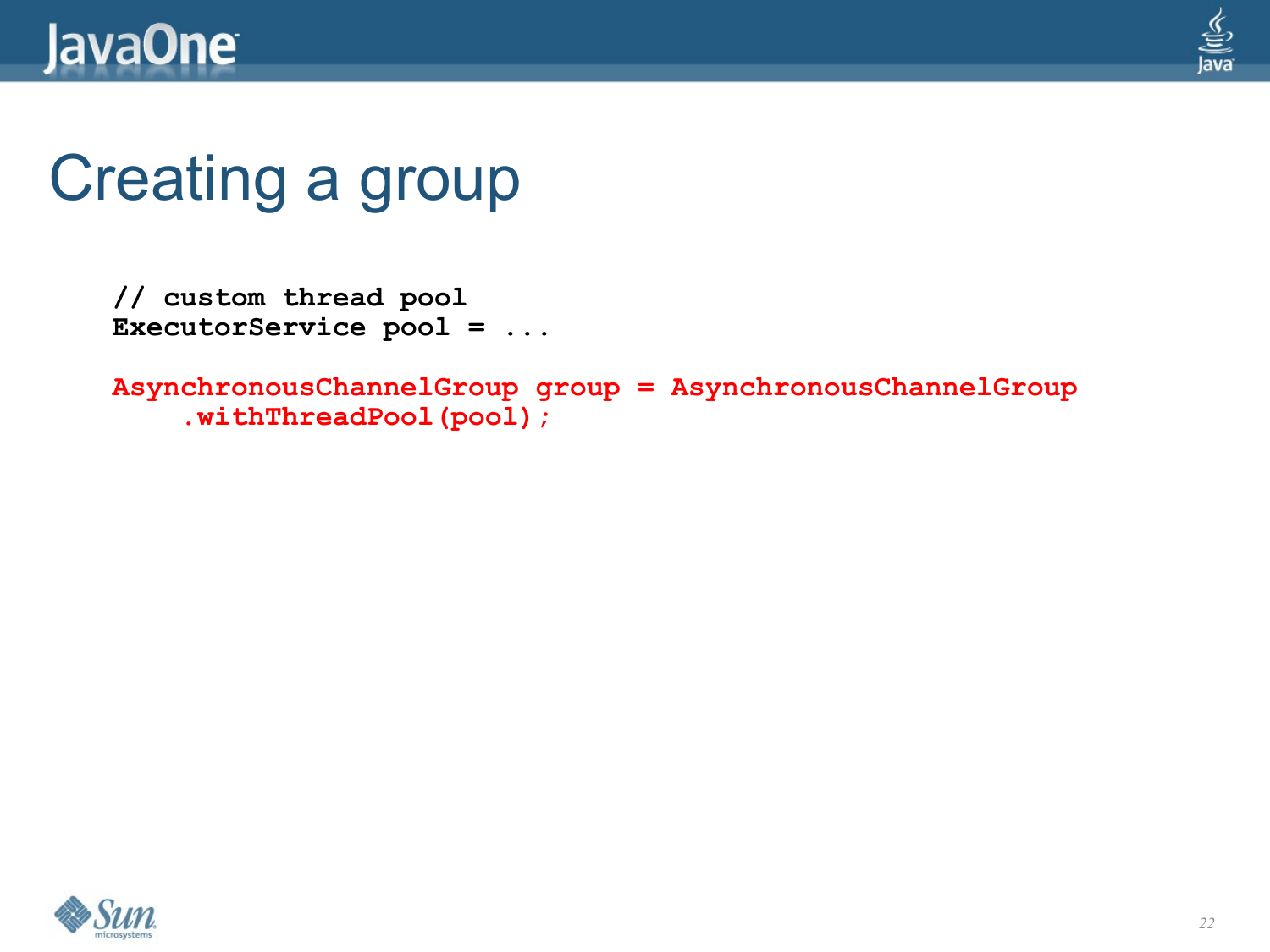

#### Creating a group

```
// custom thread pool
ExecutorService pool = ...
```

```
AsynchronousChannelGroup group = AsynchronousChannelGroup
     .withThreadPool(pool);
```

```
AsynchronousSocketChannel channel =
     AsynchronousSocketChannel.open(group);
```
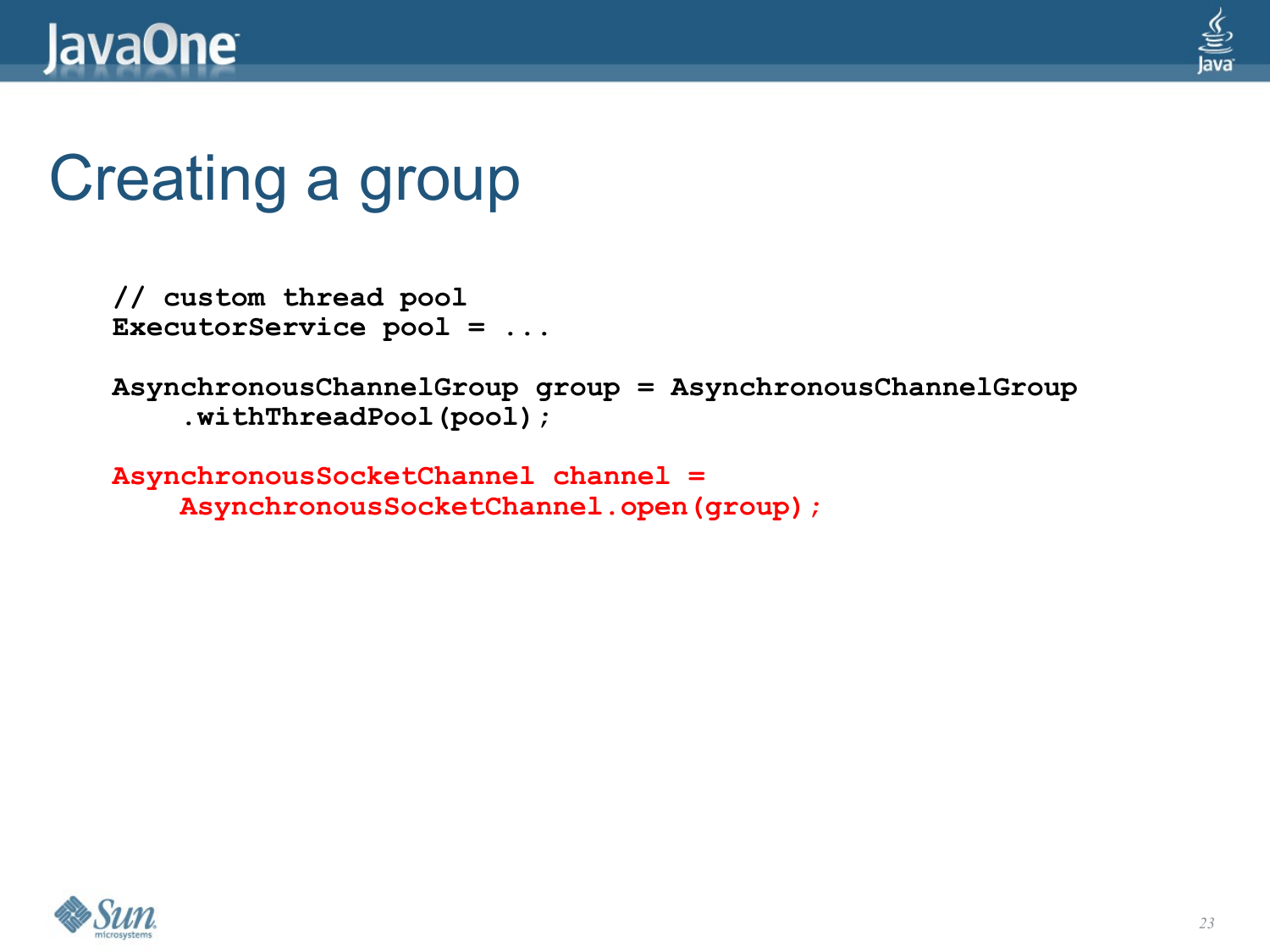

#### Thread pools

- <sup>&</sup>gt; Fixed thread pool
	- Each thread waits on I/O event
	- do I/O completion
	- invoke completion handler
	- go back to waiting for I/O events
- <sup>&</sup>gt; Cached or custom thread pool
	- Internal threads wait on I/O events
	- Submit tasks to thread pool to dispatch to completion handler

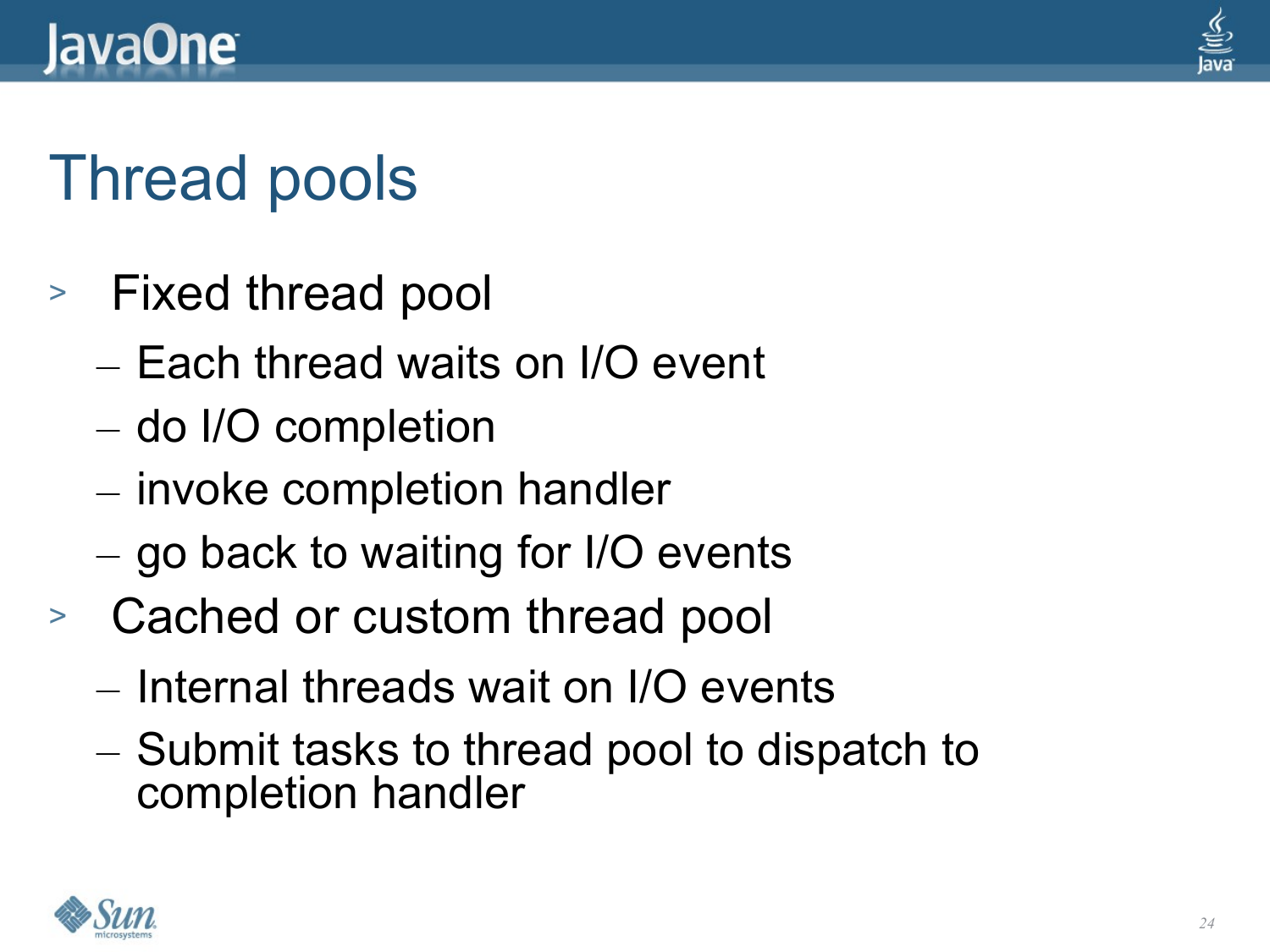

#### Fixed thread pool



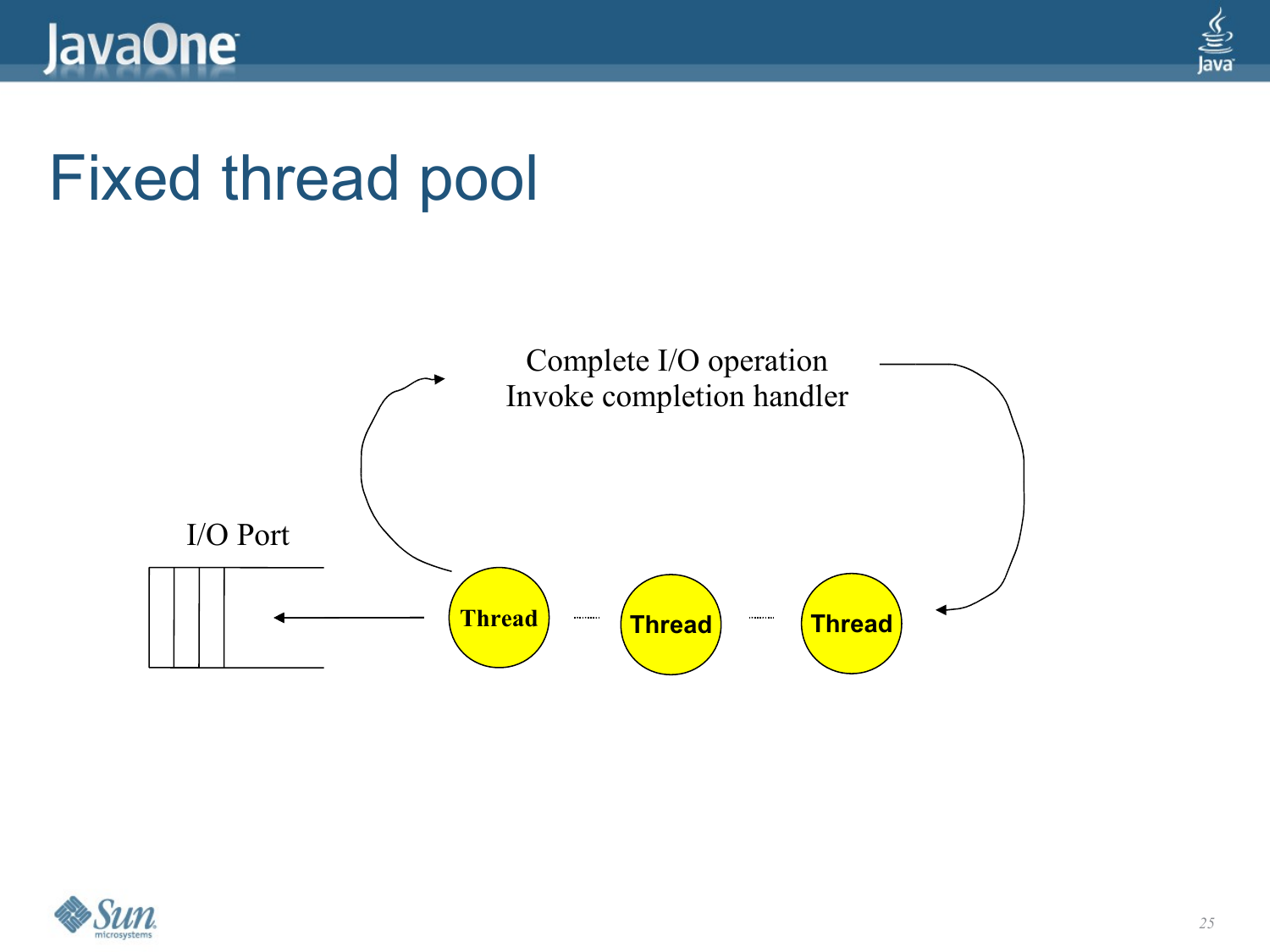

#### Cached and custom thread pools



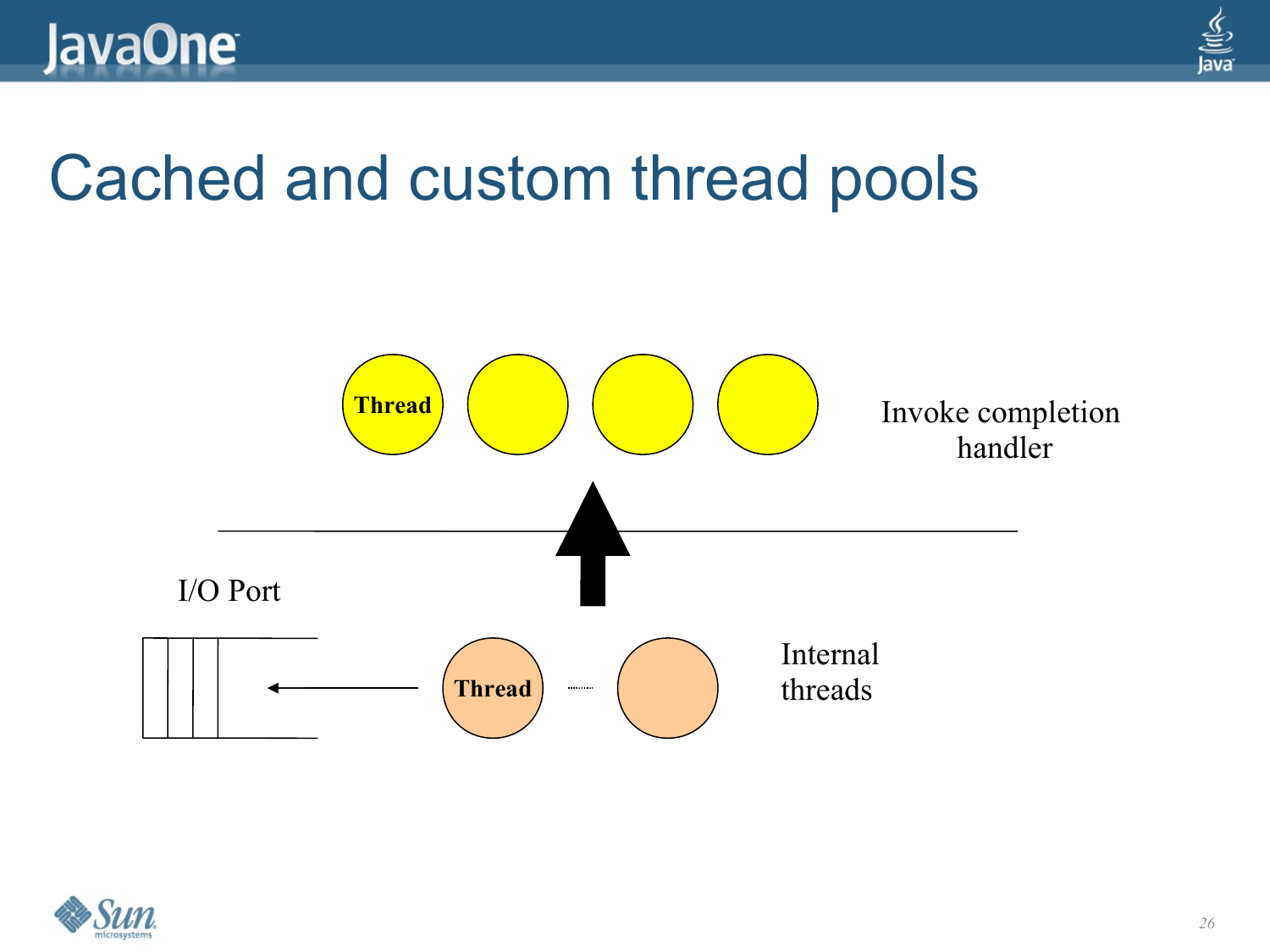

#### More on CompletionHandlers

- <sup>&</sup>gt; Should complete in a timely manner
	- Avoid blocking indefinitely
	- Important for fixed thread pools
- <sup>&</sup>gt; May be invoked directly by initiating thread
	- when I/O operation completes immediately, and
	- initiating thread is pooled thread
	- may have several handler frames on thread stack
	- implementation limit to avoid stack overflow
- <sup>&</sup>gt; Termination due to uncaught error or runtime exception causes pooled thread to exit

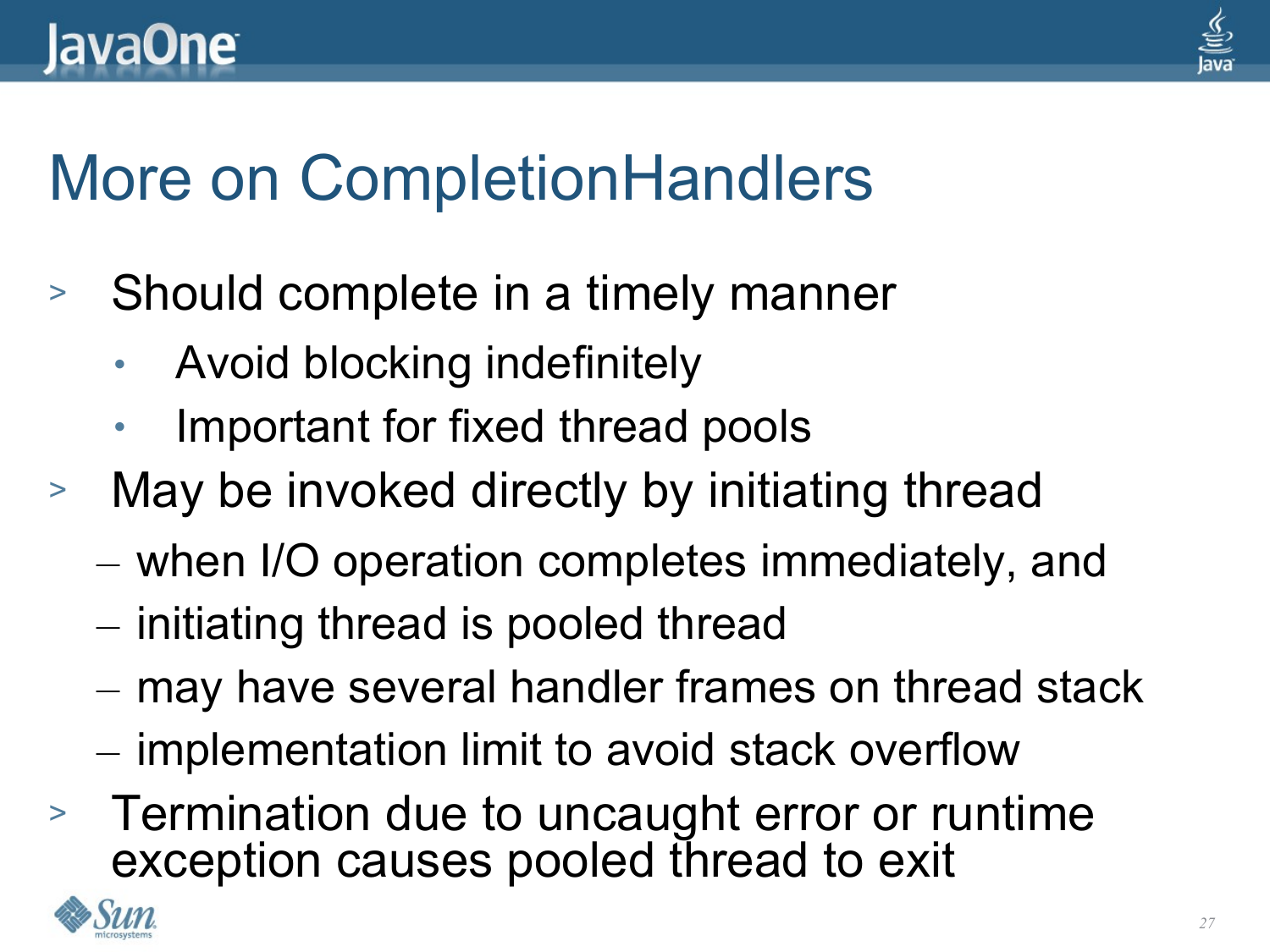

#### **ByteBuffers**

- <sup>&</sup>gt; Not safe for use by multiple concurrent threads
- <sup>&</sup>gt; When I/O operation is initiated then must take great care not to access buffer until I/O operation completes
- <sup>&</sup>gt; Memory requirements for buffers depends on number of outstanding I/O operations
- <sup>&</sup>gt; Heap buffers incur additional copy per I/O
	- As per SocketChannel API, compare performance
	- Copy performance and temporary direct buffer usage improved

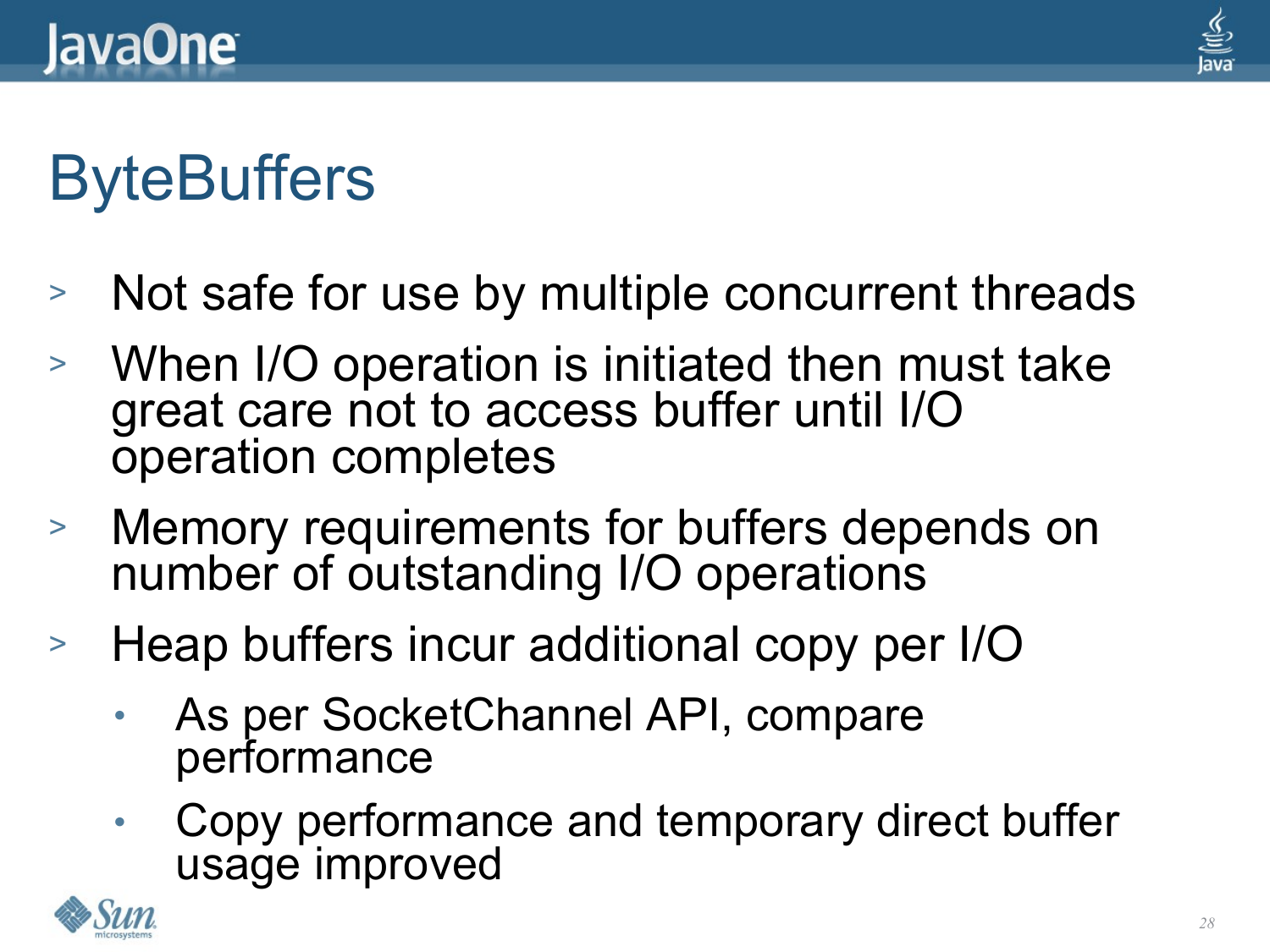

#### Other topics

- <sup>&</sup>gt; Queuing not supported on stream connections
	- A short-write would corrupt the stream
	- Handlers not guaranteed to be invoked in order
	- Read/WritePendingException to catch bugs
- <sup>&</sup>gt; Asynchronous close
	- Causes all outstanding I/O operations to fail
- <sup>&</sup>gt; Cancellation
	- Future interface defines cancel method
	- Forceful cancel allows to close channel

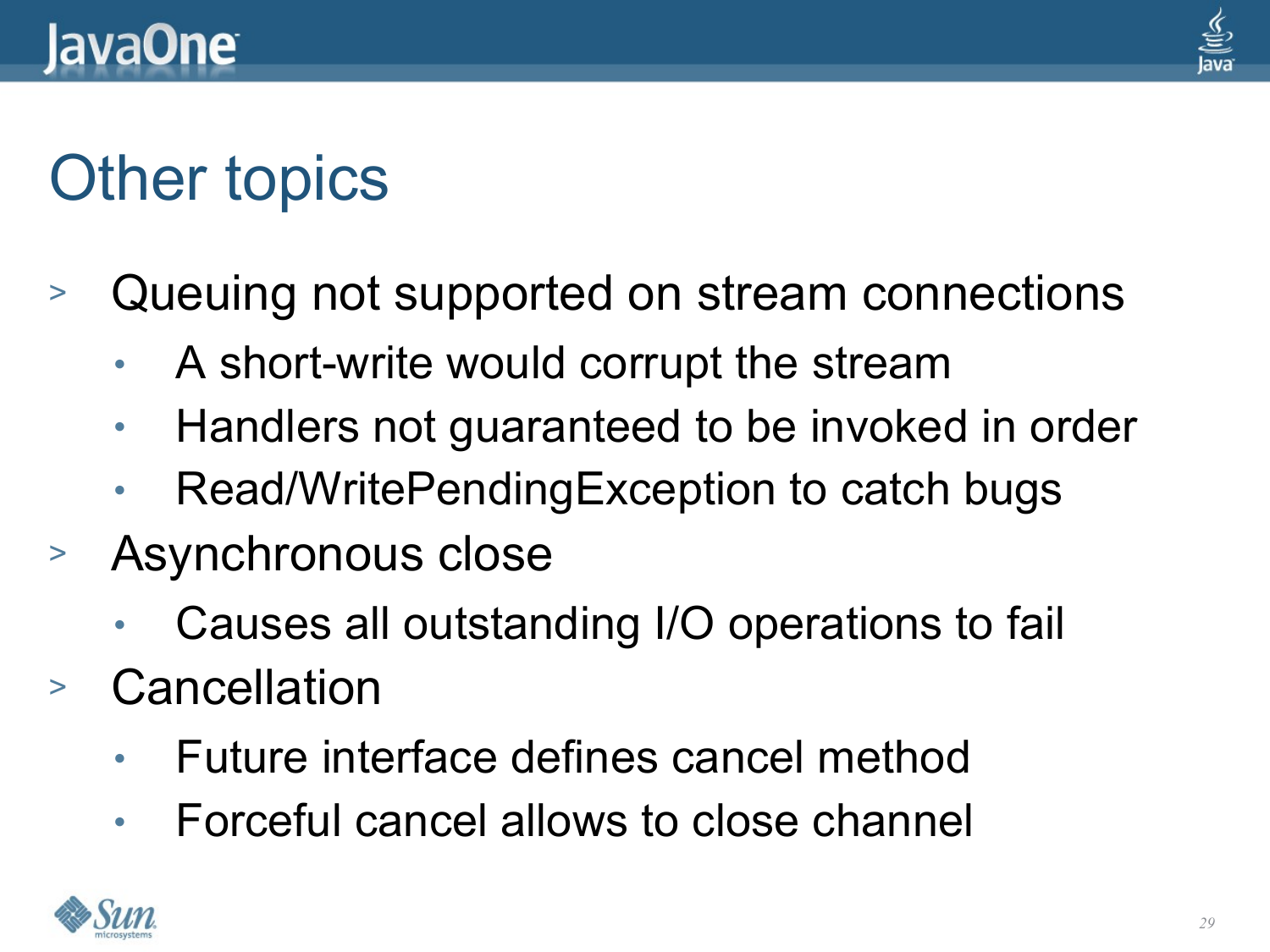

#### Grizzly Architecture



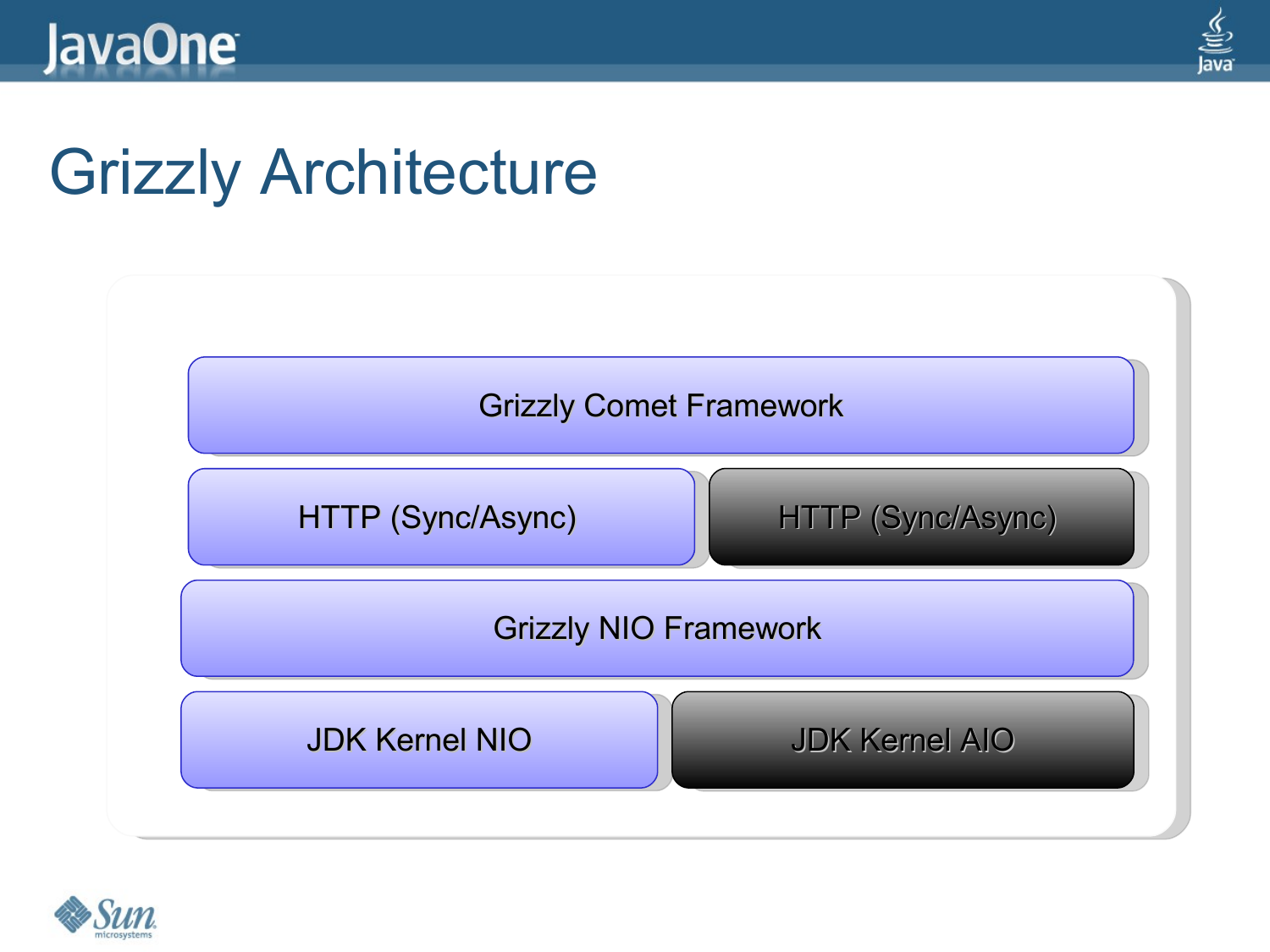

#### Which Thread Pool strategy?

<sup>&</sup>gt; With AIO, you can configure the thread pool (ExecutorService) used by both the AIO kernel and your application

> AsynchronousChannelGroup.withCachedThreadPool (ExecutorService, initialSize) AsynchronousChannelGroup.withThreadPool (ExecutorService) AsynchronousChannelGroup.withFixedThreadPool (nThread, ThreadFactory)

…or use the preconfigured/built in Thread Pool that comes by default…

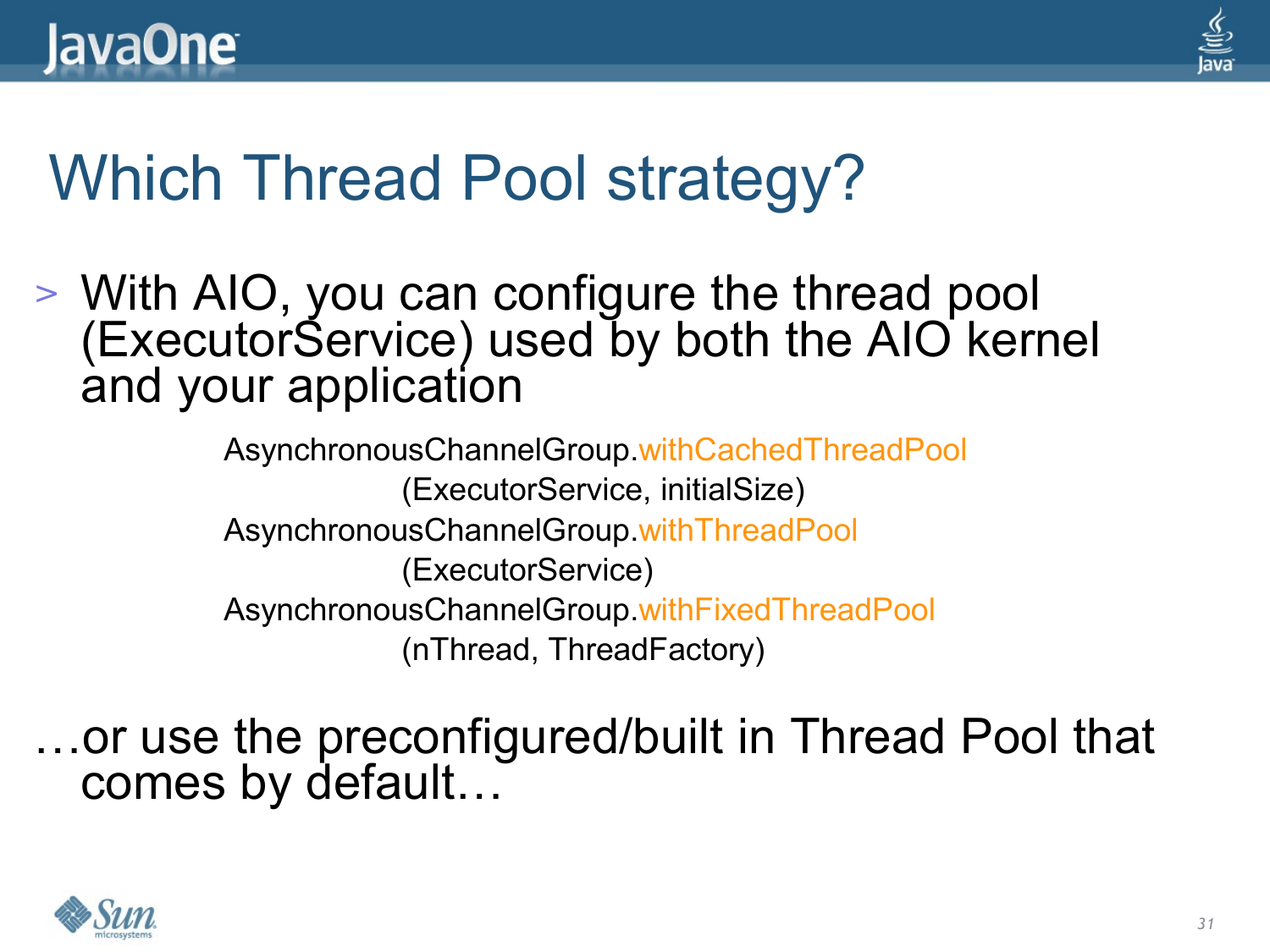

#### FixedThreadPool

- <sup>&</sup>gt; An asynchronous channel group associated with a fixed thread pool of size N creates N threads that are waiting for already processed I/O events.
- <sup>&</sup>gt; The kernel dispatches events directly to those threads:
	- <sup>&</sup>gt; Thread first completes the I/O operation (like filling a ByteBuffer during a read operation).
	- <sup>&</sup>gt; Next invoke the CompletionHandler.completed() that consumes the result.
	- <sup>&</sup>gt; When the CompletionHandler terminates normally then the thread returns to the thread pool and wait on a next event.

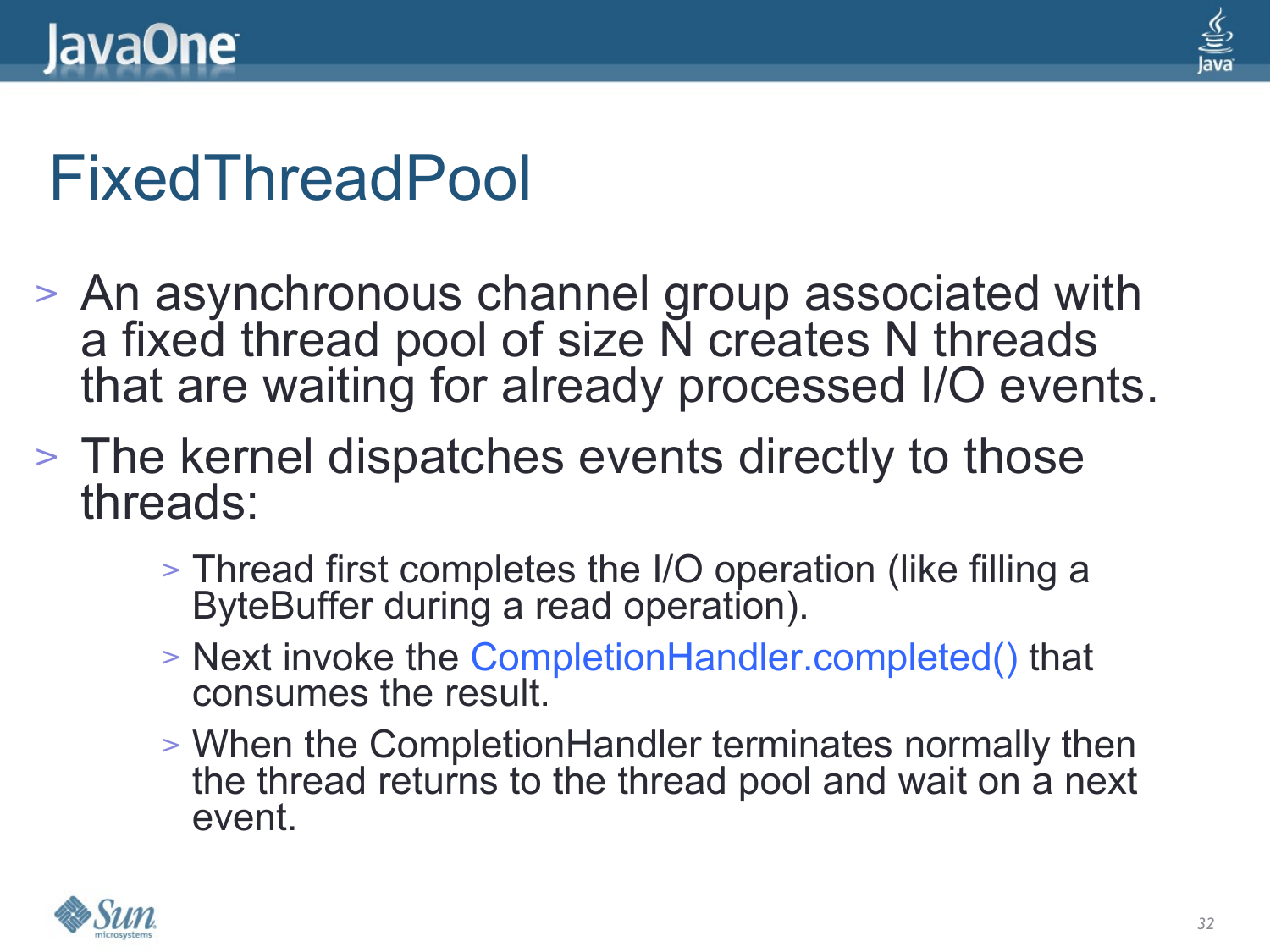

### Brrr…It's freezing here!

- > What about if all threads "dead lock" inside a CompletionHandler?
	- >Bang! your entire application can hang until one thread<br>becomes free to execute again.

> The kernel is no longer able to EXECUTE anything!

- > Hence this is critically important CompletionHandler complete in a timely manner and avoid blocking.
- > If all completion handlers are blocked, any new event will be queued until one thread is 'delivered' from the lock.
- > Avoid blocking operations inside a completion handler.

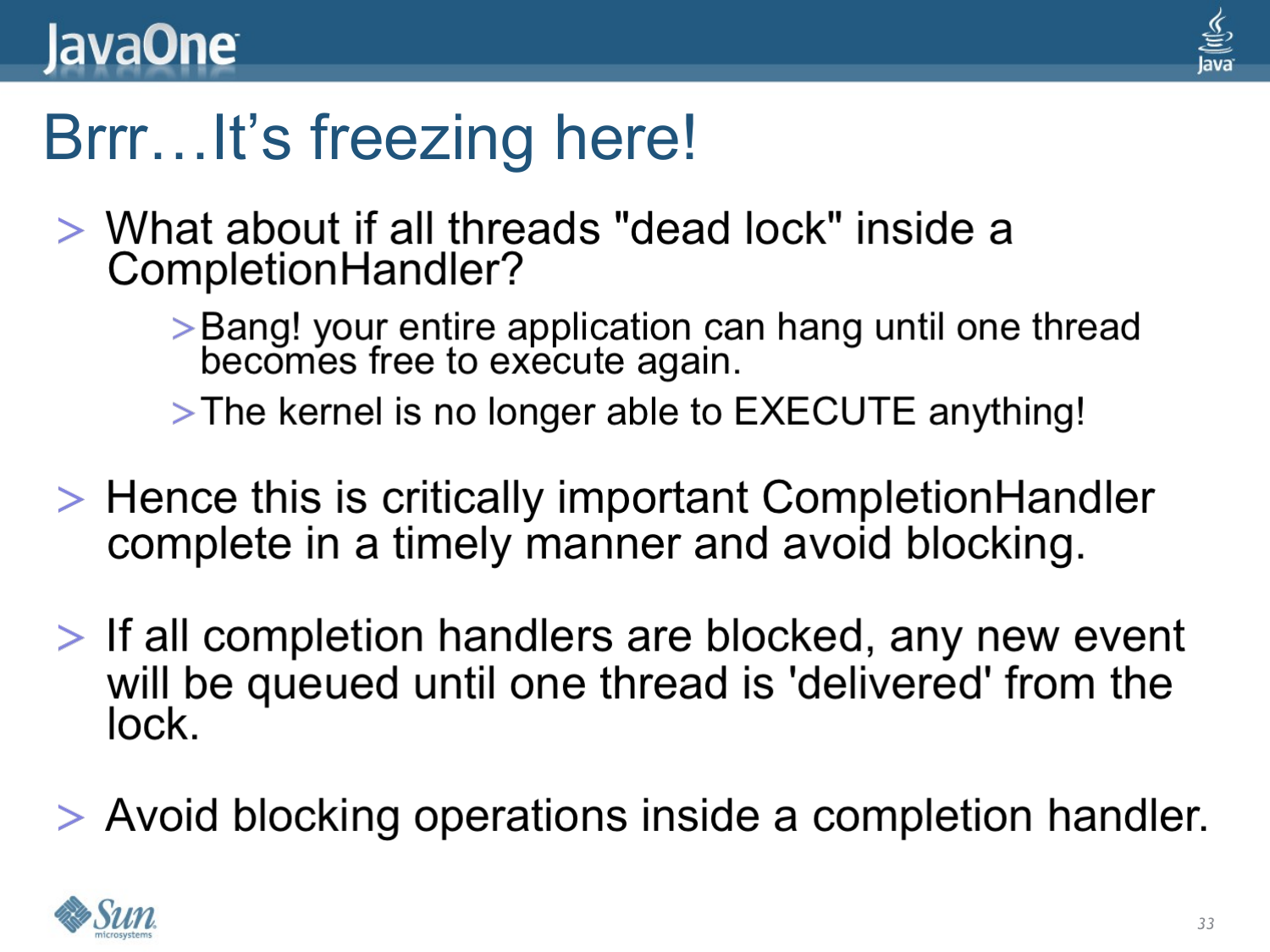

#### Tip # 1 - FixedThreadPool!

#### Avoid blocking/long lived operations inside a completion handler.

If not possible, either use a Cached Thread Pool or another ExecutorService that can be used from a completion handler

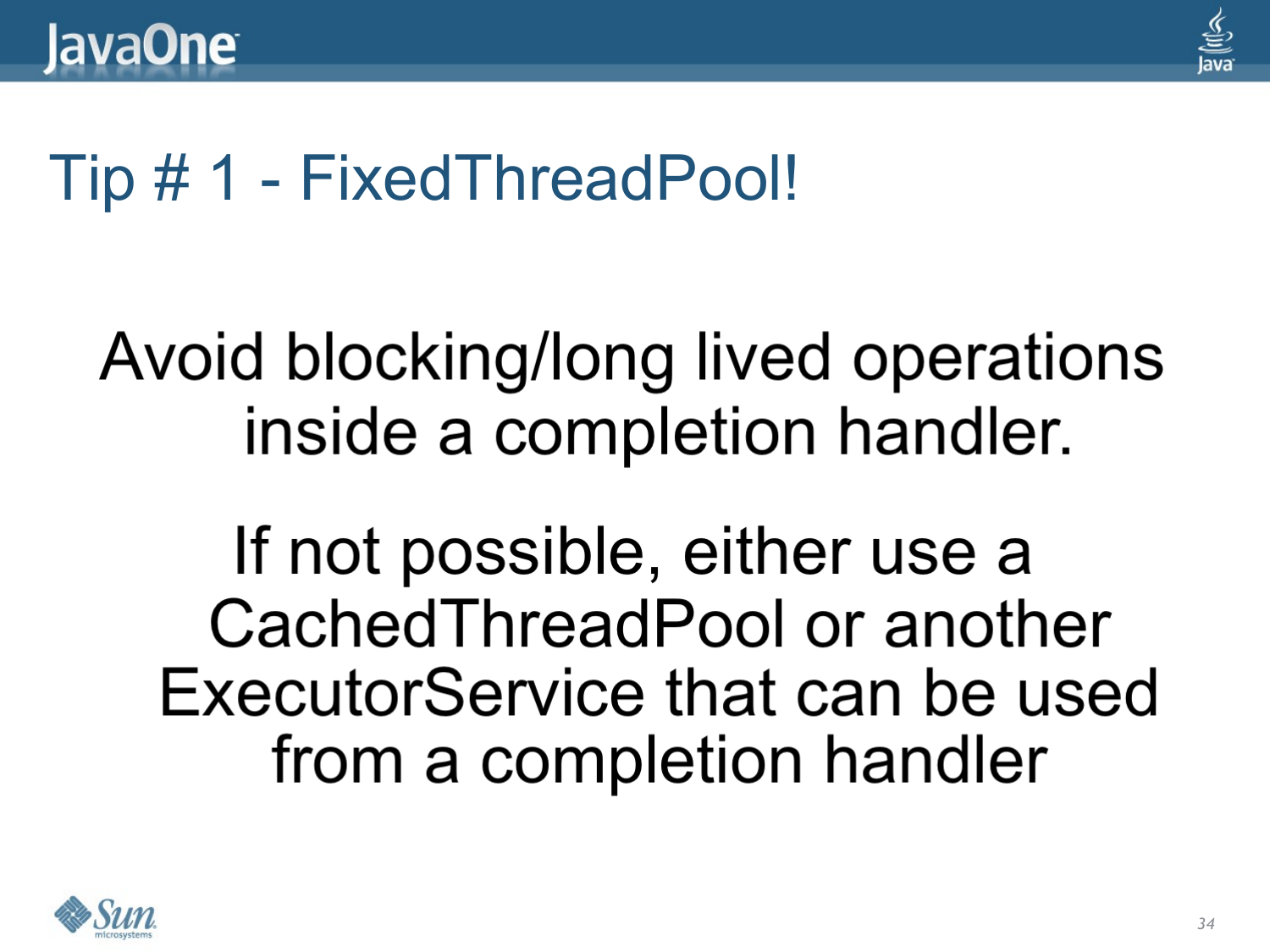

#### **CachedThreadPool**

- <sup>&</sup>gt; An asynchronous channel group associated with a cached thread pool submits events to the thread pool that simply invoke the user's completion handler.
- <sup>&</sup>gt; Internal kernel's I/O operations are handled by one or more internal threads that are not visible to the user application.
- <sup>&</sup>gt; That means you have one hidden thread pool that dispatches events to a cached thread pool, which in turn invokes completion handler
- <sup>&</sup>gt; Wait! you just win a prize: a thread's context switch for free!!

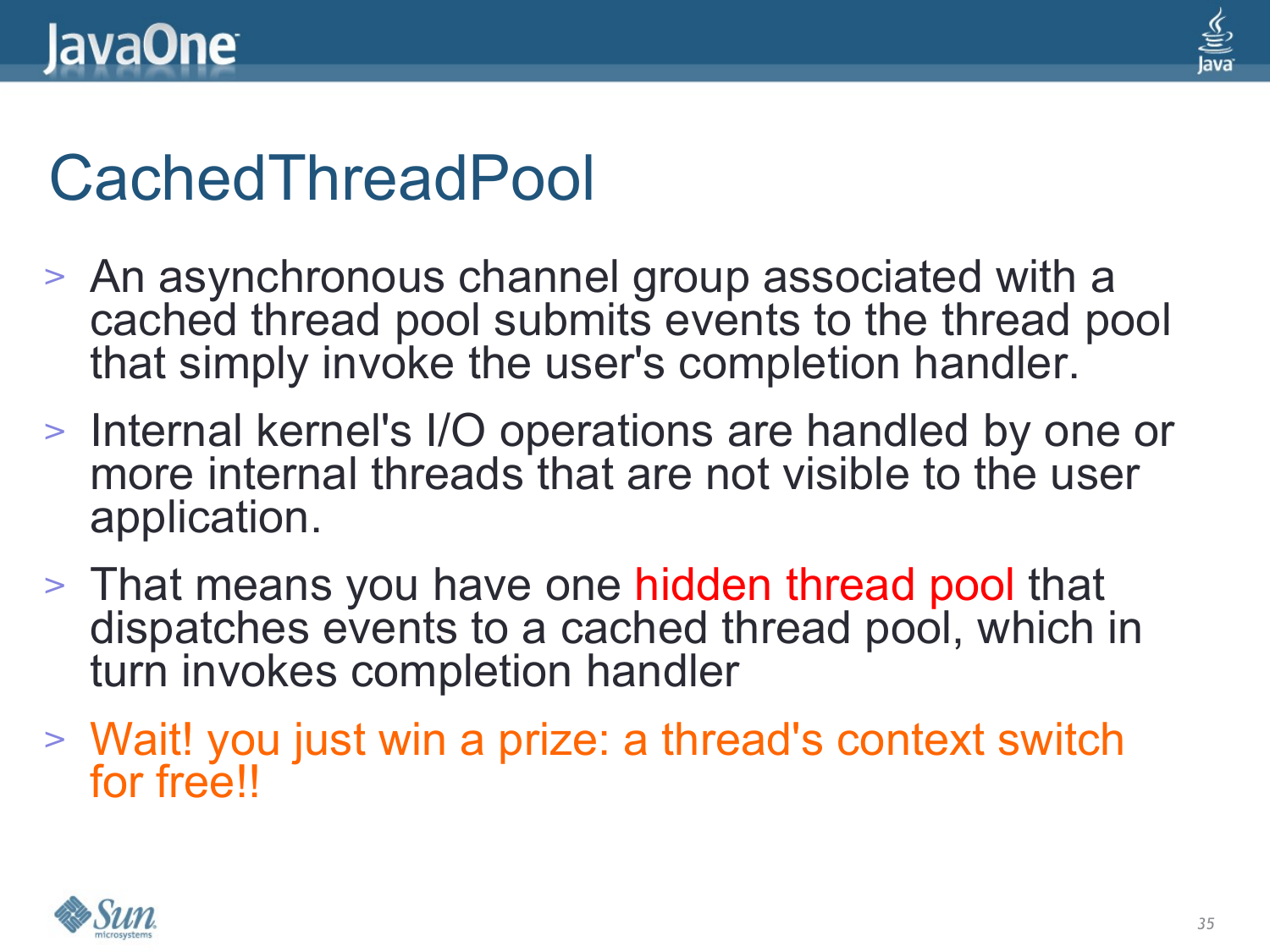

#### OOM, here we come!

- <sup>&</sup>gt; Probability of suffering the hang problem compared with the FixedThreadPool is lower.
- <sup>&</sup>gt; Still might grow infinitely…
- <sup>&</sup>gt; At least you guarantee that the kernel will be able to complete its I/O operations (like reading bytes).
- <sup>&</sup>gt; Oops…CachedThreadPool must support unbounded queuing to works properly.
- <sup>&</sup>gt; So you can possibly lock all the threads and feed the queue forever until OOM happens. nobody will ever do that!

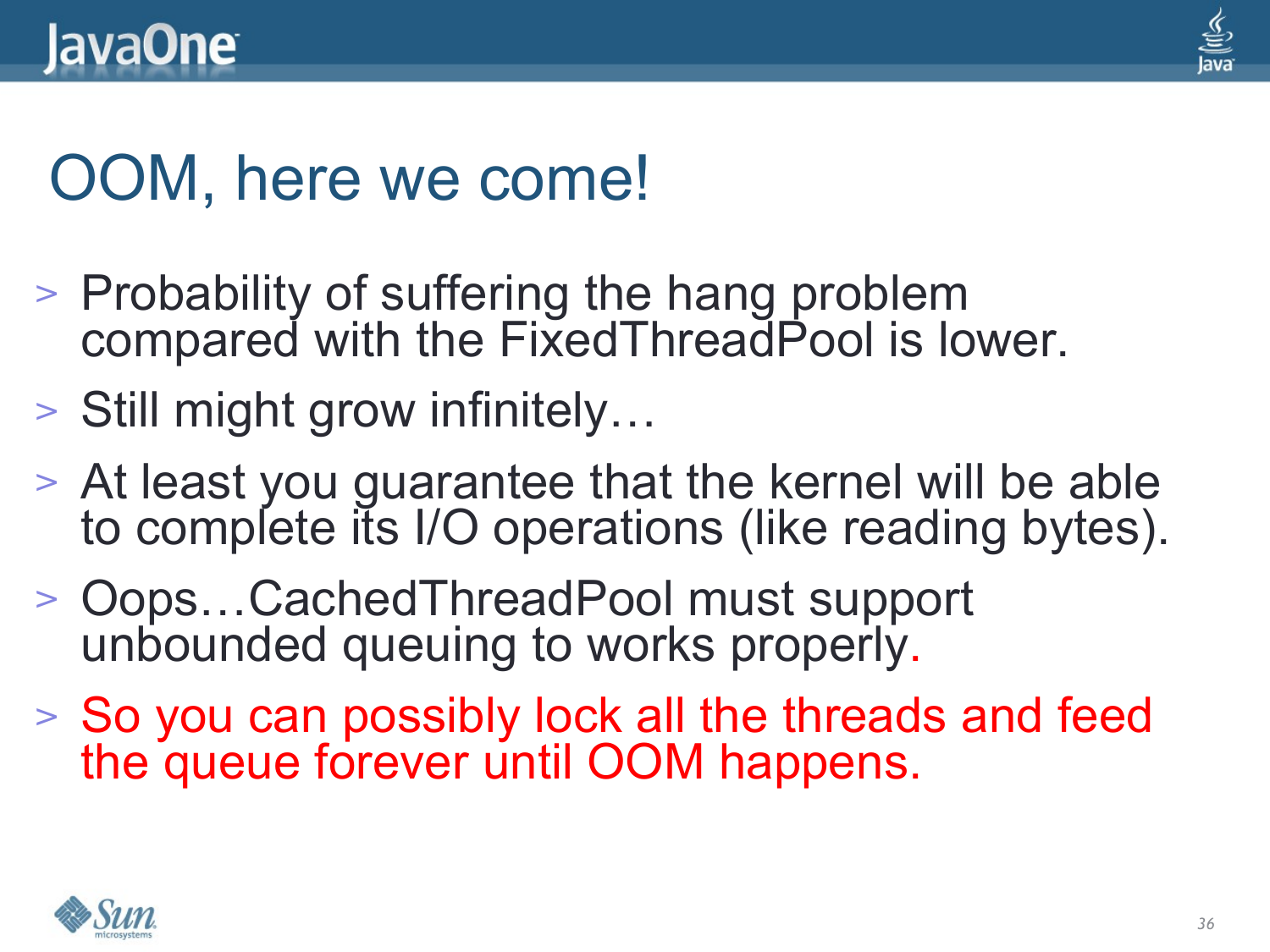

#### Tip # 2 - CachedThreadPool!

#### Avoid blocking/long lived operations inside a completion handler.

Possibility of OOM if the queue grow  $indefinitely \Rightarrow monitor the queue$ 

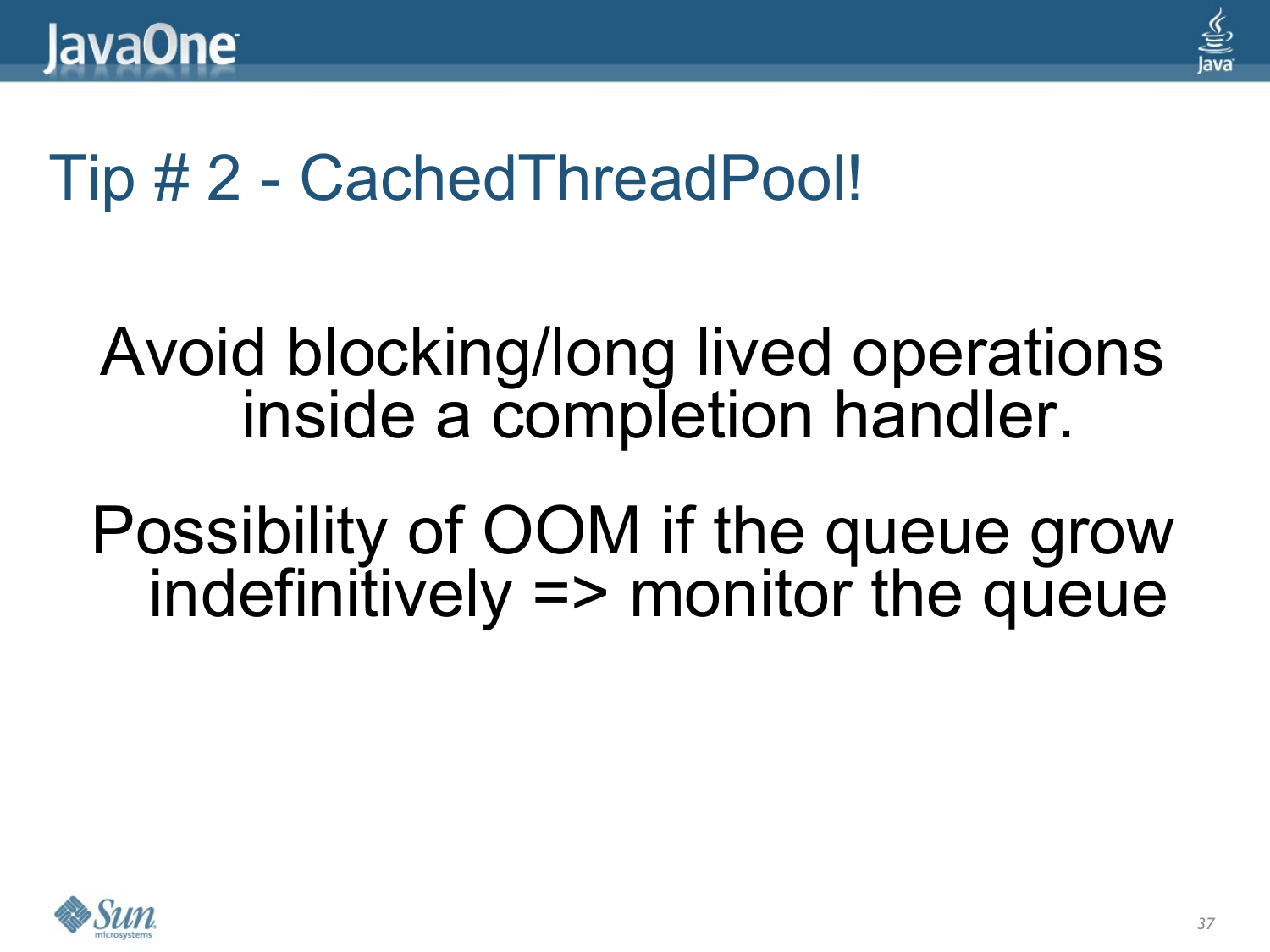

#### Kernel/default thread pool.

- <sup>&</sup>gt; Hybrid of the above configurations:
	- <sup>&</sup>gt; Cached thread pool that creates threads on demand
	- <sup>&</sup>gt; N threads that dequeue events and dispatch directly to **CompletionHandler**
- <sup>&</sup>gt; N defaults to the number of hardware threads.
- <sup>&</sup>gt; In addition to N threads, there is one additional internal thread that dequeues events and submits tasks to the thread pool to invoke completion handlers.

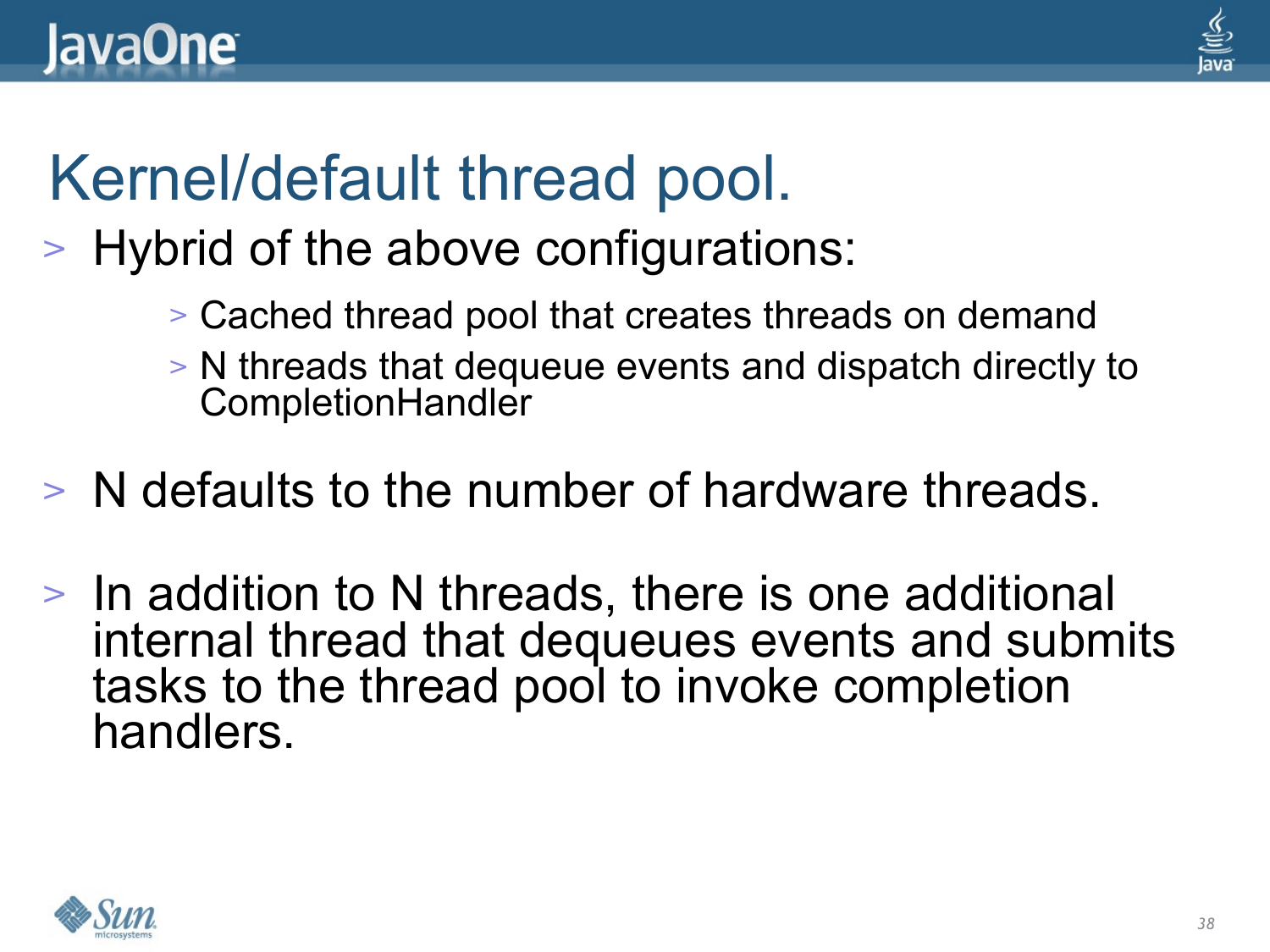

#### Tip # 3 – Kernel Thread Pool

#### Avoid blocking/long lived operations inside a completion handler.

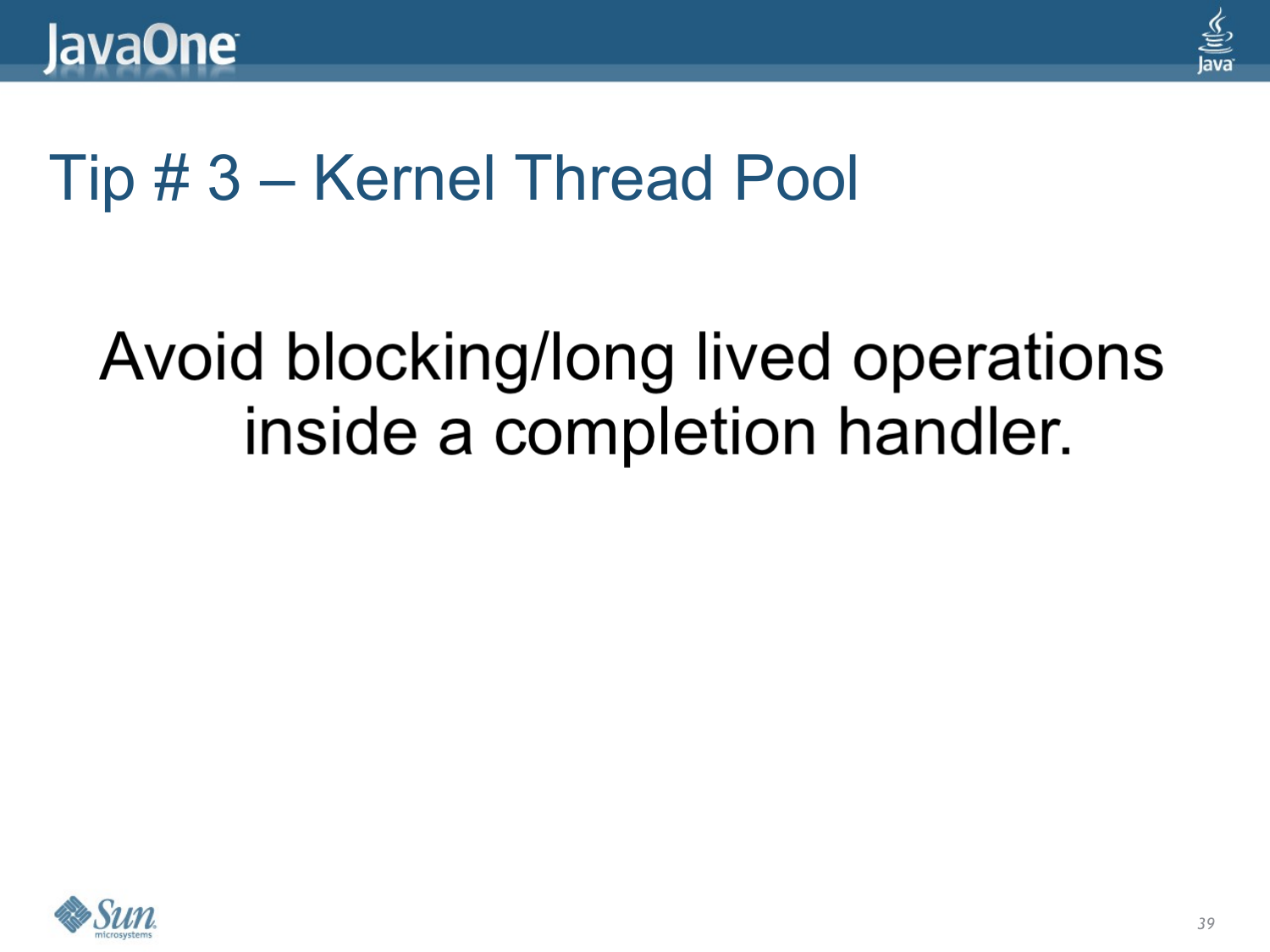

# Grizzly's implementation

- <sup>&</sup>gt; AIOHandler
	- <sup>&</sup>gt; Thread Pool are configurable
	- <sup>&</sup>gt; An application can test which one gives the best scalability/throughput.

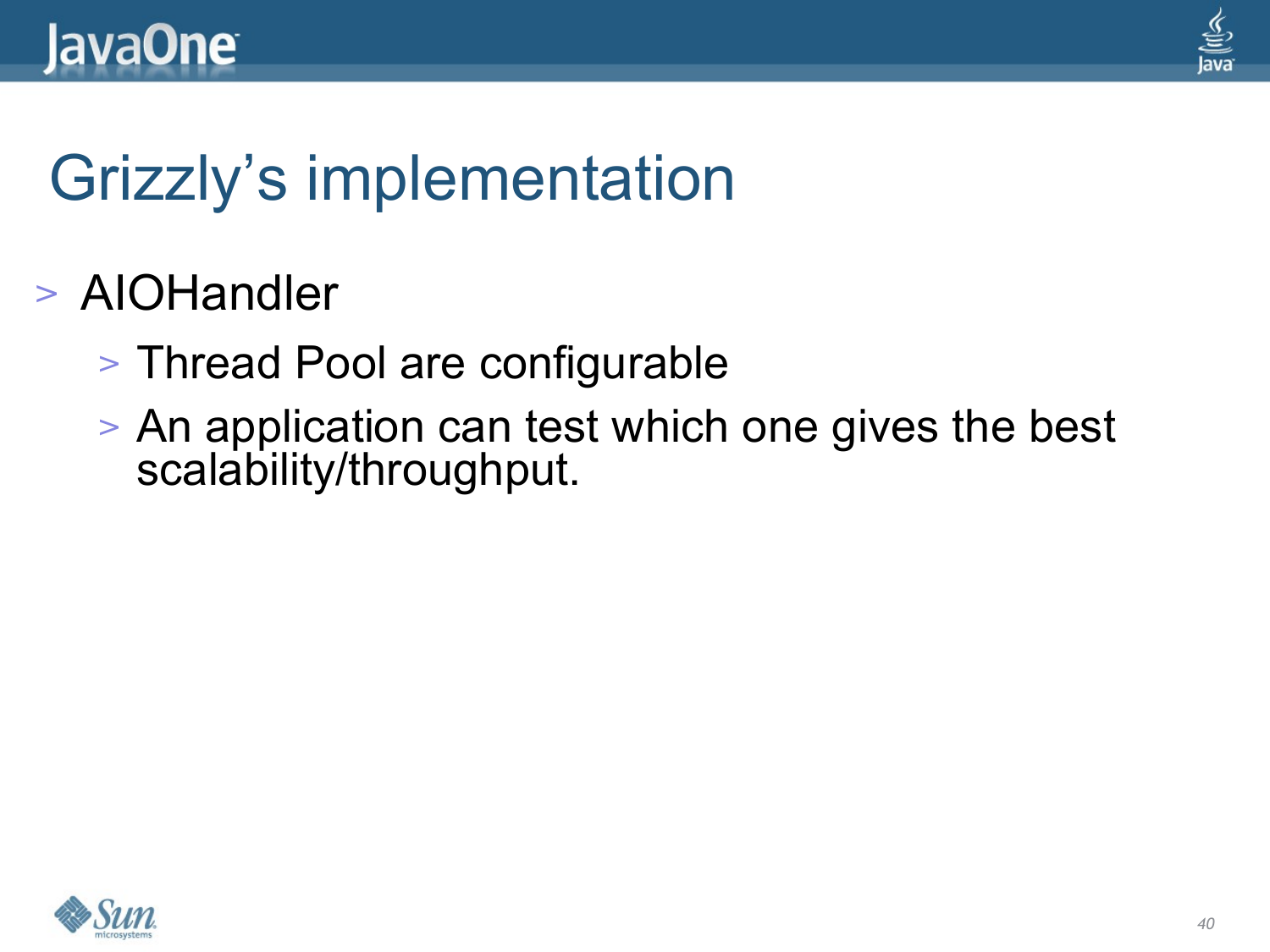

# AsynchronousSocketChannel.read()

Once a connection has been accepted, it is now time to read some bytes:

**AsynchronousSocketChannel.read(ByteBuffer b, Attachement a, CompletionHandler<> c);**

- $>$  Hey Hey  $\rightarrow$  You see the problem, right?
- <sup>&</sup>gt; Who remember when I was scared by the SelectionKey.attach()?

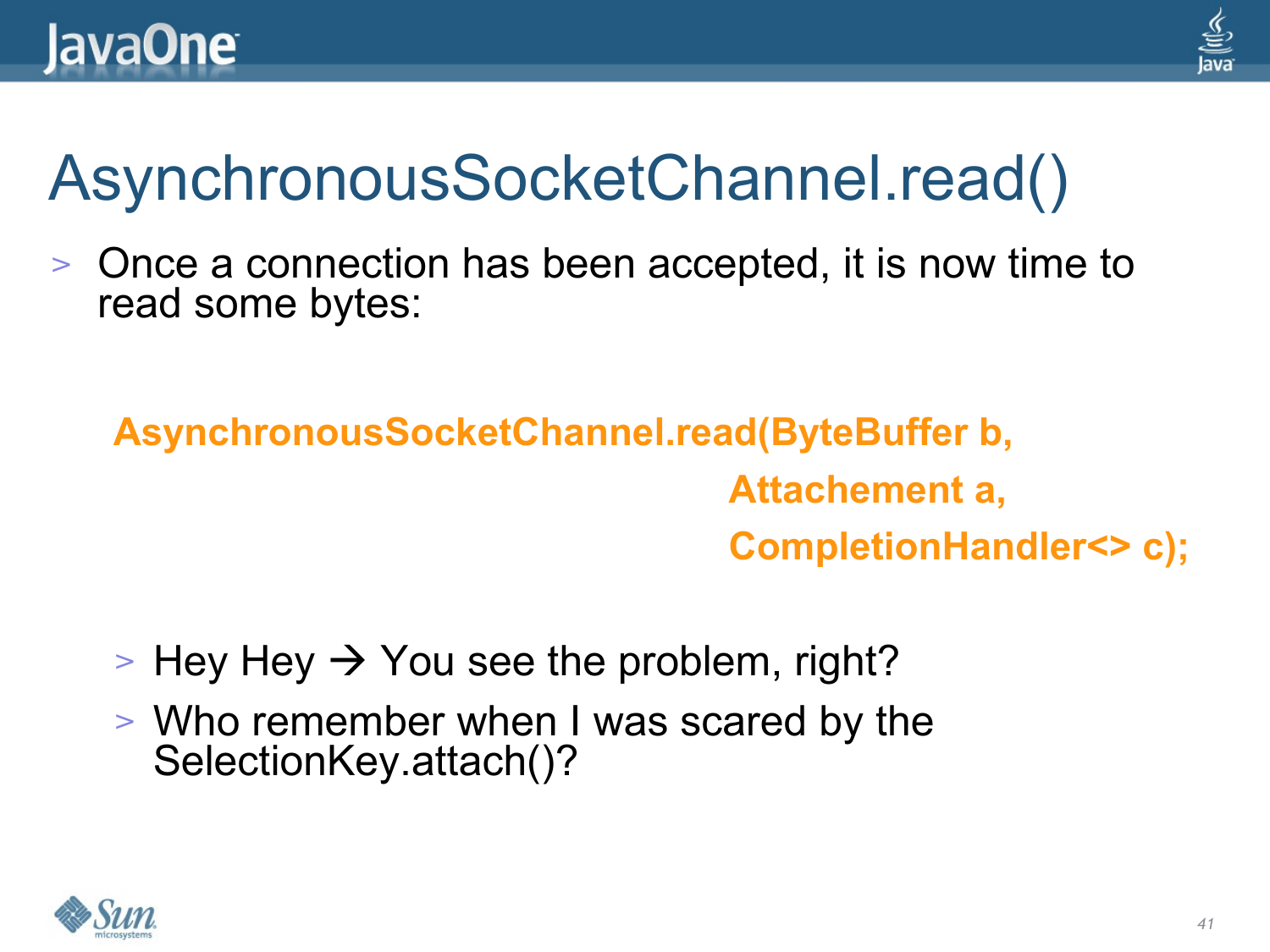

#### lava**One**

# AsynchronousSocketChannel.read()

- <sup>&</sup>gt; Trouble trouble trouble:
	- Let's say you get 10 000 accepted connections
	- Hence 10 000 ByteBuffer created, and the read operations get invoked
	- Now we are waiting, waiting, waiting, waiting for the remote client(s) to send us bytes (slow clients/ network)
	- Another 10 000 requests comes in, and we are again creating 10 000 ByteBuffer and invoke the read() operations.
	- <sup>&</sup>gt; BOOM!

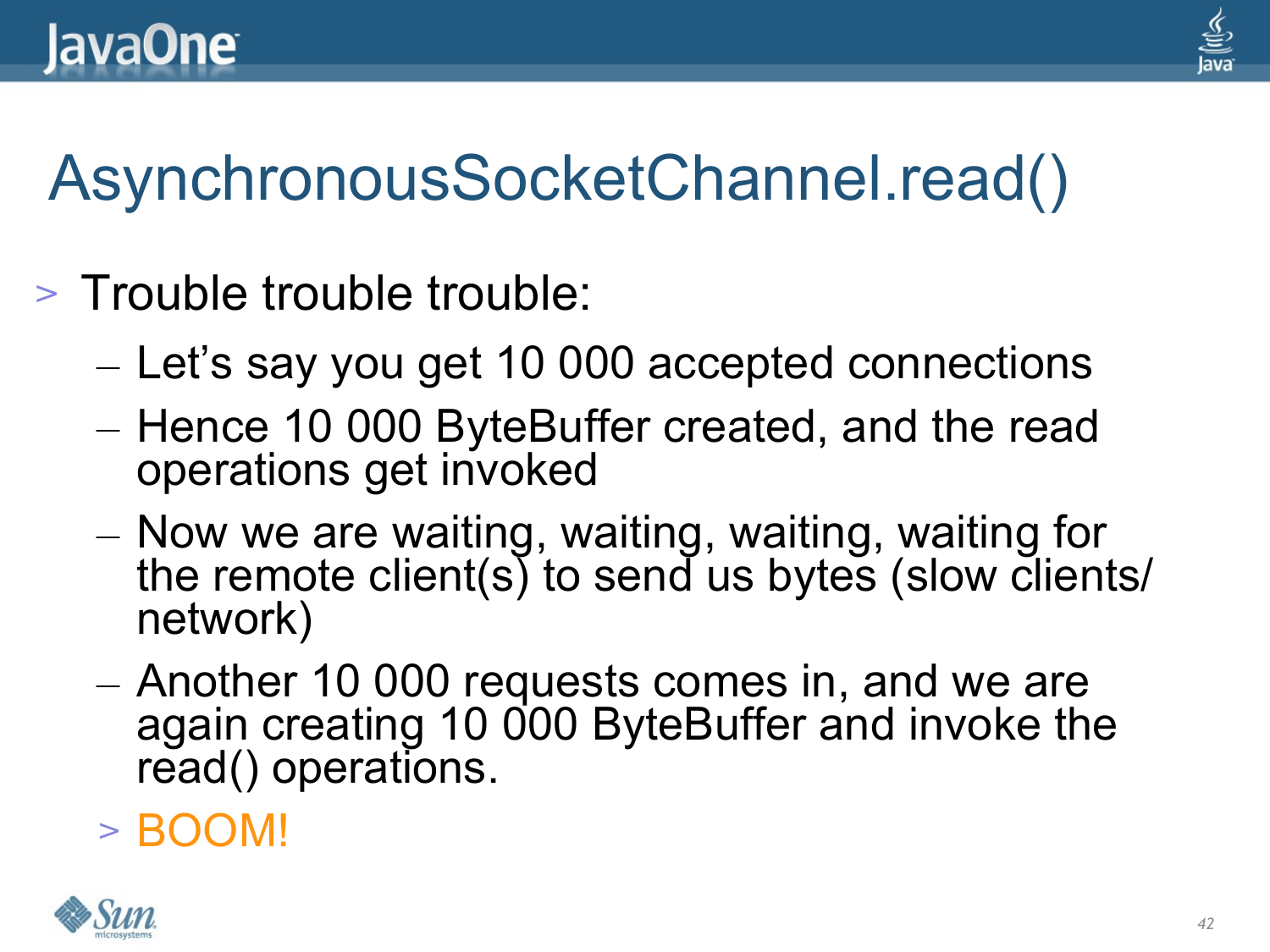

#### Tip #4: Use ByteBuffer pool & Throttle

- <sup>&</sup>gt; Let's not be too negative here. So far we have tested with more than 20 000 clients without any issues
- <sup>&</sup>gt; But this is still something you have to keep in mind!!
- <sup>&</sup>gt; Might want to throttle the read() operation to avoid the creation of too many ByteBuffer
- <sup>&</sup>gt; We strongly recommend the use of a ByteBuffer pool, specially if you are using Heap ByteBuffer (more on this later).
- <sup>&</sup>gt; Get a ByteBuffer before invoking the read() method, and return it to the pool once the read operations complete.

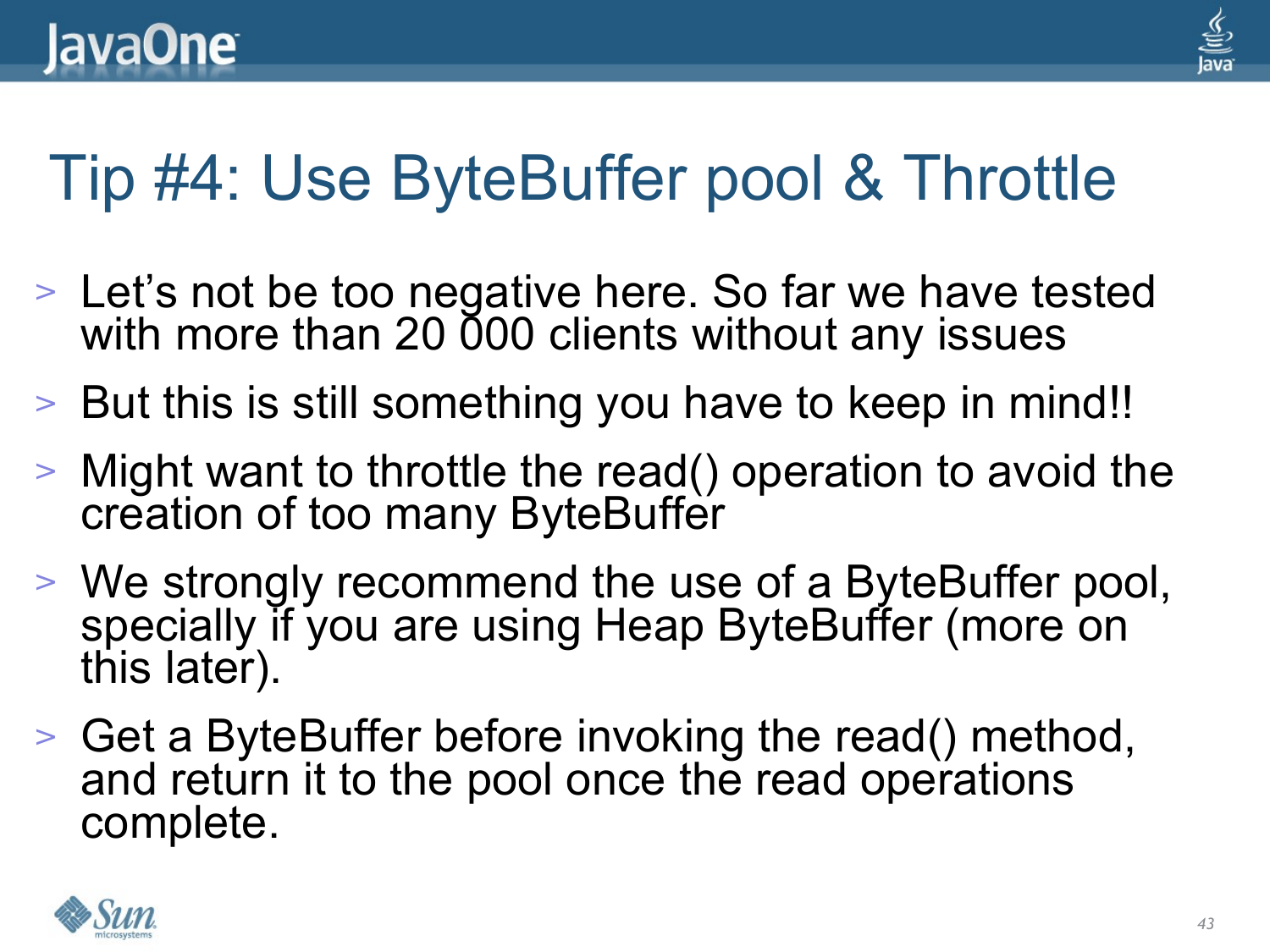#### lava**One**

#### **Blocking** AsynchronousSocketChannel.read()

- <sup>&</sup>gt; Hey? Blocking?
- <sup>&</sup>gt; When invoking the read operation, the returned value is a Future:
	- <sup>&</sup>gt; Future readOp = AsynchronousSocketChannel.read(…);
	- <sup>&</sup>gt; readOp.get(30, TimeUnit.SECONDS);
- <sup>&</sup>gt; The Thread will block until the read operation complete or times out.
- <sup>&</sup>gt; Be careful as you might lock your ThreadPool (specially with FixedThreadPool)

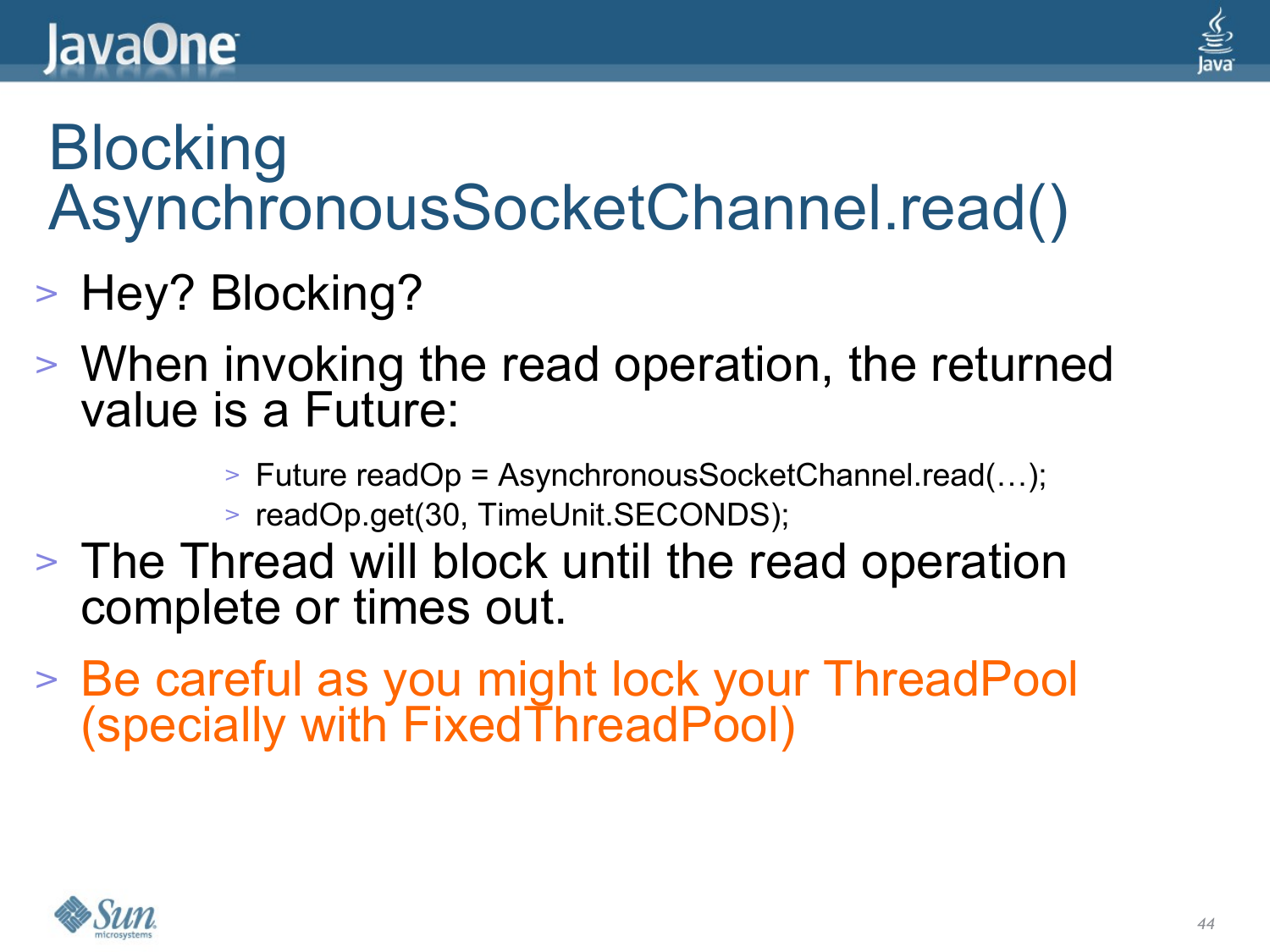

# Grizzly's implementation

- <sup>&</sup>gt; AIOContext InputReader
	- <sup>&</sup>gt; Use a ByteBuffer Pool
	- <sup>&</sup>gt; Throttle Read Operations.
	- <sup>&</sup>gt; Use blocking for short read operations.

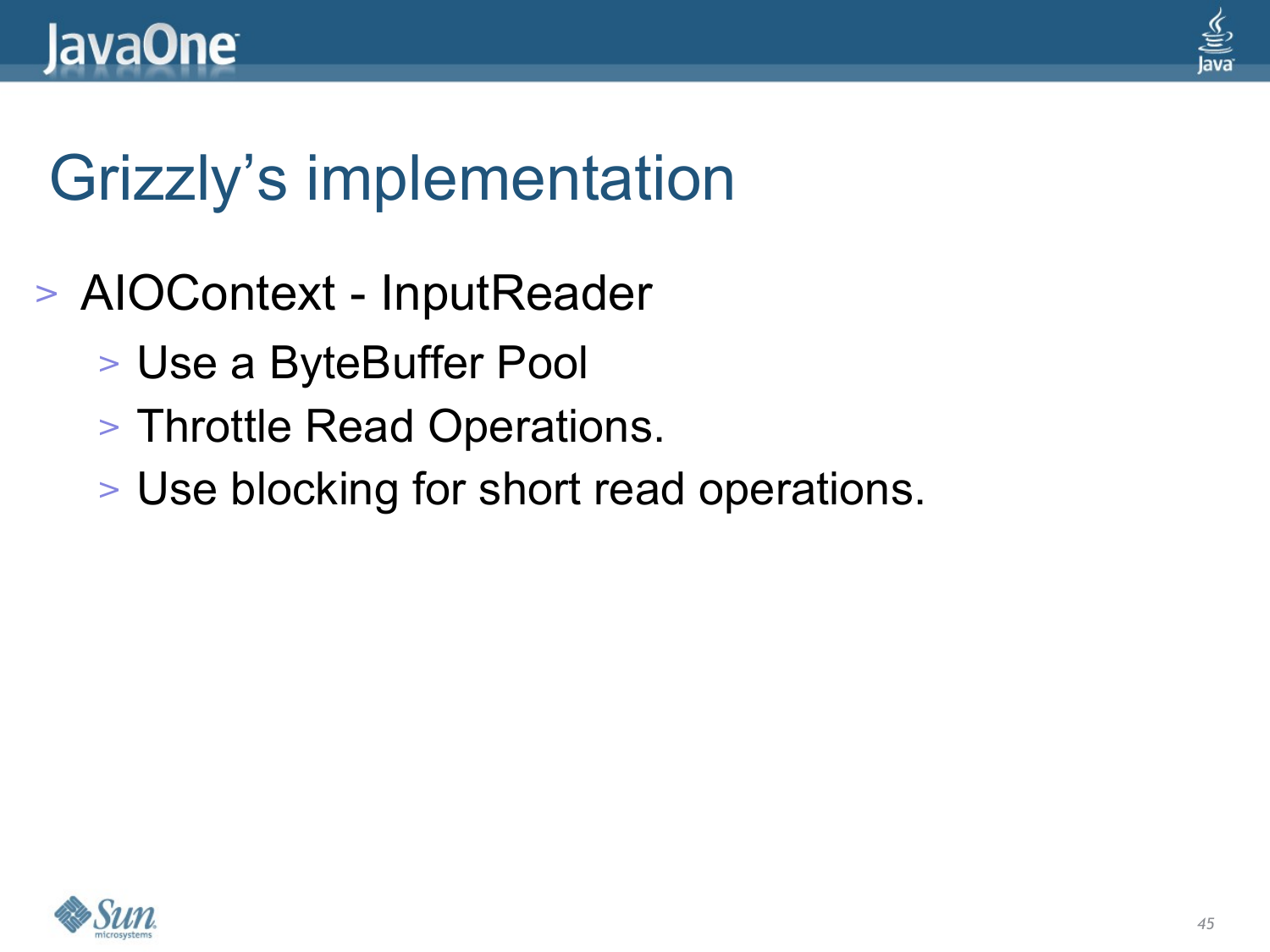

#### AsynchronousSocketChannel.write()

<sup>&</sup>gt; Now let's execute some write operations:

**AsynchronousSocketChannel.write(ByteBuffer b,**

 **Attachement a,**

#### **CompletionHandler<> c);**

- <sup>&</sup>gt; Wait wait wait. Since we are asynchronous, invoking write(..) will not block, so the calling thread can continue its execution.
- <sup>&</sup>gt; What happens when the calling thread invokes the write method again and the CompletionHandler has not yet been invoked by the previous write call?

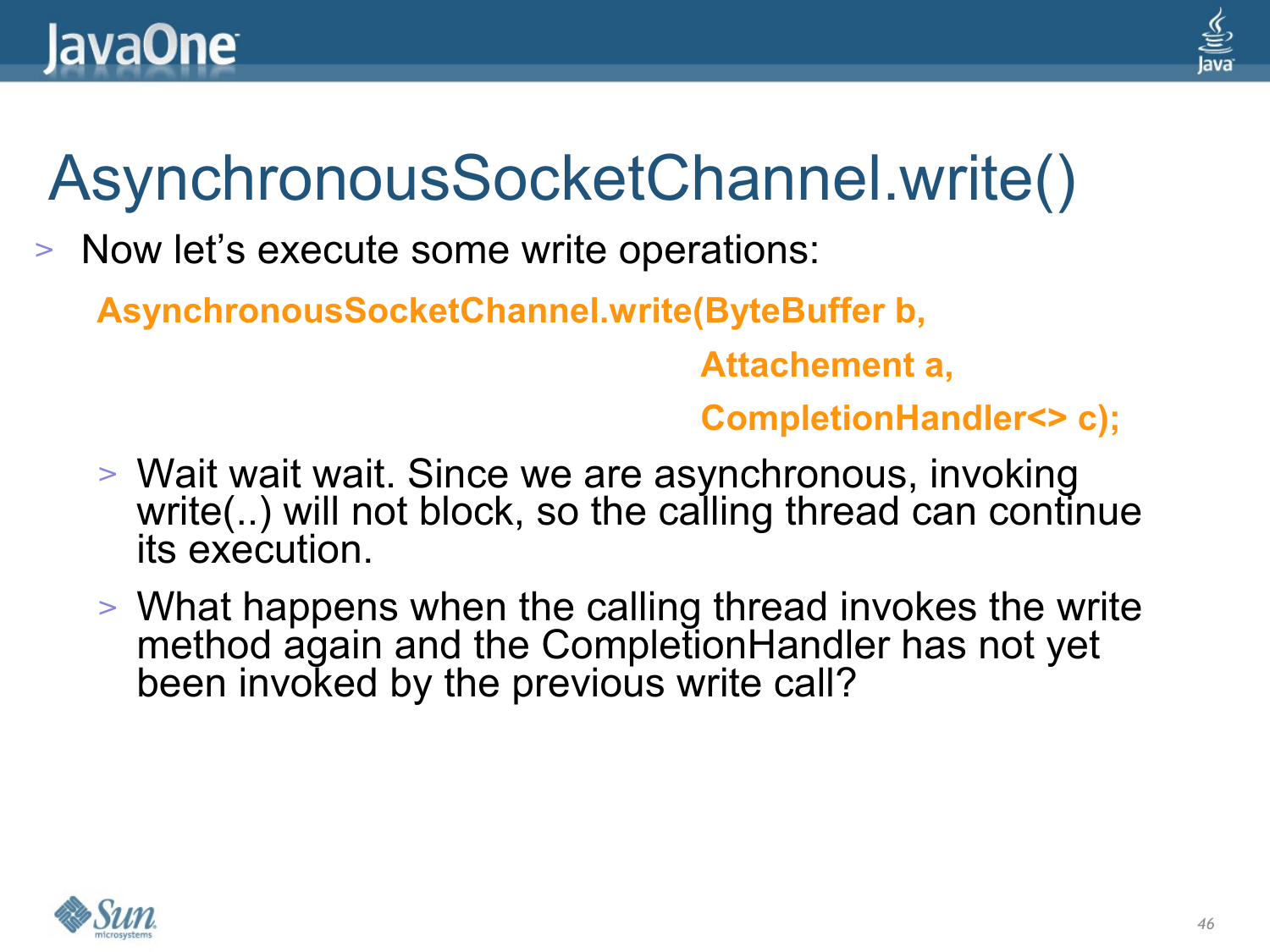

#### AsynchronousSocketChannel.write()

- Aille!! You get a WritePendingException
- <sup>&</sup>gt; Hence when invoking the write operation, make sure the CompletionHandler.complete() has been invoked before initiating another write.
- <sup>&</sup>gt; Better, store ByteBuffer inside a queue and execute write operations only when the previous one has completed (will show code soon)
- <sup>&</sup>gt; As for read, we strongly recommend the use of a ByteBuffer pool for executing write operations. Get one before writing, put it back to the pool after.

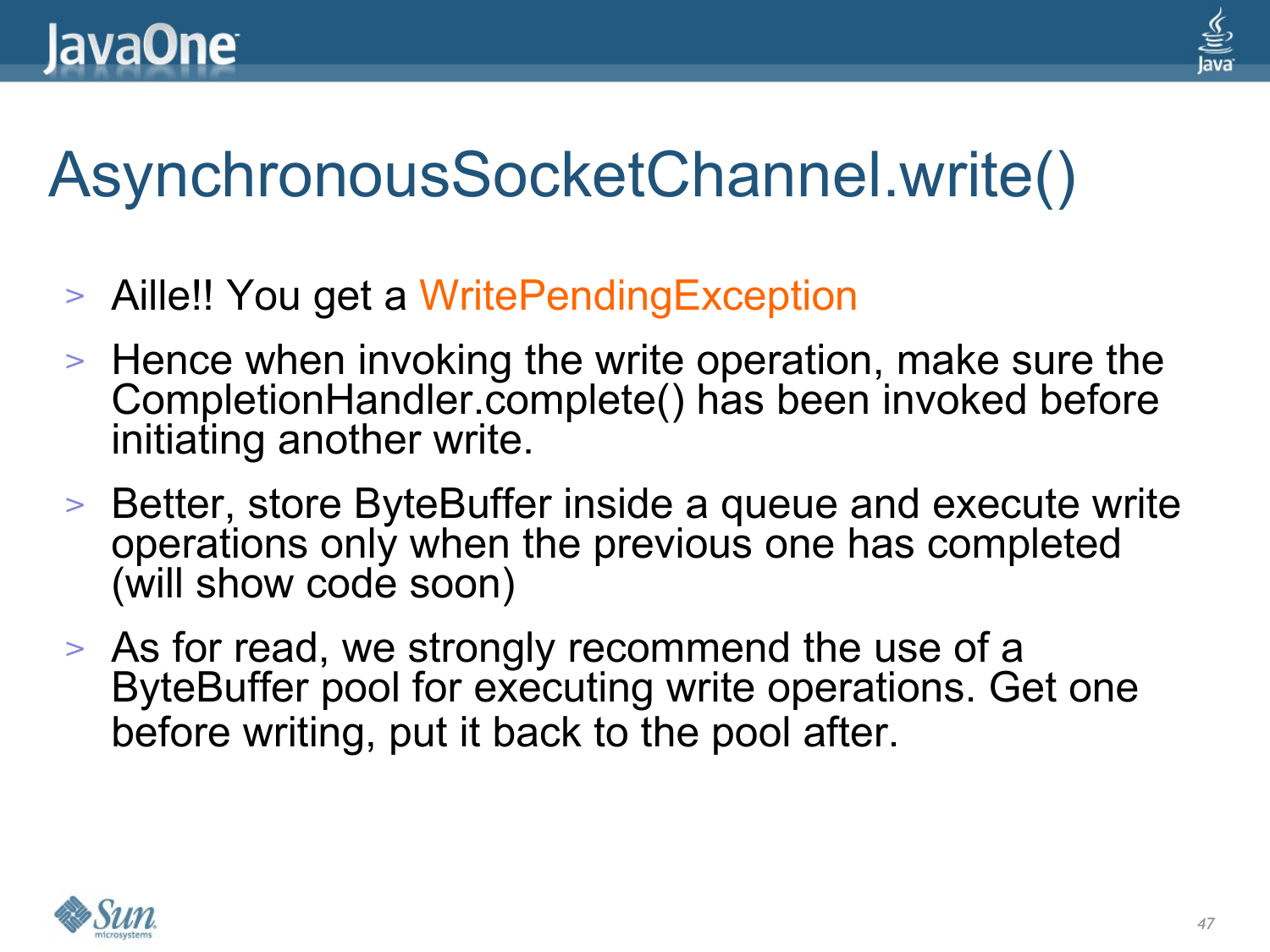

# Grizzly's implementation

- <sup>&</sup>gt; OutputWriter
	- <sup>&</sup>gt; Use a ByteBuffer Pool
	- <sup>&</sup>gt; FIFO Queue ByteBuffer
	- <sup>&</sup>gt; Allow blocking for write operations.

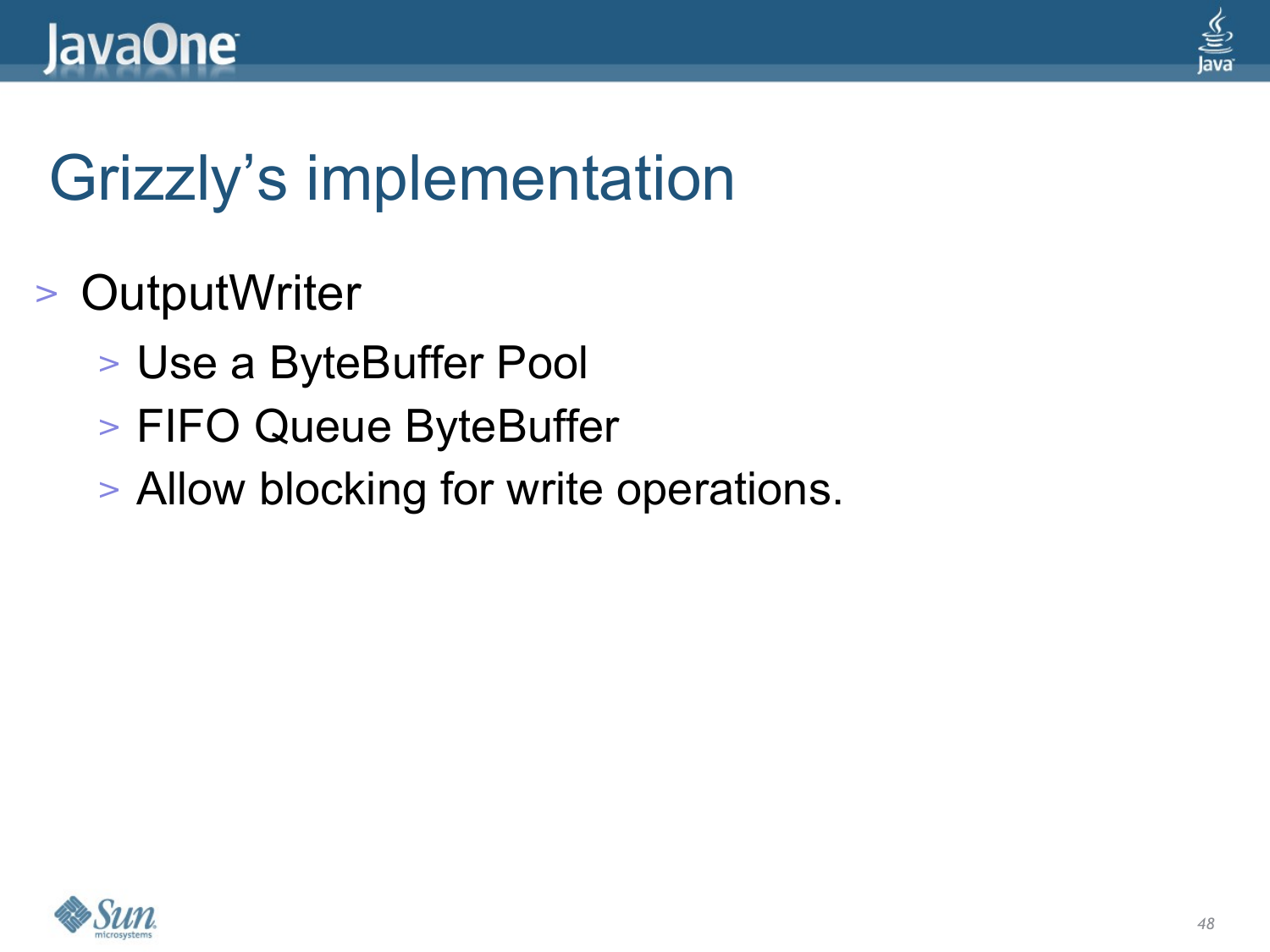

### Damned ByteBuffer!

<sup>&</sup>gt; If you are using Heap ByteBuffer, be aware the kernel will copy the bytes into a direct ByteBuffer during every write operation:

#### $\triangleright$ Free byte copy  $\odot$

- <sup>&</sup>gt; Direct ByteBuffer performance have significantly improved with JDK 7, so use them all the time.
- <sup>&</sup>gt; Scattered ByteBuffer write operations still offer you free copy, using direct ByteBuffer or not!

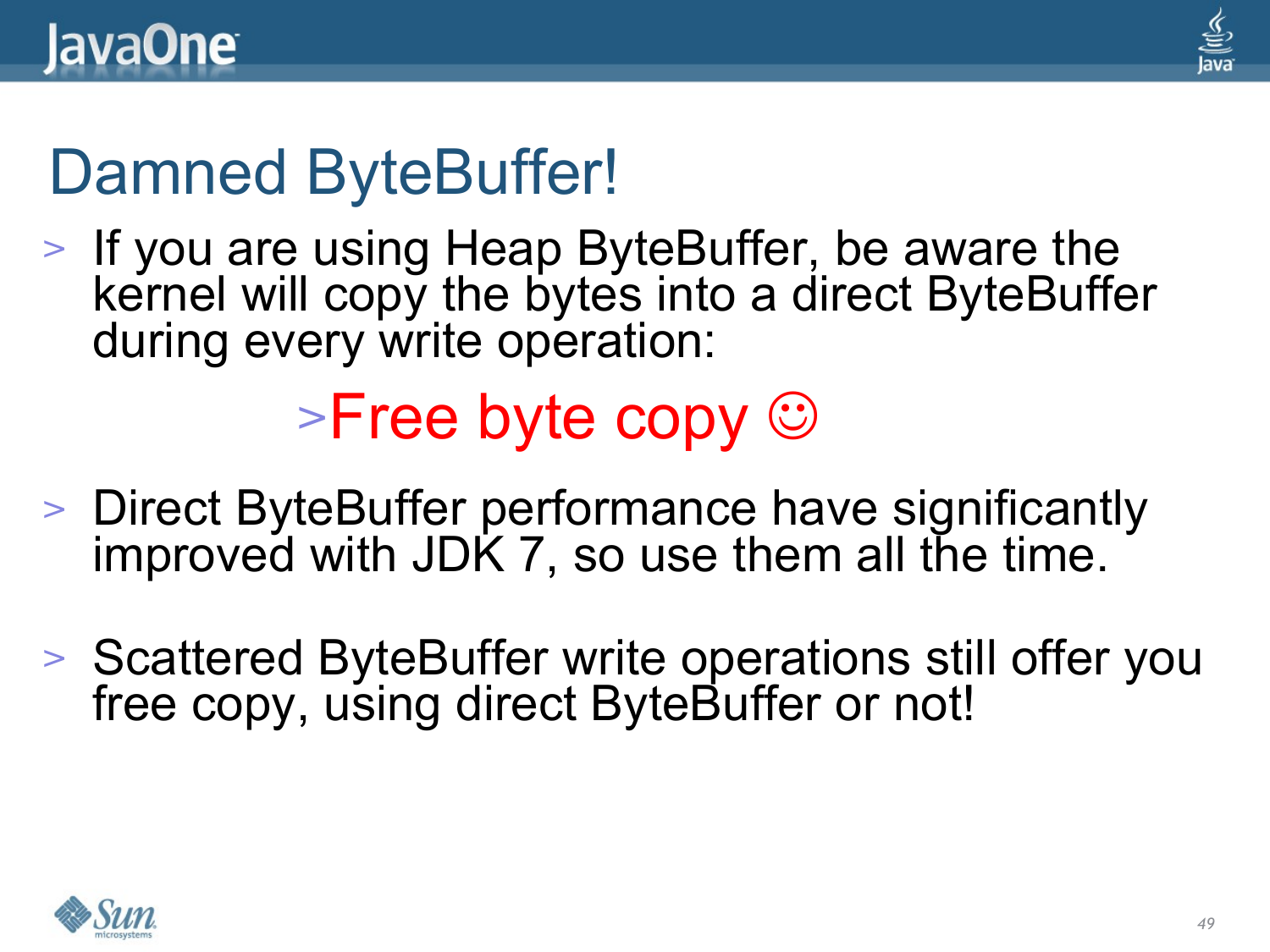

#### AsynchronousFileChannel.open()

- <sup>&</sup>gt; Before, the nightmare:
- **File f = new File();**
- **FileOutputStream fis = new FileOutputStream(f);**
- **FileChannel fc = fis.getChannel();**

#### **fc.write(…);**

**…… typing so many lines hurts** 

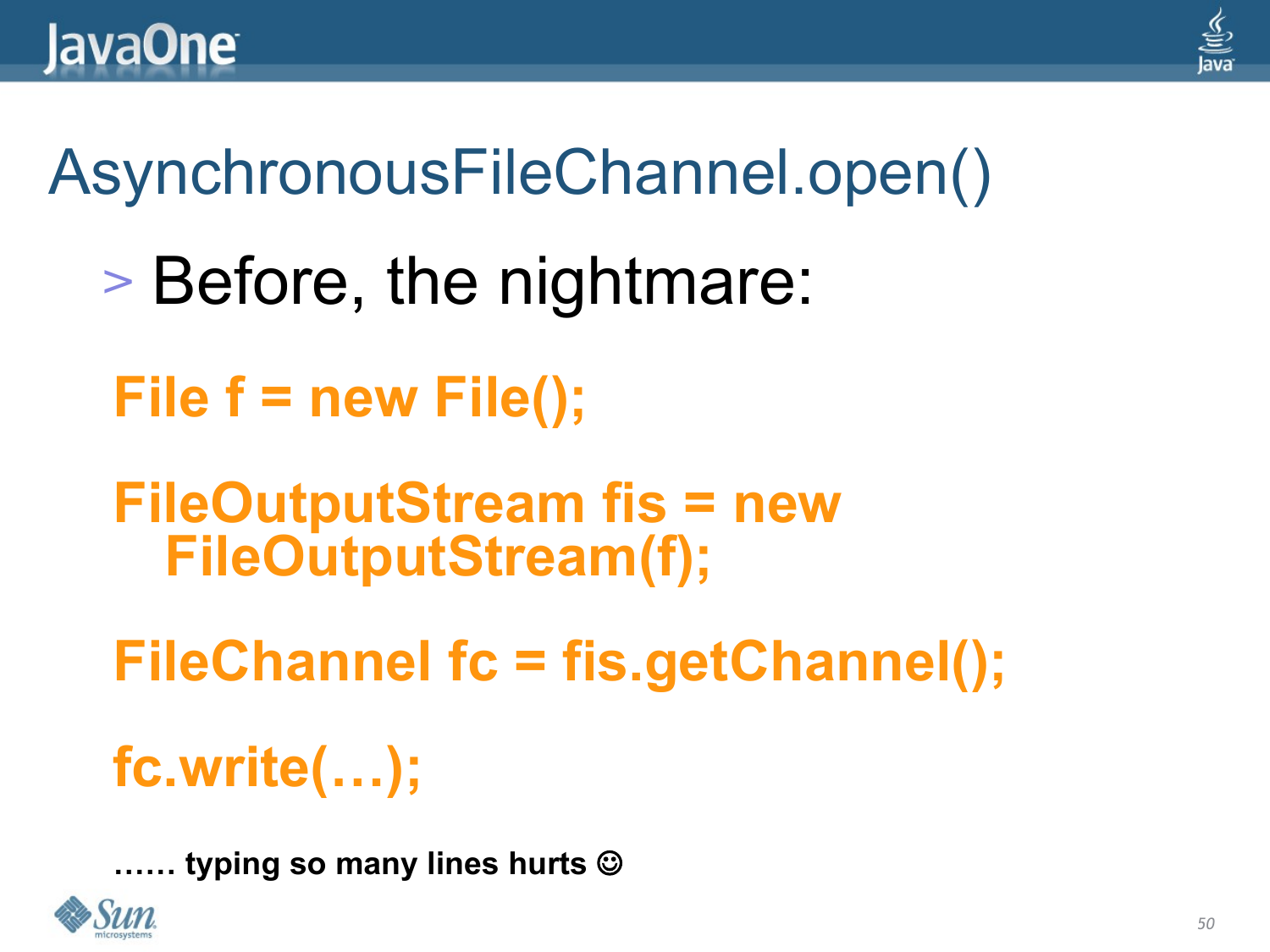

#### AsynchronousFileChannel.open()

# <sup>&</sup>gt; Now, the paradise

#### **afc = AsynchronousFileChannel open(Path file, OpenOption... options);**

**afc.write(…);**

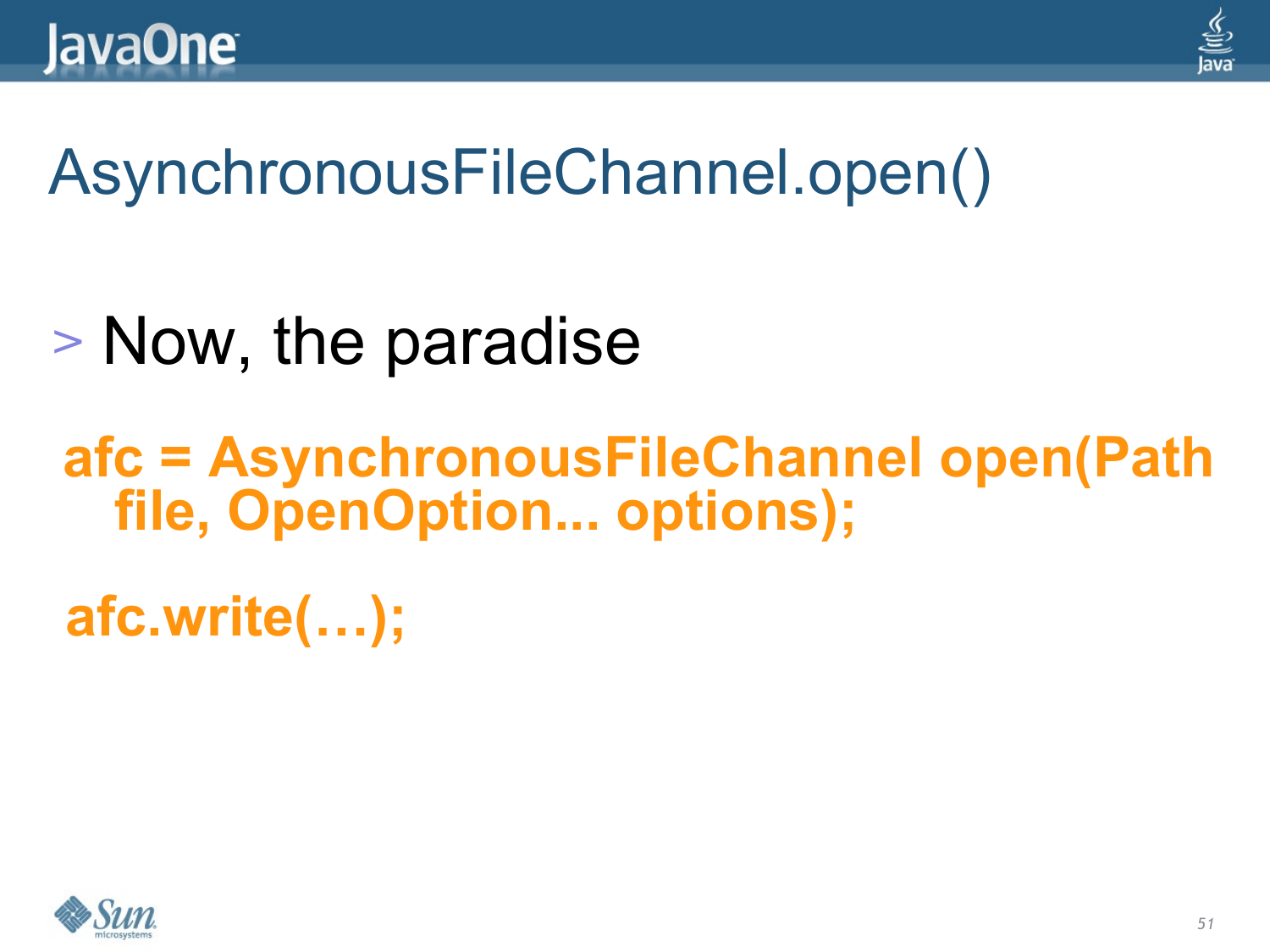

#### **Conclusion**

- <sup>&</sup>gt; NIO.2 brings asynchronous I/O to the masses
- <sup>&</sup>gt; You can try it now!
- <sup>&</sup>gt; Try it using Project Grizzly, or look at the implementation to get started.

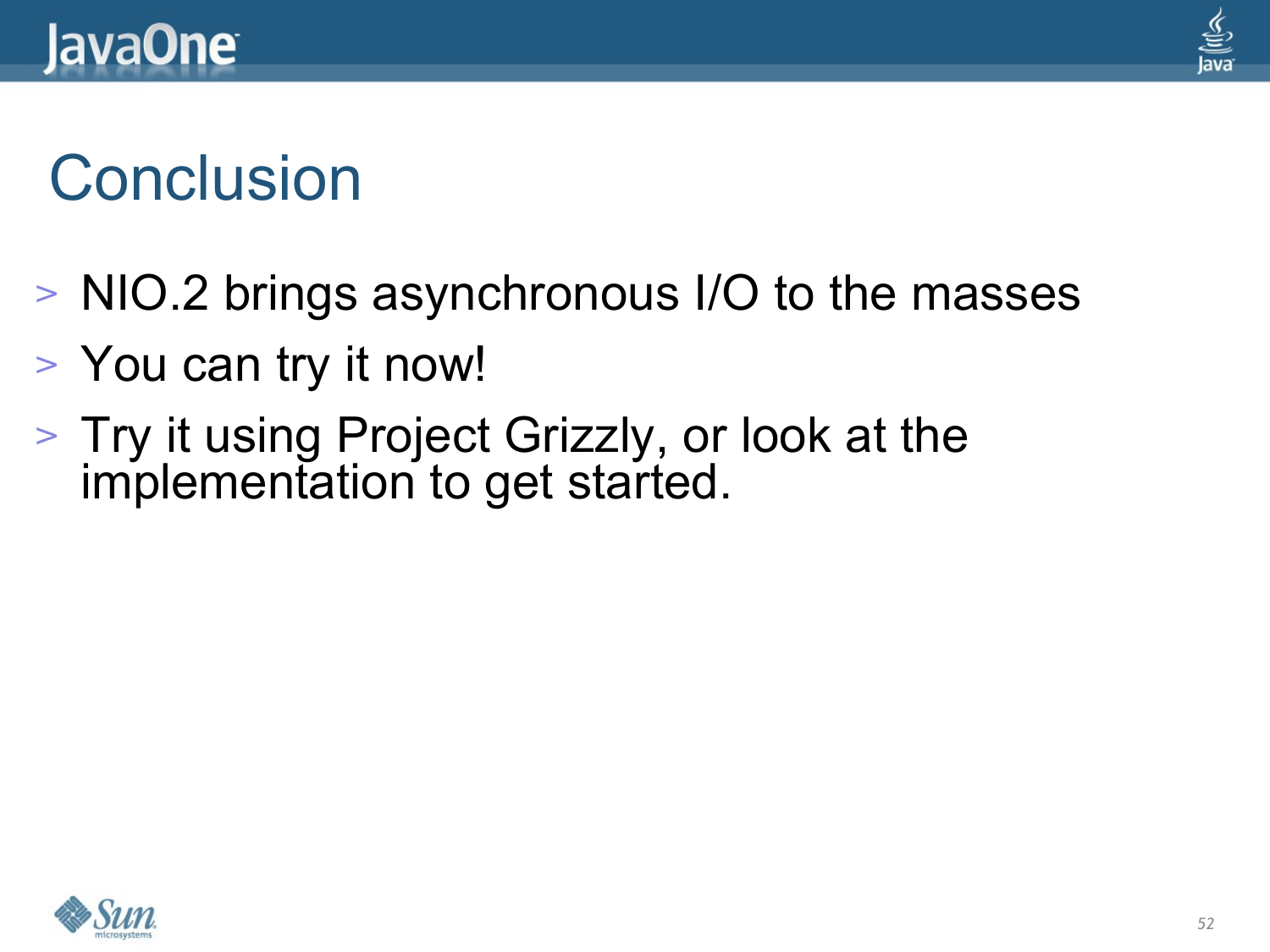

#### Companion Session

- TS-5052: Hacking the File System with JDK™ Release 7, Thursday  $@$  10:50, Gateway 102-103.
- BOF-5087: All Things I/O with JDK™ Release 7, Thursday  $@6:30p$ m, Gateway 102-103.
- BOF-4611: Grizzly 2.0: Monster Reloaded! Wednesday  $\omega$  6:45pm, Hall E 134.

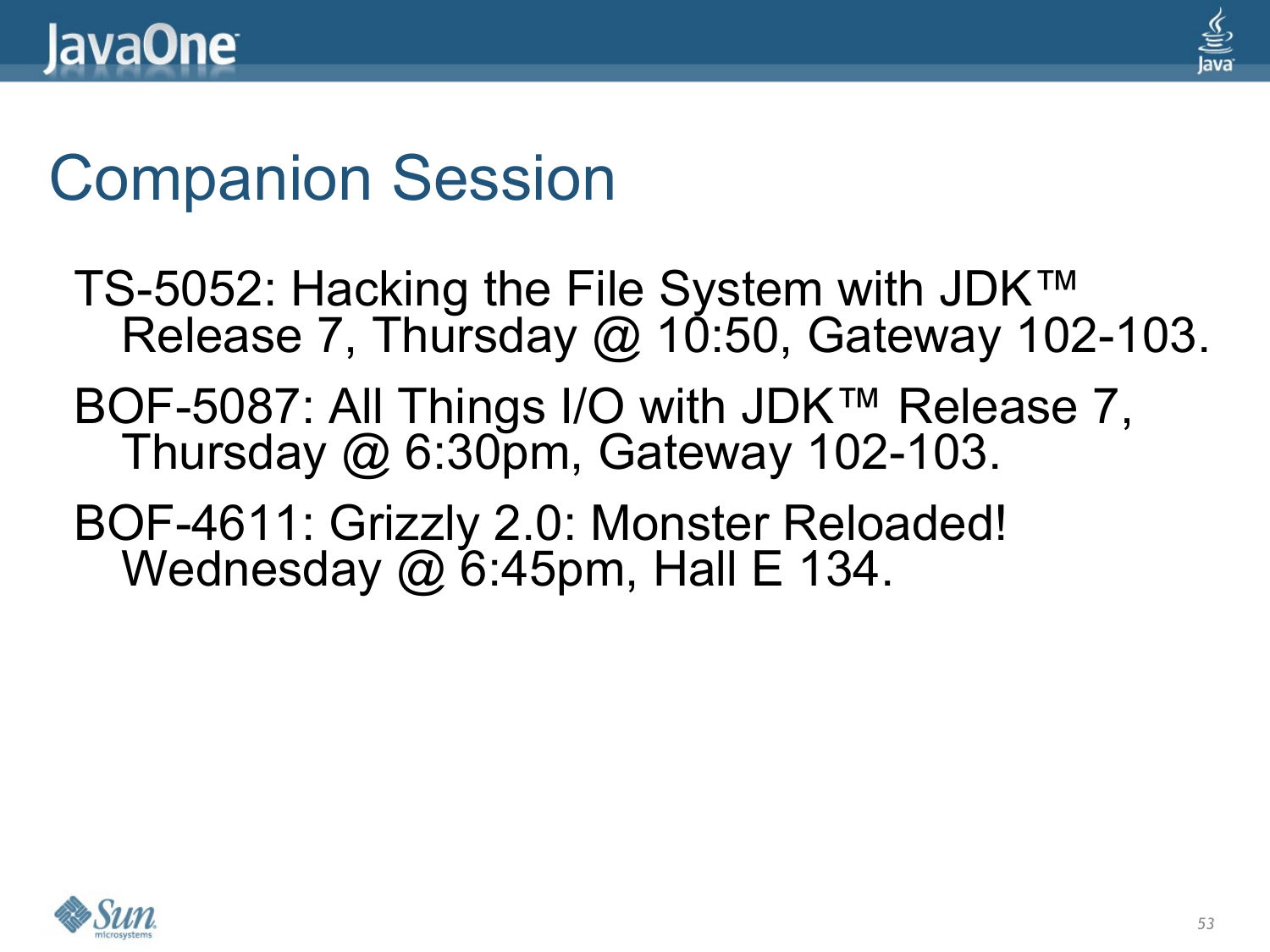

#### More Information – NIO.2

Open JDK NIO.2 page: <http://openjdk.java.net/projects/nio/> NIO.2 docs <http://openjdk.java.net/projects/nio/javadoc/> NIO.2 mailing list nio-dev@openjdk.java.net Alan's blog http://blogs.sun.com/alanb/

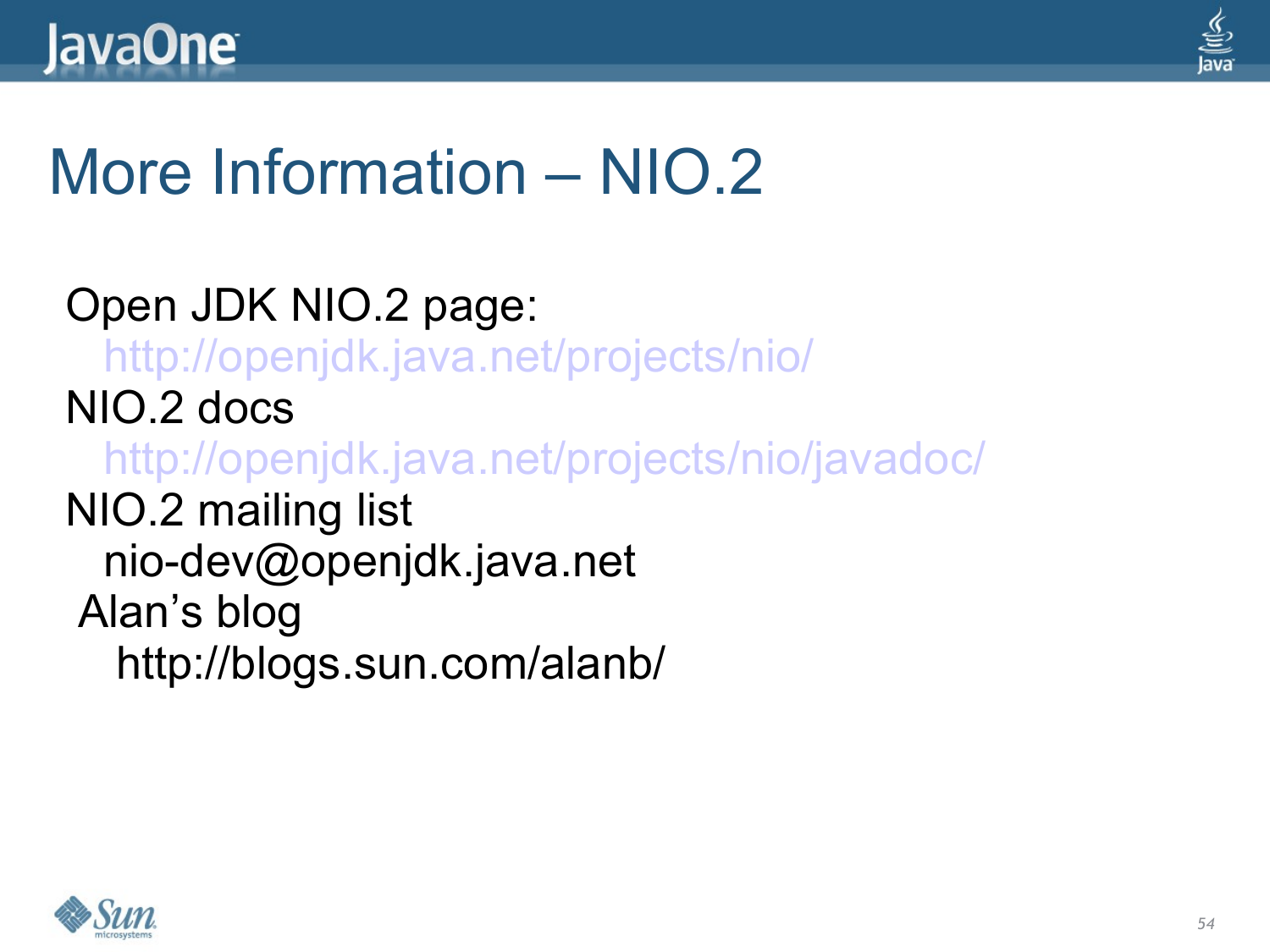

#### More Information - Grizzly

Project Grizzly:  [http://grizzly.dev.java.net](http://grizzly.dev.java.net/) Join the Grizzly's buzz [users@grizzly.dev.java.net](mailto:users@grizzly.dev.java.net) [http://twitter.com/project\\_grizzly](http://twitter.com/project_grizzly) Jeanfrancois' blog <http://weblogs.java.net/blog/jfarcand/> http://twitter.com/jfarcand

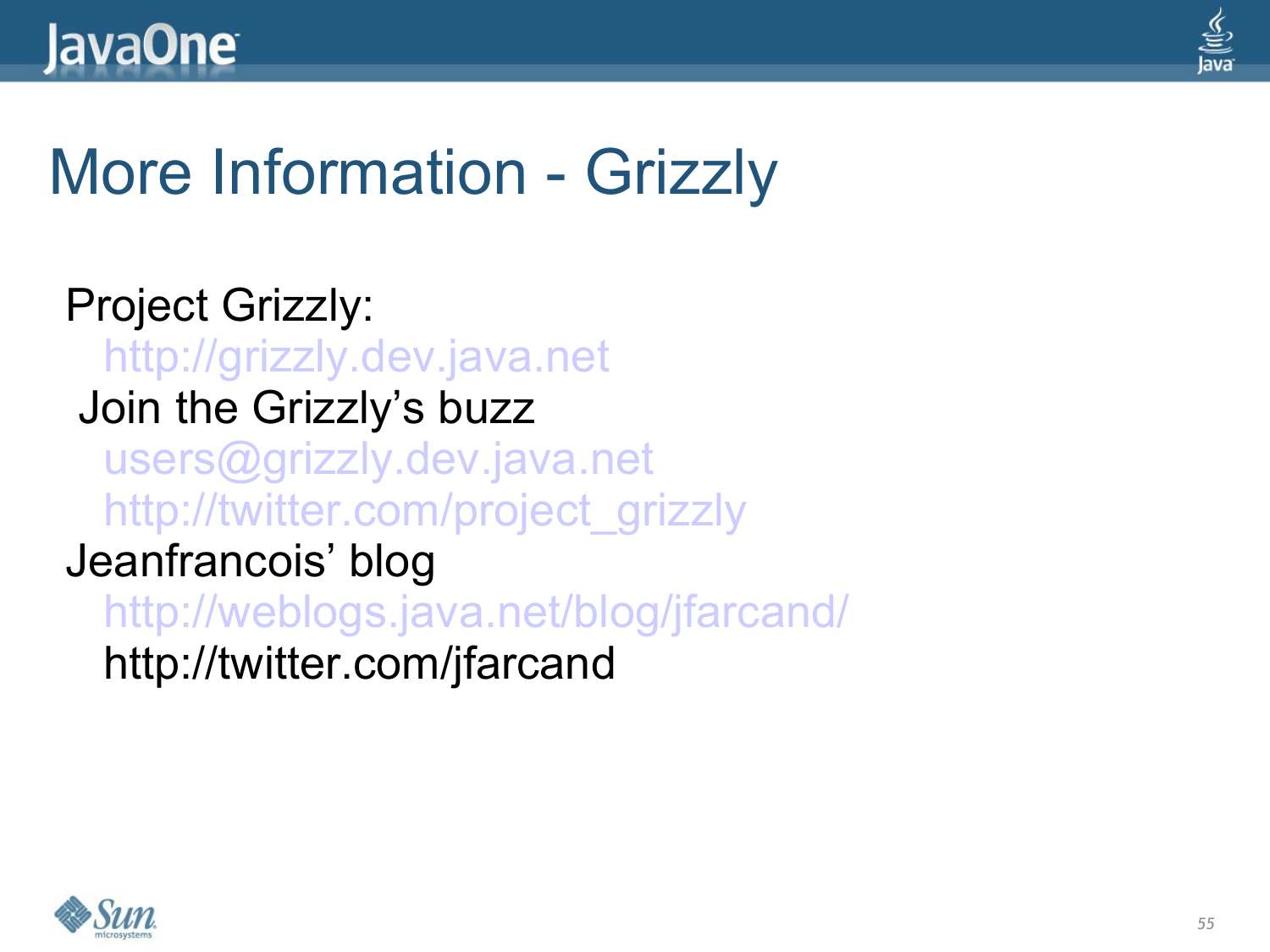

#### Grizzly's implementation

<sup>&</sup>gt; FileWriter (http link will be added later, will use an IDE to show the code during the talk)